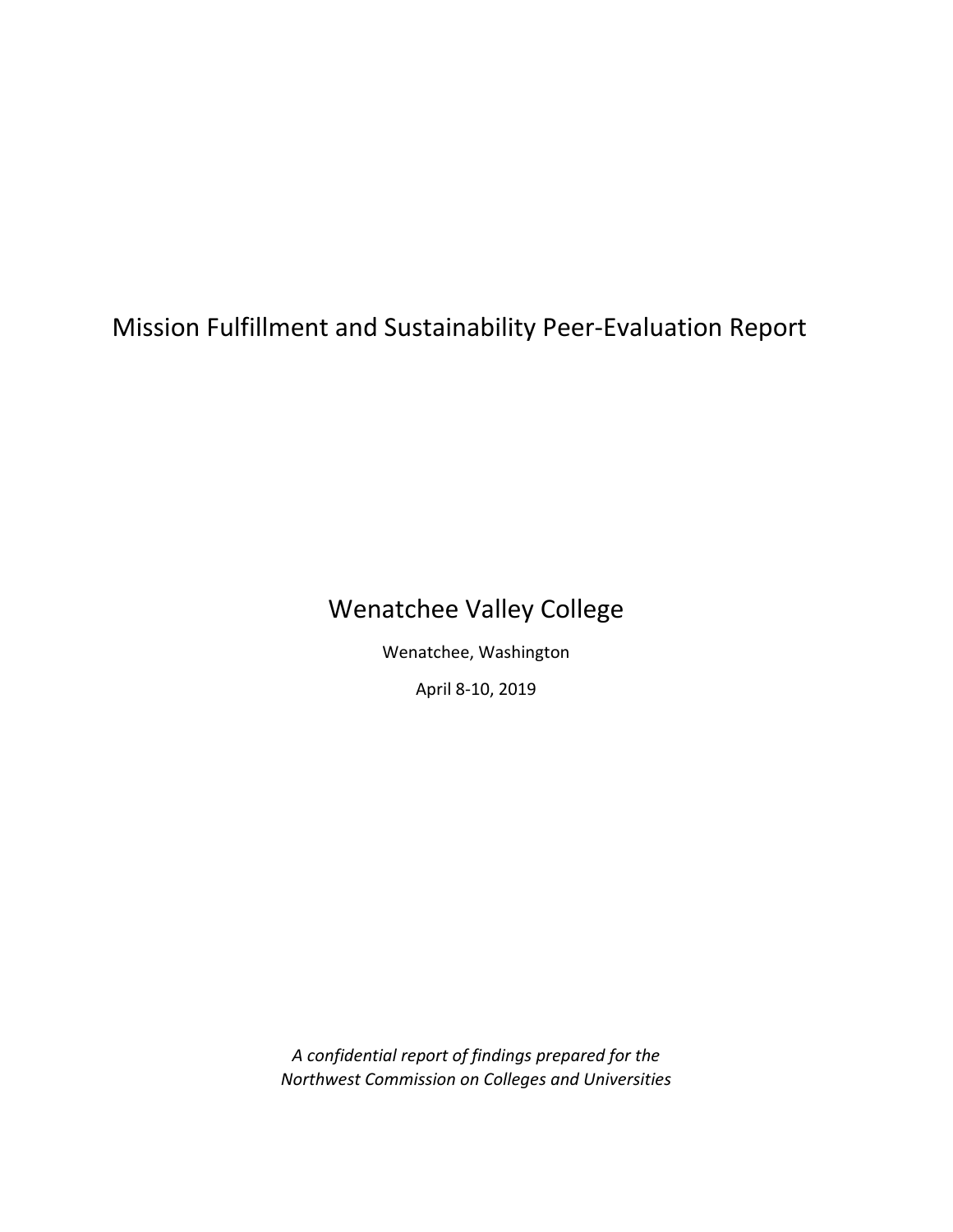# **Table of Contents**

| Core Theme: Educational Achievement       |
|-------------------------------------------|
|                                           |
|                                           |
| Core Theme: Support for Learning          |
|                                           |
|                                           |
| Core Theme: Responsiveness to Local Needs |
|                                           |
|                                           |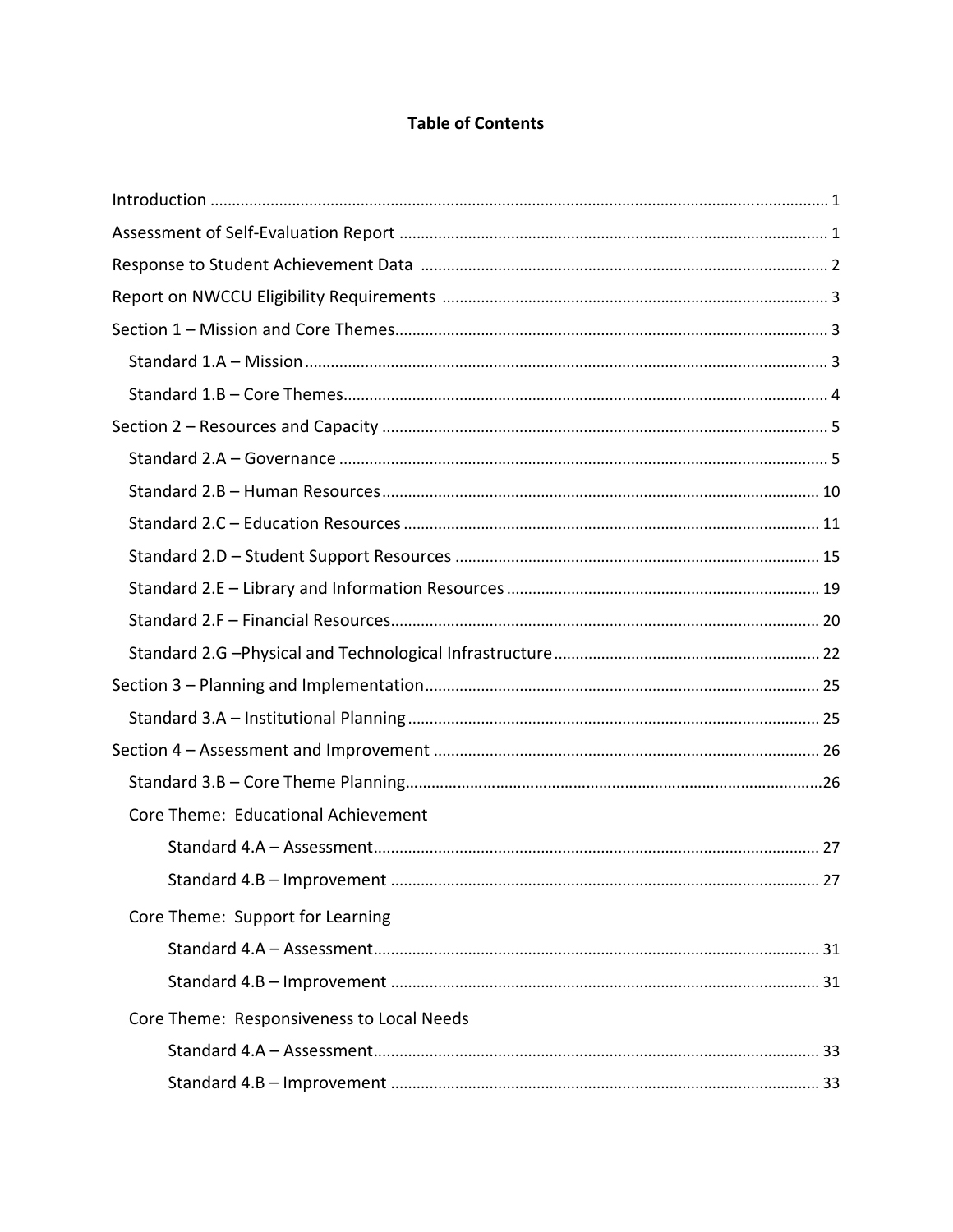| Core Theme: Diversity and Cultural Enrichment |  |
|-----------------------------------------------|--|
|                                               |  |
|                                               |  |
|                                               |  |
|                                               |  |
|                                               |  |
|                                               |  |
|                                               |  |
|                                               |  |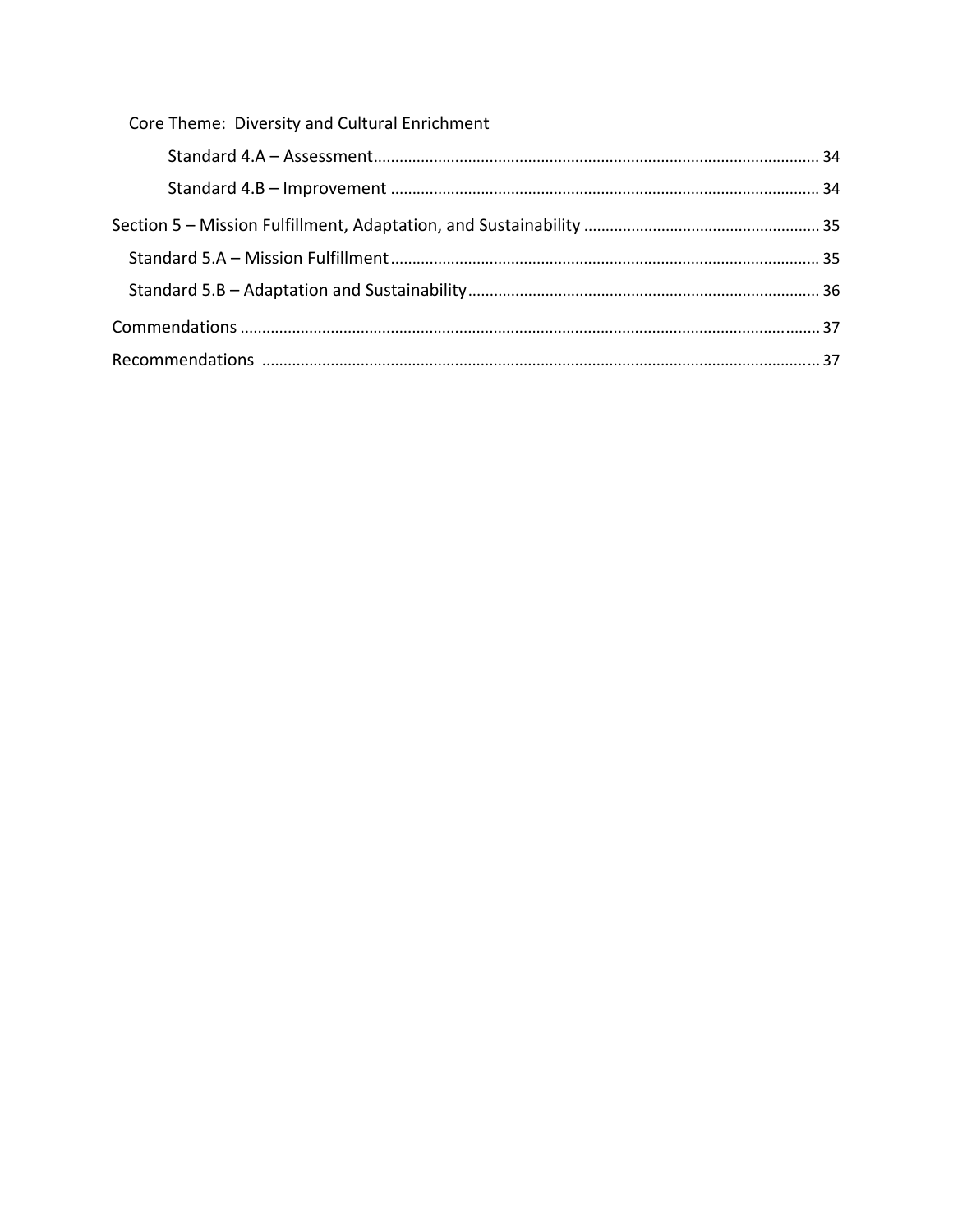#### **Evaluation Committee**

Mr. Chris Bragg, Chair Associate Dean of Institutional Effectiveness College of Southern Idaho

Dr. David Todd Instructor Computer Science (Retired) Mt. Hood Community College

Dr. Scott Mickelsen President Dawson Community College

Dr. Leslie Jernberg Division Manager College of Eastern Idaho

Dr. Karin Edwards Campus President/Cascade Portland Community College

Dr. Teri Fattig Director of Library and Herrett Center College of Southern Idaho

Ms. Carmen Roberts Chief Financial Officer Great Falls College Montana State University

Dr. Les Steele Senior Vice President and NWCCU Liaison NWCCU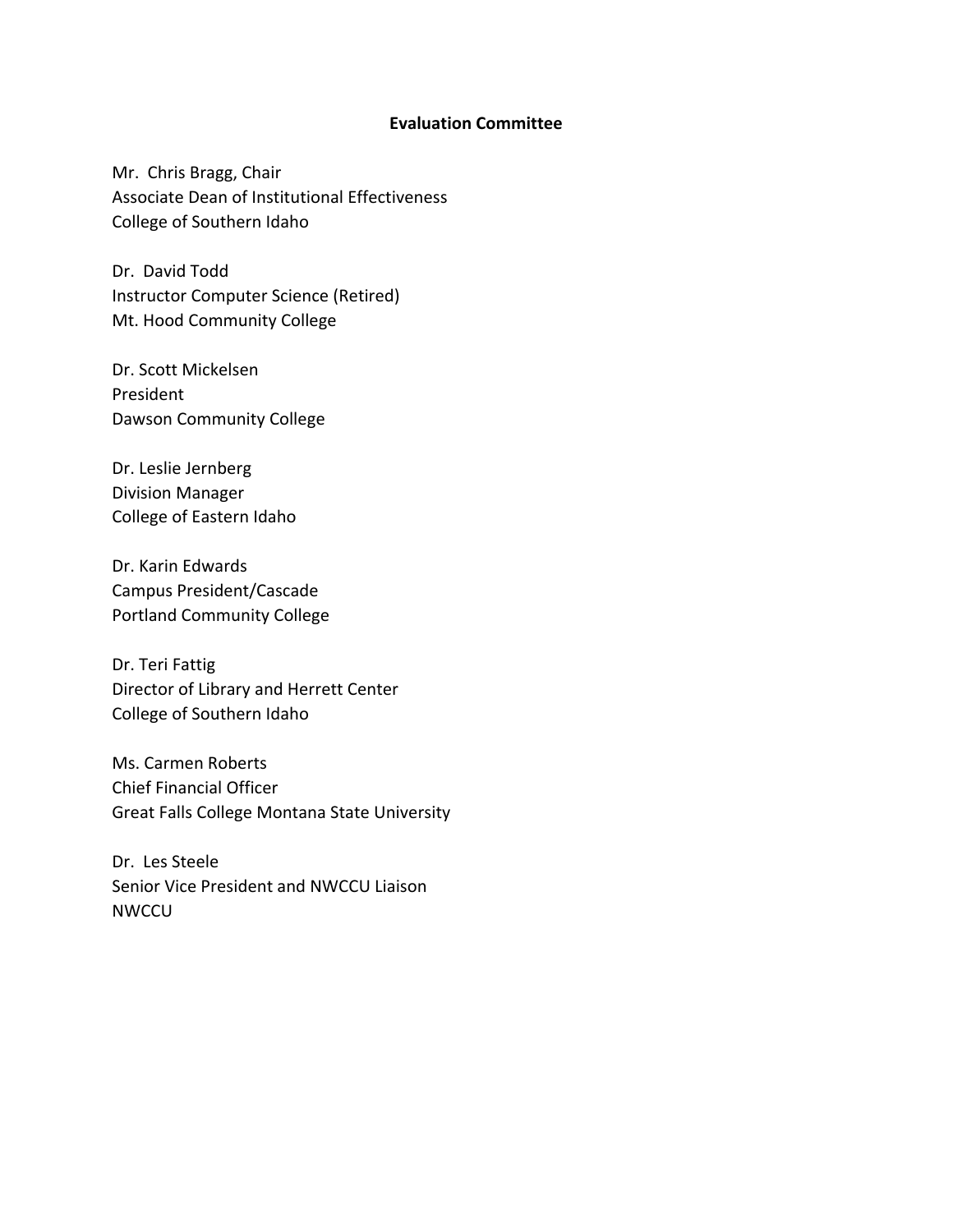#### **Introduction**

Wenatchee Valley College (WVC) is a public, comprehensive community college located in north-central Washington, serving the citizens of Chelan, Douglas, and Okanogan counties. Founded in 1939 as a private college, WVC became a public community college in 1967 and has a main campus is Wenatchee along with a satellite campus 100 miles to the north in Omak, Washington. The WVC service area spans more than 10,000 square miles and has a population of more than 158,000.

The college was initially accredited in 1948 by the Northwest Commission on Colleges and Universities (NWCCU) and has been continuously accredited since that time. WVC offers applied baccalaureate degrees, associate degrees, certificates of completion, basic education for adults, and continuing and community education. The college was granted candidacy status at the baccalaureate level offering a Bachelor of Science in Nursing in 2014 and was granted accreditation at the baccalaureate level for that same program in 2018. WVC has also added a Bachelor of Applied Science (BAS) in Engineering Technology and has plans to expand its BAS offerings.

In 2016‐2017 WVC served over 6,000 students in credit or basic skills programs, with an FTE of 3,247. Of those students, 47% were enrolled in a university transfer program, 40% in a professional/technical program, and 13% in a basic skills program. 30% of students were enrolled in pre-college coursework and WVC served more than 700 Running Start students. An additional 1,000 students were enrolled in non‐credit continuing education and training courses. Approximately 89% of students were enrolled in Wenatchee with 11% of students enrolled at the Omak satellite campus. WVC is a Hispanic Serving Institution, with 47% of students identifying as Latino/Latina, while 2.5% of WVC students identify as Native American.

#### **Assessment of Institution's Self‐Evaluation Report and Supporting Materials**

An electronic copy and a hard copy of the Self‐Evaluation Report were mailed to the evaluation committee approximately six weeks prior to the visit. The 200‐page document included sections addressing all required components of the Mission Fulfillment and Sustainability Self‐ Evaluation Guidelines. The evaluation committee found the report to be generally well organized and informative. Appendices were provided electronically on a flash drive and many were also available through links embedded in the report. While the links in the report were helpful, the amount of material supplied on the flash drive and the lack of organization of that material made it difficult to use. Evaluators often felt the need to sift through large quantities of seemingly random data in order to find evidence to verify the work being done at the college. In this case, a smaller quantity of well organize exhibits would have been more useful than the large quantity of data that was provided.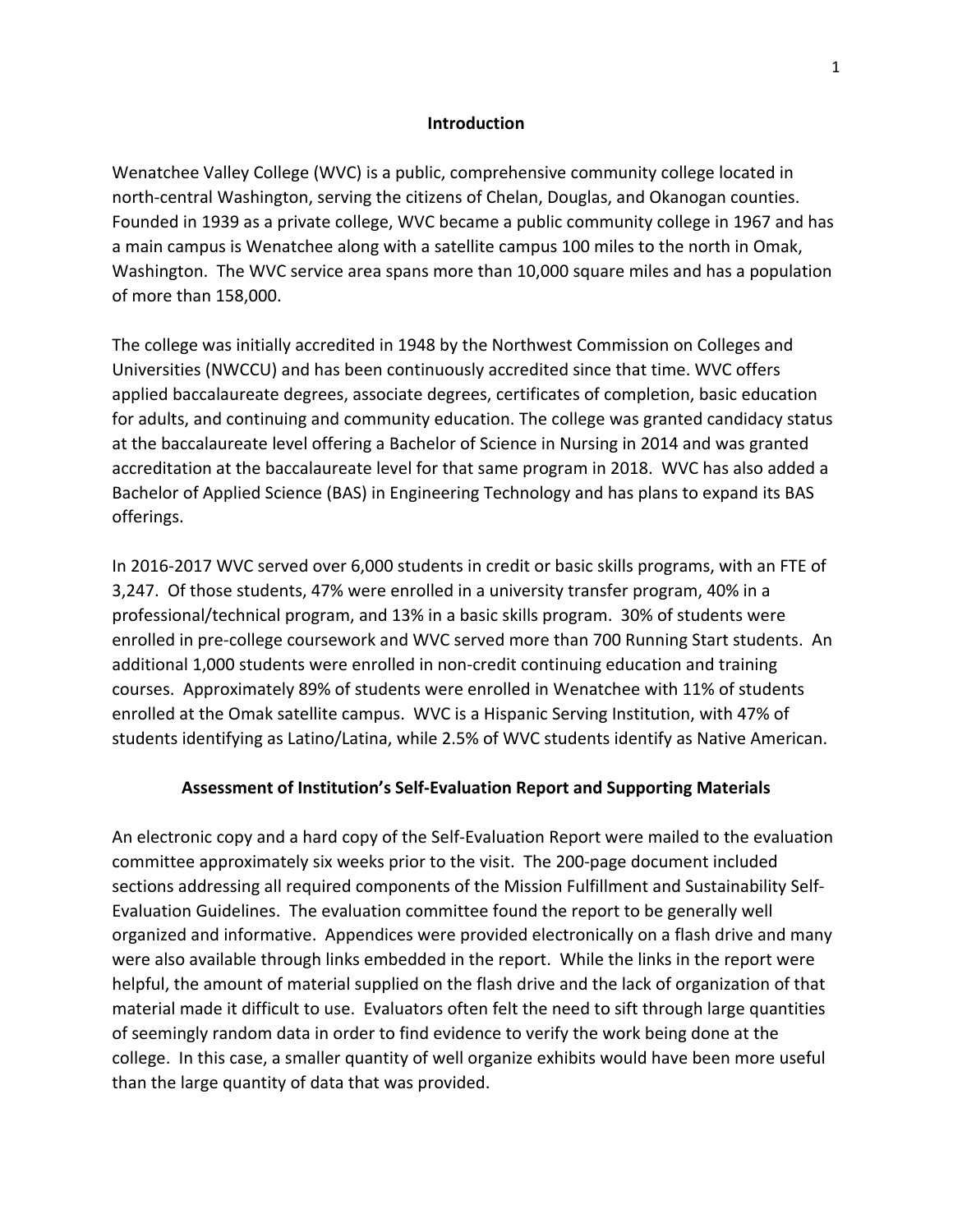Onsite, the college worked hard to provide supplementary materials requested throughout the visit. The Board of Trustees, faculty, administration, staff, and students of Wenatchee Valley College were welcoming, forthright, and accommodating throughout the visit. Many took time to meet with the evaluators and aided the committee greatly in learning about WVC. The committee would like to sincerely thank the college for its hospitality and support before, during, and after the visit.

## **Response to Student Achievement Data**

NWCCU requested the evaluation committee review and discuss with WVC the challenges they are facing in improving graduation rates along with their strategies for doing so, the effectiveness of those strategies, and what accreditors might do to assist in the improvement of graduation rates. NWCCU provided visualizations of graduation rates, enrollment trends, retention rates, transfer out rates, and cohort default rates at WVC for the past several years to the chair of the evaluation committee.

*1. What are the key challenges of the institution related to the institution's graduation rate and other data provided?*

Data provided by NWCCU shows that WVC had a graduation rate of 28% in 2017. While there have been peaks and valleys along the way, that rate has largely held steady for the past 10 years. The college notes reductions in state funding, issues surrounding clear advising for transfer students, and students "jobbing out" of professional/technical programs prior to graduation as challenges around student completion.

### *2. What is the institution doing to improve graduation rates?*

Wenatchee Valley College has implemented several initiatives designed to improve student completion and success over the past few years. These include a guided pathways initiative, improved advising processes, and multiple grant activities (TRIO, MESA, CAMP, etc.) targeted at these challenges. These are discussed in detail throughout this report.

### *3. What initiatives appear to be effective in improving graduation rates?*

The college noted a renewed focus on the training of faculty advisors as a critical step to improving completion at WVC. Additionally, the services provided through grants such as TRIO, MESA, and CAMP have proven successful, though their services reach a limited number of students.

### *4. What might accreditors do to assist institutions to improve graduation rates?*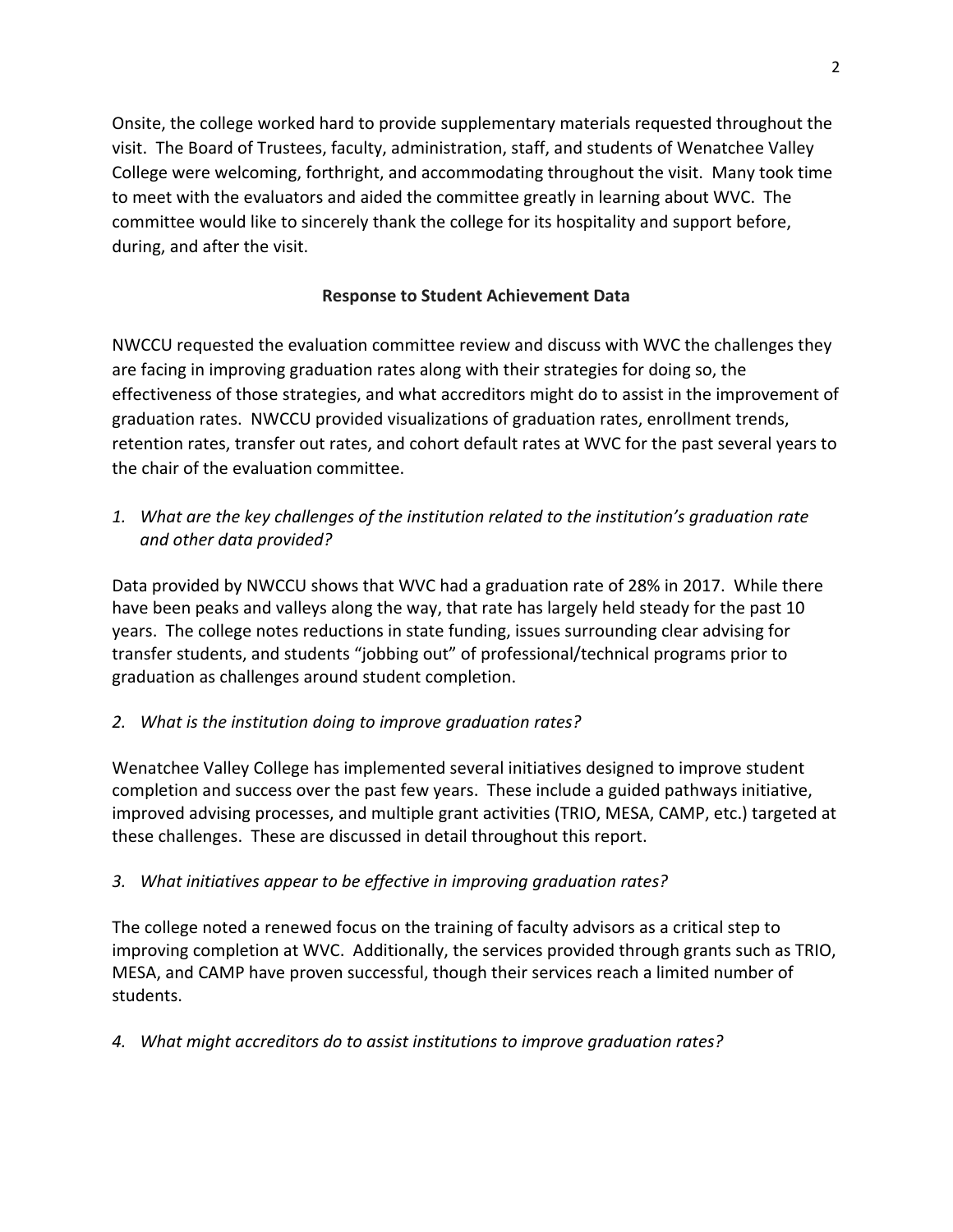It was noted that accreditors such as NWCCU could assist by focusing on the varying needs of different institutions and their diverse student populations rather than attempting to implement a "one‐size‐fits‐all" approach to measure success.

#### **NWCCU Eligibility Requirements 2‐24**

This summary statement addresses Eligibility Requirements 2 through 24. As evaluators reviewed WVC's Mission Fulfillment and Sustainability Self‐Evaluation Report and supporting and supplemental materials, conducted interviews, and verified compliance with accreditation standards, they found evidence that WVC substantially meets Eligibility Requirements 2 through 24.

#### **Section One**

#### **Report on Standard 1.A—Mission**

Wenatchee Valley College's mission statement was developed via a collaborative process which included input from internal and external stakeholders and was adopted by the college's Board of Trustees on February 20, 2008. The mission articulates a purpose appropriate to WVC as an institution of higher learning:

*"Wenatchee Valley College enriches North Central Washington by serving educational and cultural needs of communities and residents throughout the service area. The college provides high‐quality transfer, liberal arts, professional/technical, basic skills and continuing education for students of diverse ethnic and economic backgrounds."* 

The mission statement, along with the core themes, objectives, and indicators that are derived from that mission direct planning and improvement processes at WVC. The college mission statement is published on the college website, in institutional publications, and in the college catalog. The mission is derived from and widely understood by its community as evidenced through discussions with faculty, staff, and students during the evaluation visit. (1.A.1)

WVC defines mission fulfillment on a point-based system tied to the objectives and key performance indicators aligned with each of the college's four core themes. For each key performance indicator, two points are awarded for meeting or exceeding a target, one point is awarded for closely approaching a target, and zero points are awarded for missing a target by a significant margin. The point system is then converted to a standard academic grading system which allows the college to grade each core theme independently as well as to combine the four core themes together into an overall institutional grade for mission fulfillment. Success is assessed annually and reported via a *Mission Fulfillment and Core Theme Indicator Report*. This report is reviewed and adopted by the WVC Board of Trustees annually, and it is at that point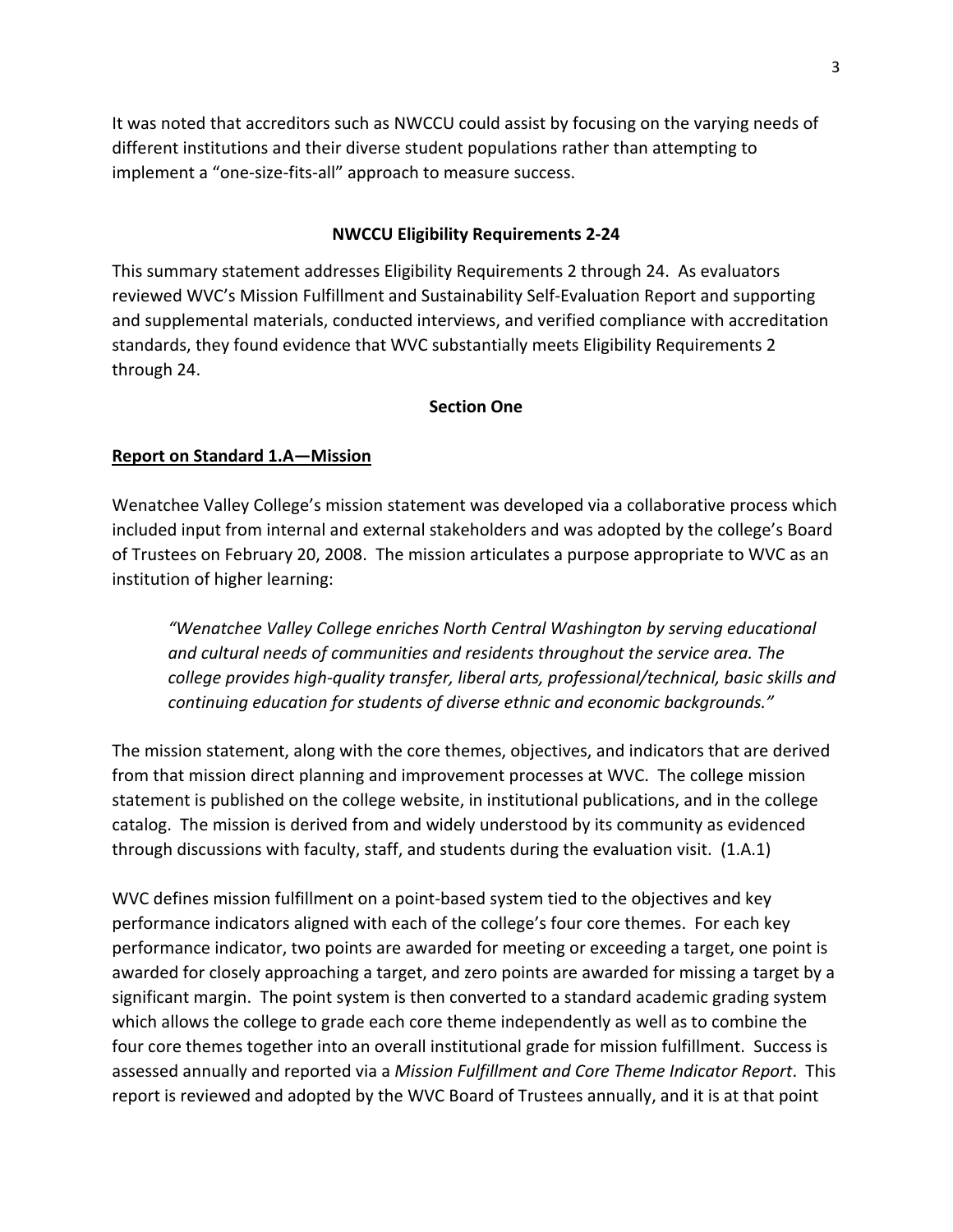that the Board of Trustees determines whether the college has fulfilled its mission for the previous year. In general, the college considers a comprehensive score of 75% or above, or a grade of C, to represent an acceptable threshold of mission fulfillment. The most recent review and approval by the Board of Trustees took place on February 20, 2019.

Once approved, the report is made available to the entire campus. The alignment between the core themes, objectives, key performance indicators, and the college mission is clear and identifies assessable and verifiable indicators of achievement that create a strong foundation for an acceptable measurement of mission fulfillment. As noted later in the report, the meaningfulness of those indicators was not always clear to the evaluation committee. (1.A.2)

#### **Report on Standard 1.B—Core Themes**

WVC identifies its core themes as 1) Educational Achievement, 2) Support for Learning, 3) Responsiveness to Local Needs, and 4) Diversity and Cultural Enrichment. These core themes are consistent with WVC's mission of "serving educational and cultural needs of communities and residents throughout the service area" and "providing high-quality transfer, liberal arts, professional/technical, basic skills and continuing education for students of diverse ethnic and economic backgrounds." (1.B.1)

WVC has established objectives, key indicators of achievement, measures, and targets for each of its core themes. In total, there are 39 quantitative indicators of achievement tied to the four core themes. The bulk of those are connected to the Educational Achievement Core Theme (17), with the remaining indicators distributed evenly among the Support for Learning (7), Responsiveness to Local Needs (7), and Diversity and Cultural Enrichment (7) Core Themes. The scoring system outlined above ensures that the indicators are assessable and verifiable. The evaluation committee found broad campus‐wide engagement with the core theme objectives. Conversations with faculty, staff, and administrators confirmed that the core themes, objectives, and indicators are used to measure mission fulfillment at WVC. However, the meaningfulness of those indicators was less apparent. Many indicator targets were established years ago, and faculty and staff often had difficulty explaining how or why the targets were established. Moreover, the consistent high marks on three of the four core themes, virtually all of which have scored above 93% success for the past several years, with many consistently at 100% achievement, calls into question the usefulness of those indicators. Interviews with faculty, staff, and administration note that WVC intends to revisit these indicators as the college moves into its next accreditation cycle. (1.B.2)

**Concern: While WVC has established objectives for each of its core themes and has identified assessable and verifiable indicators of achievement, it is not always clear that those indicators are able to be used to evaluate accomplishment of core theme objectives in a meaningful way. (1.B.2)**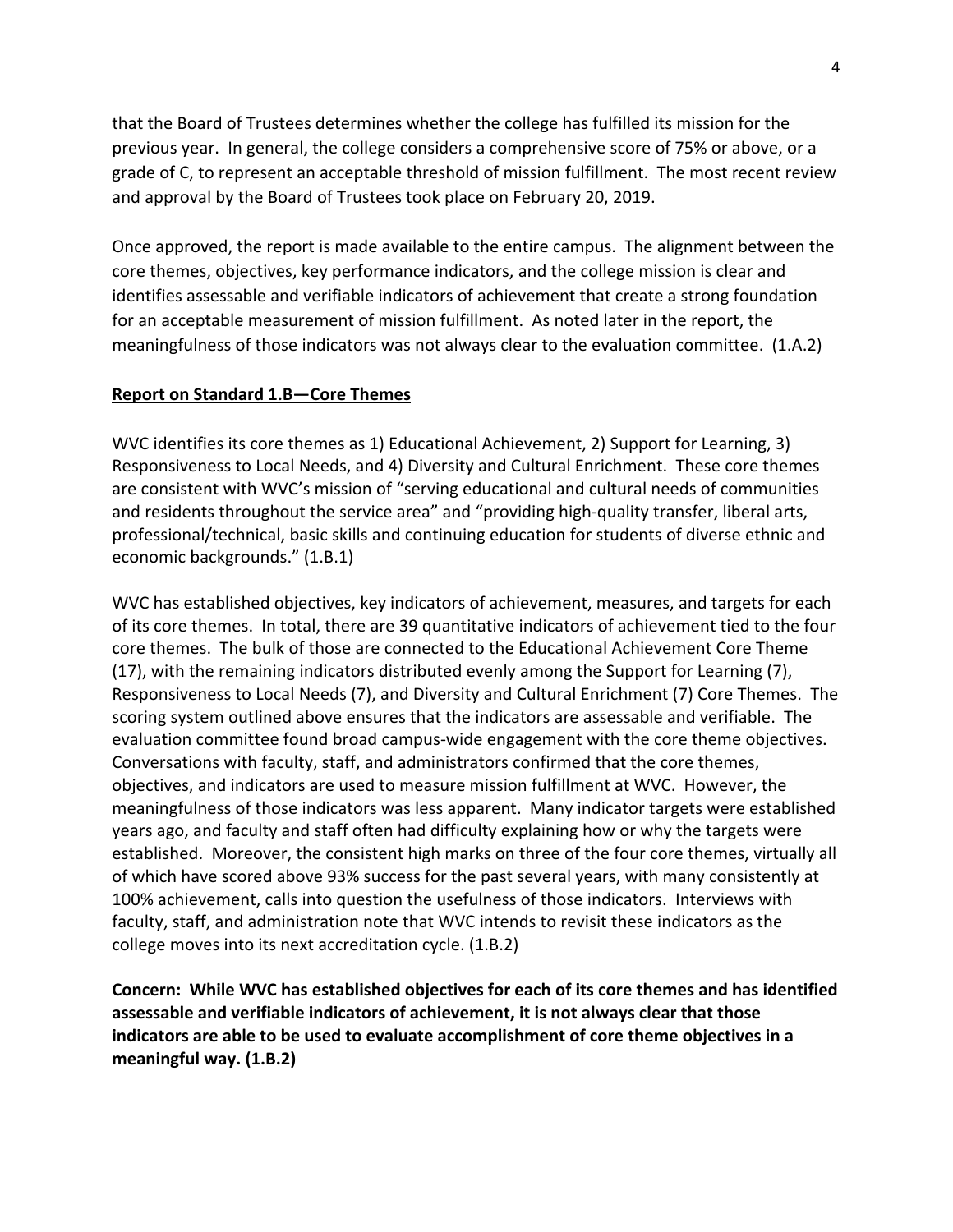#### **Section Two**

#### **Report on Standard 2.A—Governance**

#### **Governance, Governing Board, Leadership and Management**

Wenatchee Valley College has an effective and widely understood system of governance with clearly defined authority, roles, and responsibilities. Division of authority between the WVC Board of Trustees and the Washington State Board for Community and Technical Colleges (SBCTC) is clear. Structures and processes are in place to ensure that the views of faculty, staff, administrators, and students are considered as appropriate. (2.A.1; 2.A.2)

The institution monitors its compliance with NWCCU standards for accreditation through the work of its Accreditation Liaison Officer and the President's Cabinet. WVC considers the impact of collective bargaining agreements, legislative actions, and external mandates as is evidenced by interviews with college personnel regarding the bargaining process. (2.A.3)

#### **Governing Board of Trustees**

Wenatchee Valley College has a five-member functioning Board of Trustees. Per Washington Code, members are appointed by the Governor and are representative of the college's service area. None of the current Board of Trustees members have employment, contractual, or personal financial interests in the college. (2.A.4)

Board policy dictates that the Board act as a committee of the whole and interviews with the Board of Trustees confirmed this practice. (2.A.5)

The Board of Trustees is active in establishing, reviewing, revising, and exercising broad oversight of board policies. Interviews with the Board of Trustees and review of meeting minutes confirmed that these responsibilities are consistently carried out. However, the evaluation committee found no evidence of a systematic approach for reviewing college policies. As a result, the evaluation committee found several policies that have not been updated in over a decade. Some examples include policies concerning reasonable accommodations, acceptable and authorized use of computer resources, return to work policy, and the administration of emergency loans. (2.A.6)

Evaluators also found evidence that the Board of Trustees selects and regularly evaluates a chief executive officer who is accountable for the operation of the institution. It delegates authority and responsibility to the President to implement and administer Board approved policies related to the operation of the institution, as dictated in Board policy. Dr. Jim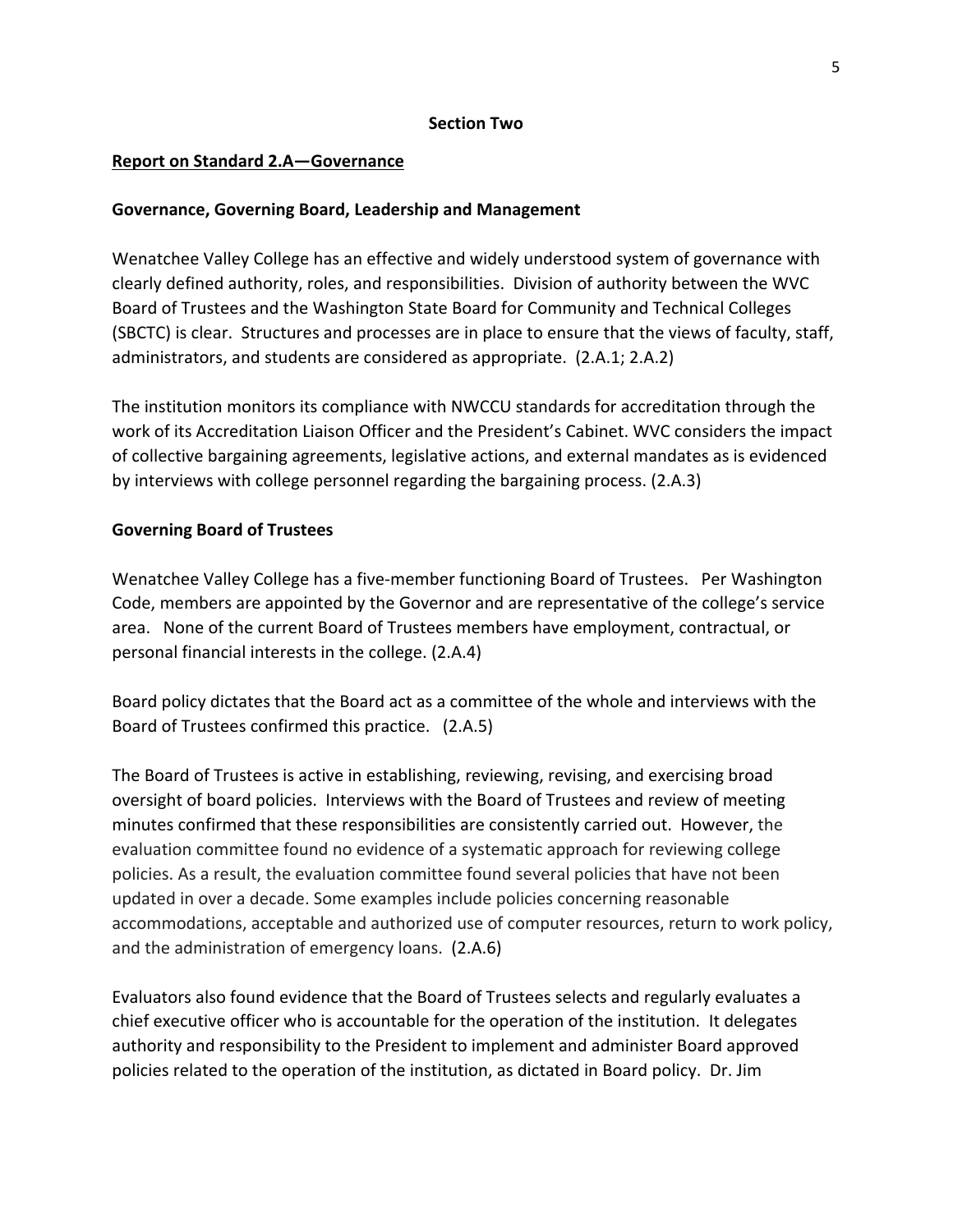Richardson was appointed by the Board of Trustees through this process in 2005 and was most recently evaluated by the Board of Trustees in 2018. (2.A.7)

The Board of Trustees regularly evaluates its own performance to ensure its duties and responsibilities are fulfilled in an effective and efficient manner, and the most recent self‐ evaluation was conducted in 2018. (2.A.8)

### **Leadership and Management**

Visits with the administrative team and review of documents demonstrate that Wenatchee Valley College has an effective system of leadership, staffed with qualified administrators with appropriate levels of responsibility and accountability. Specifically, the President's Cabinet meets weekly and functions as the college's leadership and planning team. (2.A.9)

Dr. Jim Richardson was appointed as president of WVC in July 2005. Prior to being hired at WVC, Dr. Richardson spent 5 years serving as president of Southeastern Community College in West Burlington, Iowa. Dr. Richardson is well qualified and holds appropriate degrees for the position (Ph.D., M.A., and B.A.) Dr. Richardson has a full‐time responsibility to the institution and serves as an ex officio member of the governing board. (2.A.10)

Wenatchee Valley College employs a sufficient number of qualified administrators who provide effective leadership and management for the institution as evidenced by a review of qualifications and interviews with faculty, staff, and students. Those interviews also verified that the administrative team works collaboratively to foster fulfillment of WVC's mission and accomplishment of its core themes. (2.A.11)

### **Policies and Procedures—Academics**

The evaluation committee found evidence within provided exhibits and college publications, and via direct interviews, that the college has made information on academic policies widely and clearly available to students, faculty, and to administrators and staff with related responsibilities. College policies addressing academic freedom, scholarship, research and artistic creation were noted. Policies dating back to 2000 affirm WVC's commitment to the principles of free speech and expression and affirm the right of faculty to practice academic freedom. Intellectual property is also addressed. It was noted that the WVC website is under continuing redesign and that references in the catalog did not always match actual website links. (2.A.12)

The WVC Library circulation policies are published on the library page of the college website and enforced through parameters set in the library's management system and through campus network login policies. Policies concerning patron privileges, damage/loss of materials,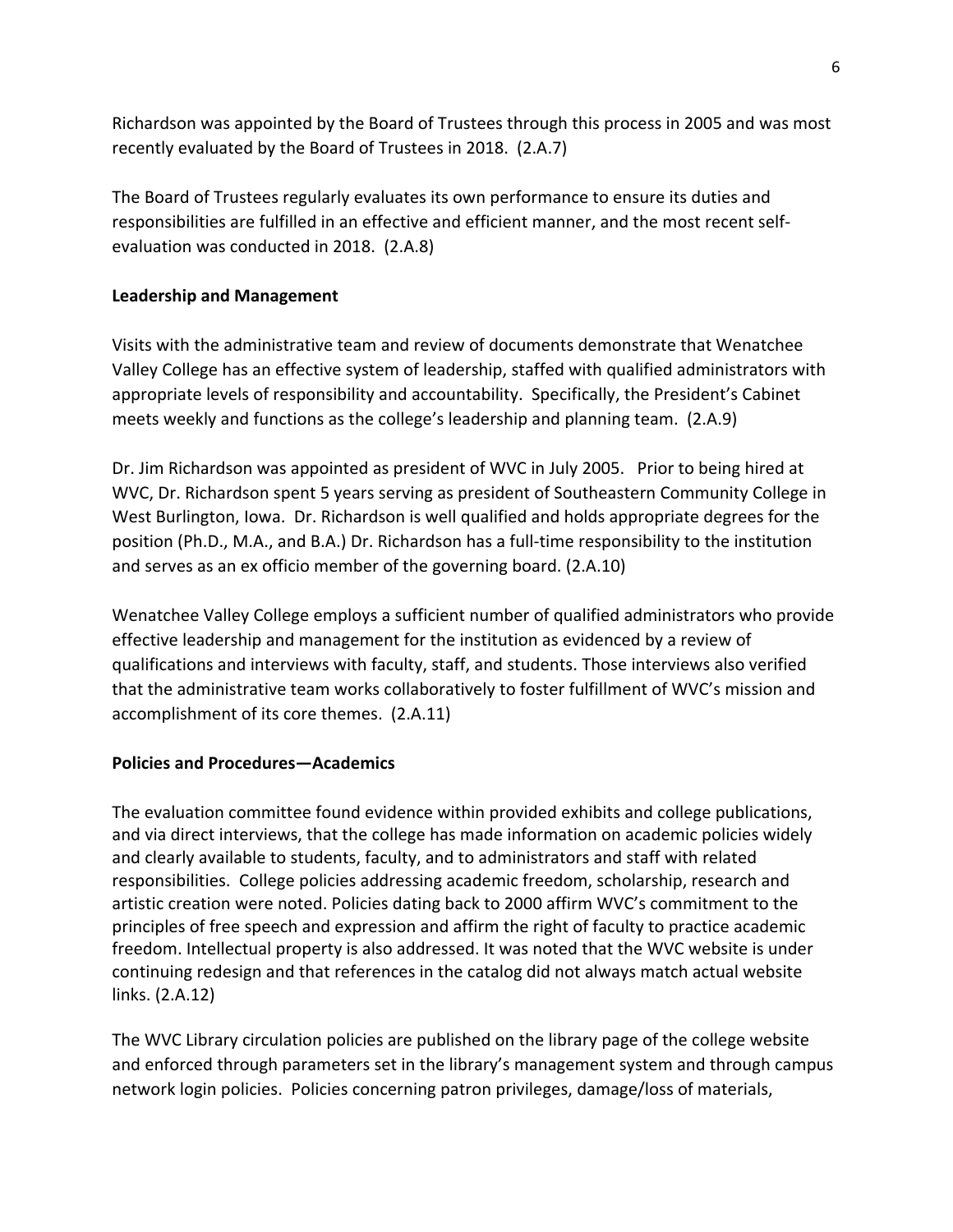inspection to detect unauthorized removals of materials, and prohibited entry of food, beverages, and animals (except for service animals) was found on the Human Resources Policies and Procedures webpage**.** The Collection Development Policy was provided as accreditation evidence but was not found as a published document. (2.A.13)

The evaluation committee found evidence within provided exhibits and college publications, and via direct interviews, that the college has, follows, and publishes widely an effective and clearly stated transfer‐of‐credit policy that maintains its programs' integrity while facilitating efficient student mobility among institutions in pursuing educational program completion. (2.A.14)

#### **Policies and Procedures—Students/Human Resources**

Policies and procedures regarding student rights and responsibilities can be found in the Student Handbook and on the college website. Policies addressing plagiarism and cheating, acceptable use of computer resources, participation in Washington Virtual Campus and the Student Code of Conduct are clearly stated; however, the discipline process was not located. Accommodations for students with disabilities are on the college website. College policies for serving students with disabilities align with Washington State's Board for Community and Technical College policy and the State Policy 188 on Accessibility. The catalog provides detailed information on accessible technology, the use of service animals, procedures for services and access, and the grievance process should a student feel they have experienced discrimination. (2.A.15)

Wenatchee Valley College admission policies are clearly stated in the catalog and on the college website. The college admits students who hold a high school diploma or equivalent. A preplacement questionnaire is used to assess students' readiness for college, and every degree‐ seeking student who does not have prior college credit in math and/or English is required to take Accuplacer. The college uses multiple measures to determine appropriate course placement for students. These measures include a high school transcript, smarter balance test score, and SAT and ACT scores in addition to what the student self-reports. The WVC catalog, student handbook, and online materials outline the standards for satisfactory academic progress and the processes for termination and readmission into academic programs. (2.A.16)

The college publishes policies that clearly state its relationship to co-curricular activities and the roles and responsibilities of students and the institution for these activities. These are included in the student handbook, the athletic handbook, and the handbook for residents. The college does not have a student newspaper or other student‐run media. (2.A.17)

Human Resources policies and procedures, both the original and revised, are maintained in paper form within the Human Resources department. The self‐study suggested the current versions are published on the college website and accessible through the college portal.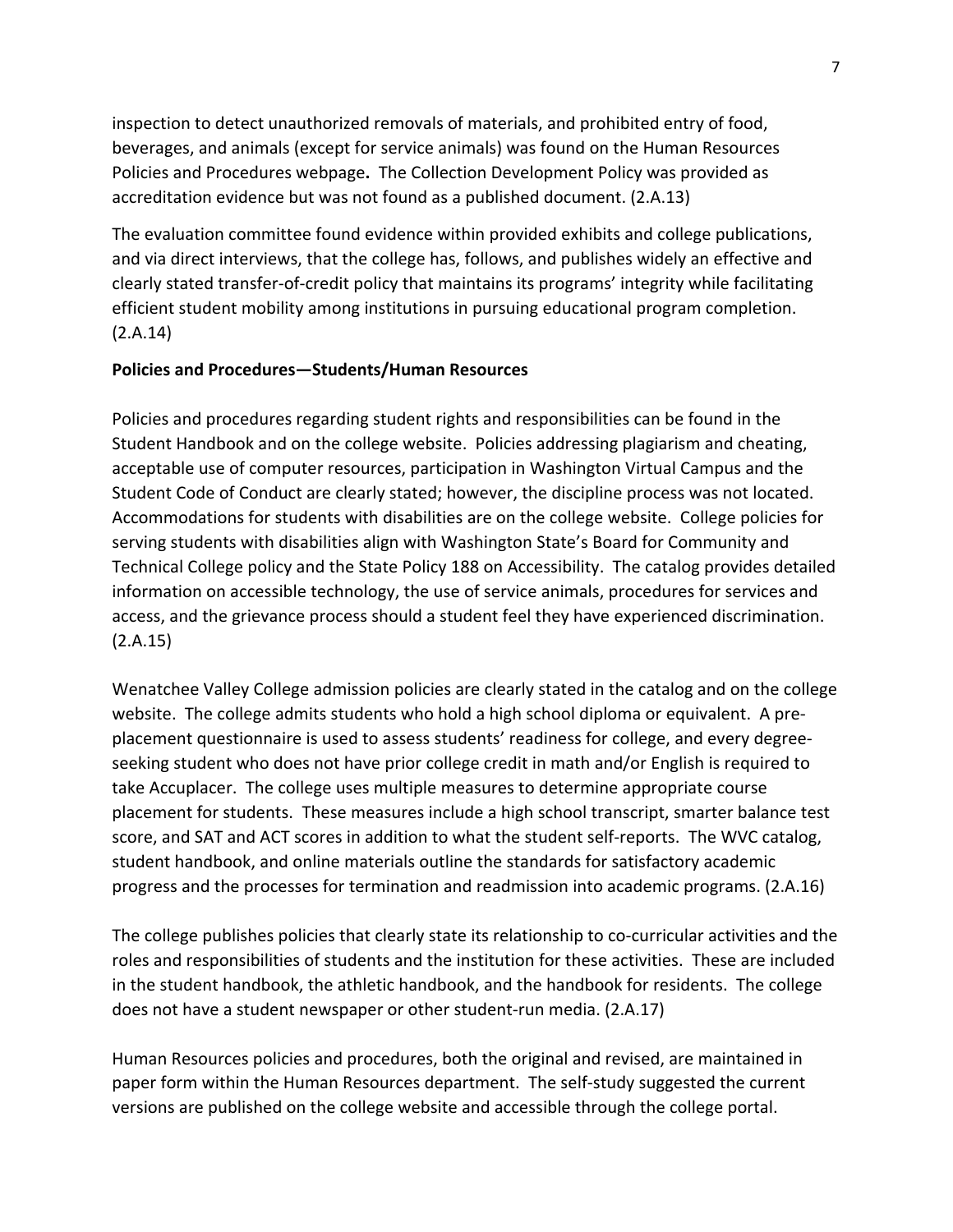However, several policies reviewed by the evaluation committee had "last reviewed" dates beyond ten years. (2.A.18)

**Concern: The evaluation committee is concerned with the lack of a regular, systematic review of college policies. Through a random check, the evaluation committee found several policies dated from 2001‐2007. A regular review of policies ensures a consistent, fair, and equitable application to employees and students. (2.A.6; 2.A.18)**

Employees are apprised of their work responsibilities and conditions of employment through the initial job announcement and position description. Through their annual performance assessment, bargaining agreement and communication with supervisors, employees are made aware of their rights and responsibilities, and conditions for retention, promotion, and termination. At the time of this visit, 92% of staff assessments had been completed and the Human Resource Office monitors job descriptions that haven't been updated in four years. (2.A.19)

The college ensures the security and appropriate confidentiality of personnel records by keeping them in a specially designed, secure, and fire-resistant room that only a limited number of college personnel have permission to access. Furthermore, room access is tracked by keycard identification, date, and time. (2.A.20)

#### **Policies and Procedures—Institutional Integrity**

A review of publications indicates that WVC represents itself clearly, accurately, and consistently through its print and electronic announcements, statements, and publications. Evidence shows that the college clearly communicates its academic intentions, programs, and services to students and to the public and demonstrates that its academic and professional/technical programs can be completed in a timely fashion. There is evidence the college regularly reviews its publications to assure accuracy in all representations about its mission, programs, and services. (2.A.21)

WVC advocates, subscribes to, and exemplifies high ethical standards. Clear policies are in place regarding the resolution of staff, faculty, and student complaints. Interviews with students, faculty, and staff indicate that these policies are followed, and that the college operates with high ethical standards. (2.A.22)

Evaluators found evidence that WVC follows clearly defined policy that prohibits conflict of interest on the part of members of the governing board, administration, faculty, and staff. Rules governing conflict of interest are set forth by the State of Washington and are followed by WVC. (2.A.23)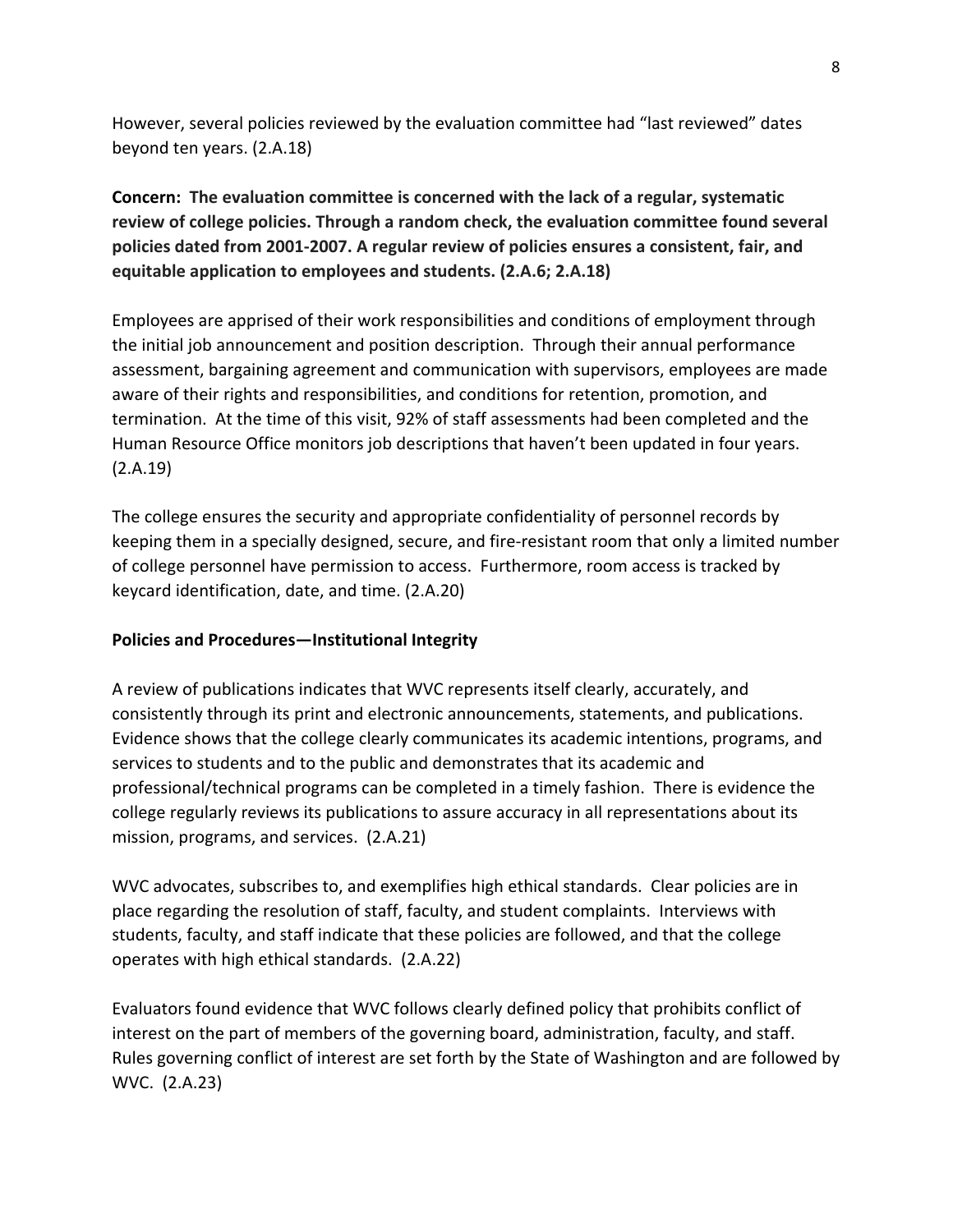WVC maintains clearly defined policies with respect to ownership, copyright, control, compensation, and revenue derived from the creation and production of intellectual property. These policies are defined in Article 3, Section K of the Collective Bargaining Agreement. (2.A.24)

The institution accurately represents its current accreditation status and avoids speculation on future accreditation actions or status. Evaluators found evidence in college documents and on the college website that WVC accurately uses the term "Accreditation" to reflect its status. (2.A.25)

WVC follows prescribed contracting procedures and all contractual agreements are reviewed by the Vice President of Administrative Services. (2.A.26)

### **Policies and Procedures—Academic Freedom**

The evaluation committee found evidence within provided exhibits and college publications, and via direct interviews, that Wenatchee Valley College, supported by approval of its governing board, has published and follows policies that support academic freedom and protect members of the college community from untoward internal and external influences, pressures and harassment toward the expression of such freedom of independence in thought, and in pursuit and dissemination of knowledge. Faculty confirmed Wenatchee Valley College adheres to these policies. (2.A.27)

The evaluation committee found evidence within provided exhibits and college publications, and via direct interviews, that the college defines and promotes an environment supportive of independent thought in the pursuit and dissemination of knowledge. The WVC core them of Diversity and Cultural Enrichment articulates an objective that, "Students and staff will be supported by practices and policies that create an inclusive environment of learning and work; the college community and residents of District 15 will have opportunities to experience diverse and multi-culturally rich perspectives through curriculum, educational programs, and special events." (2.A.28)

Wenatchee Valley College educators present scholarly information fairly and accurately. Teaching faculty are encouraged to separate their personal beliefs from scholarship and curriculum. The Curriculum Committee regularly reviews course outlines and syllabi to ensure such. Additionally, spoke highly regarding the quality of education at WVC. (2.A.29)

### **Policies and Procedures—Finance**

Wenatchee Valley College has written policies regarding oversight and management of financial resources. However, many do not appear to have been reviewed since 2000. Those policies that have been reviewed and updated in the last two years are defined and robust. The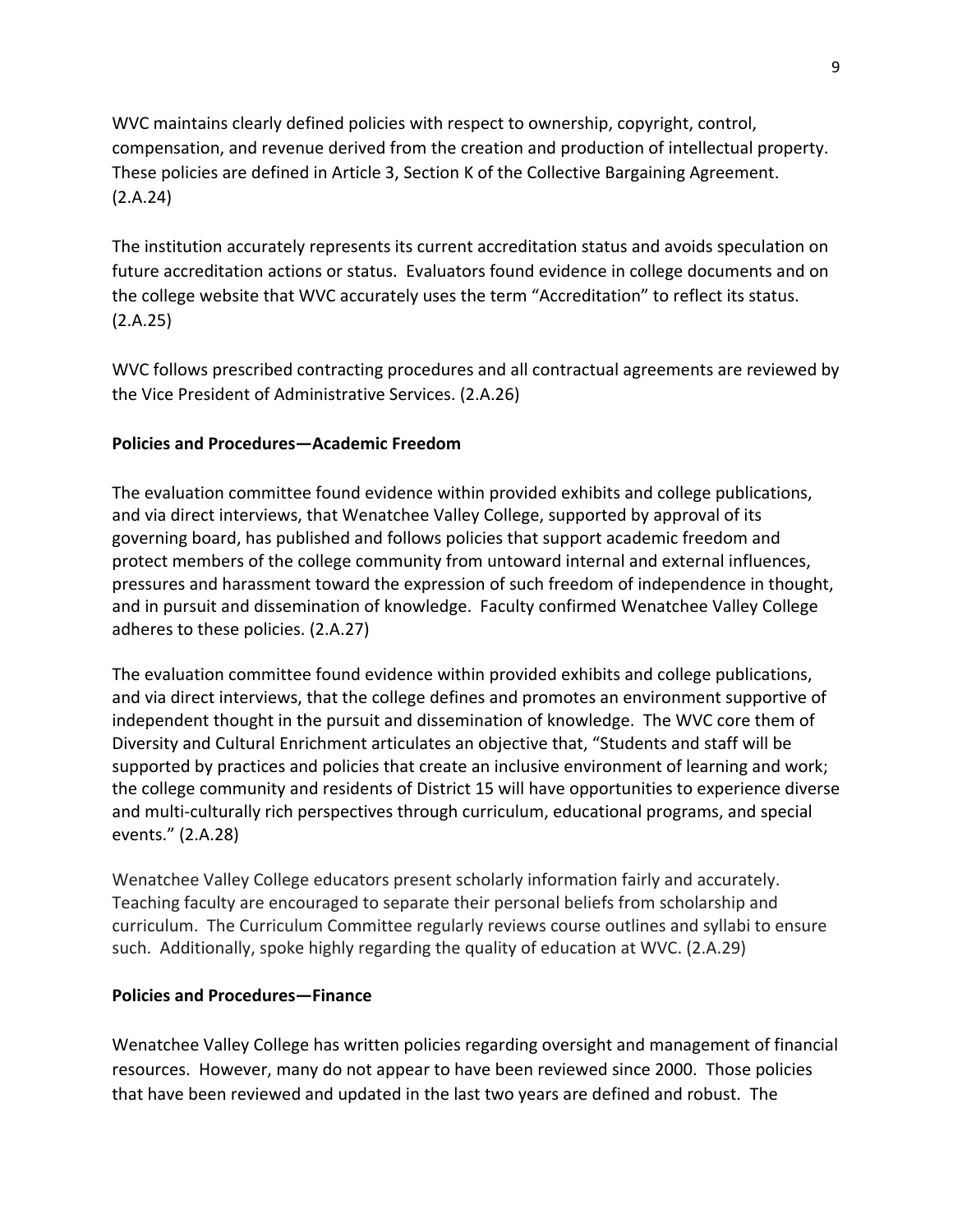evaluation committee could not find a clear policy regarding debt management, or board monitoring and approval of budgets other than the policy delegating authority to the WVC President. (2.A.30)

#### **Report on Standard 2.B—Human Resources**

WVC employs a sufficient number of qualified faculty and staff to maintain and support operations. There are 226 full-time employees at the college including 84 full-time faculty, 61 exempt staff, and 81 classified staff. All full and part‐time faculty, as well as full‐time administrative exempt staff, are required to submit college transcripts, licenses, or other credentials to document their educational background and professional experience. To ensure job descriptions are kept up to date and accurately reflect duties and responsibilities, they are reviewed and updated in concert with the employee's regular evaluation cycle. The Executive Director also maintains a database to routinely track updates. (2.B.1)

Performance evaluations are conducted annually for administrators and for professional and classified staff. Supervisors receive reminders from the Human Resource Office when evaluations are overdue. In the past, some staff evaluations have lapsed for a longer period. As mentioned previously, these are back on track and 92% of evaluations are currently complete. (2.B.2)

Approximately \$45,000 is set aside by the WVC Foundation to support faculty and staff participation in conferences and webinars annually. Additionally, each full‐time faculty member receives \$1200 for professional development per the faculty negotiated agreement. Part-time faculty can also access funds through \$10,000 that is set aside annually for their professional development. Additionally, the college uses funds from a Title III grant to strengthen faculty professional development. The professional development committee is diligent in reviewing applications and awarding funds. Finally, the college is a member of state‐ wide professional development organizations where classified, administrative, and exempt staff can participate in training. (2.B.3)

Position recruitment announcements clearly state the criteria, qualifications, and procedures for employment selection. Additionally, the procedures for hiring faculty and the required qualifications are listed in the collective bargaining agreement. The college has an equal opportunity/non‐discrimination statement in its hiring procedures. To ensure integrity and relevance of academic programs, faculty, through Curriculum Committee and Instructional Council, engage in routine curricular and program review and change. (2.B.4)

Consistent with the community college mission, teaching is the primary responsibility for faculty. However, in meeting with several faculty during the visit, the evaluation committee also learned of their involvement in advising, governance committees, student support, and division activities. (2.B.5)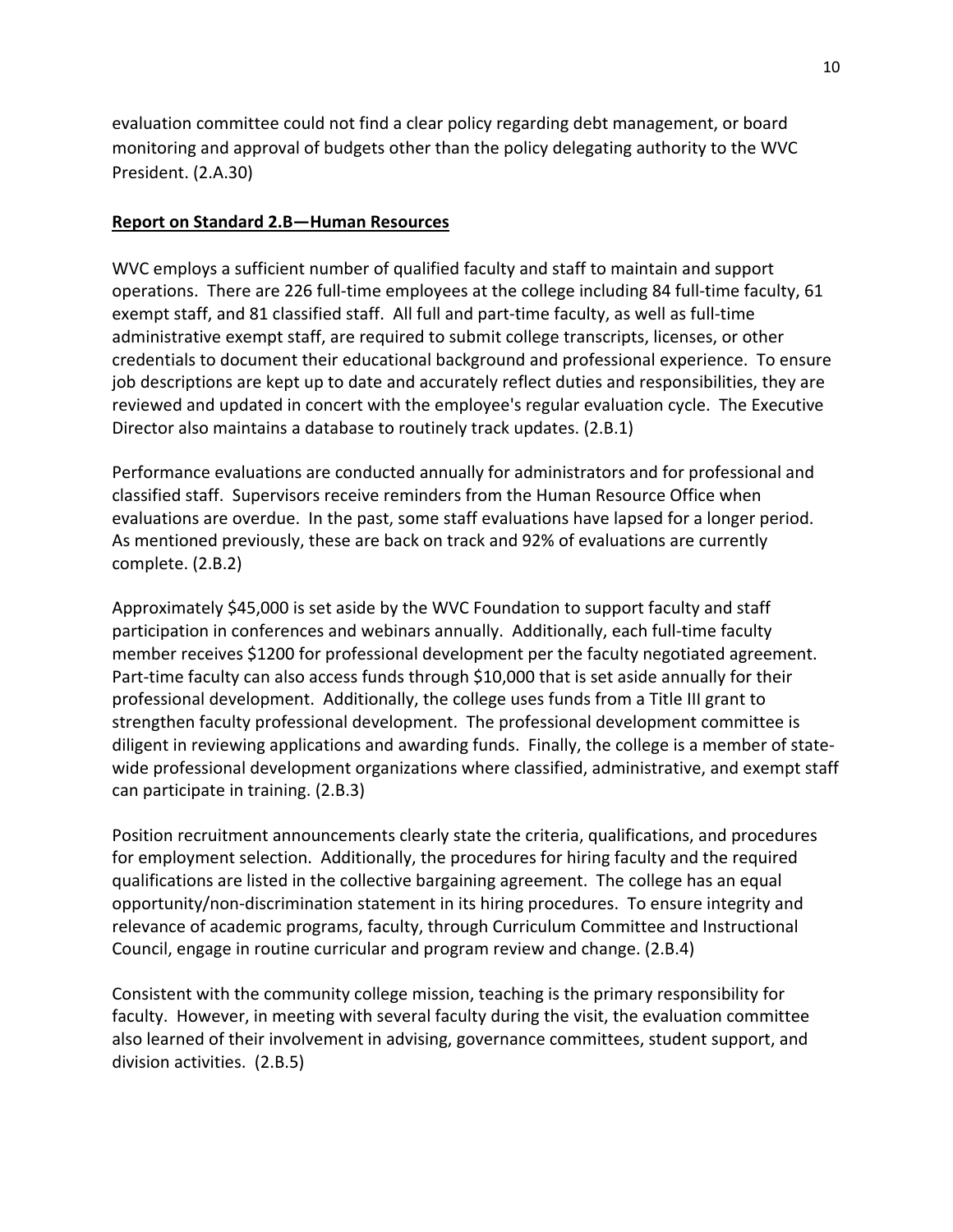The collective bargaining agreement clearly outlines the evaluation procedures for faculty. The evaluation process also identifies areas in which faculty are to be assessed including evidence of effective teaching. (2.B.6)

### **Report on Standard 2.C—Education Resources**

An examination of the WVC catalog found clearly identifiable student learning outcomes at the program level for the four‐year degree programs and for most two‐year professional/technical programs. Those missing from the catalog were located on the college website. The evaluation committee found, through a review of master syllabi, discipline‐specific program and course‐ level learning outcomes that were not published in either the catalog nor published on the college website. Associate degree transfer programs utilize the college student learning outcomes as program outcomes. However, there was no consistent evidence of assessment of these outcomes at the course or program level, nor evidence that any assessment led to improvement in teaching or learning. The Associate Degrees in Business and in Music have no discipline specific outcomes at the program level published in the catalog or on the college website. Curriculum undergoes a rigorous review process at the college which leads to collegiate level degrees and certificates consistent with program content in recognized fields of study. (2.C.1)

WVC utilizes master syllabi to communicate expected learning outcomes. Expected course‐ level outcomes are provided in written form to the students via syllabi posted on Canvas, the college's learning management system. An examination of several syllabi posted to Canvas for the current quarter found some inconsistencies in the wording of course‐level learning outcomes compared to master syllabi. The review also revealed that some syllabi were not posted, therefore the evaluation committee was unable to verify that course‐level student learning outcomes were provided in writing to students in courses that did not have syllabi posted. (2.C.2)

# **Concern: Wenatchee Valley College should ensure that expected course‐level student learning outcomes are clearly provided to students in all courses. (2.C.2)**

The evaluation committee found evidence within provided exhibits and college publications, and via direct interviews, that the college has course curriculum development mechanisms in place that ensure equivalency of content and rigor across delivery modalities. The evaluation committee found substantial and effective support for the use of distance learning as part of the college's delivery of program curricula. The geographic size of the WVC service district and the distribution of population centers throughout make distance learning appropriate if not essential to the institution's mission and purposes. The integrated planning process recently implemented by the college ensure that plans for developing, sustaining, and expanding distance learning are fully integrated into that process. The support elements of planning for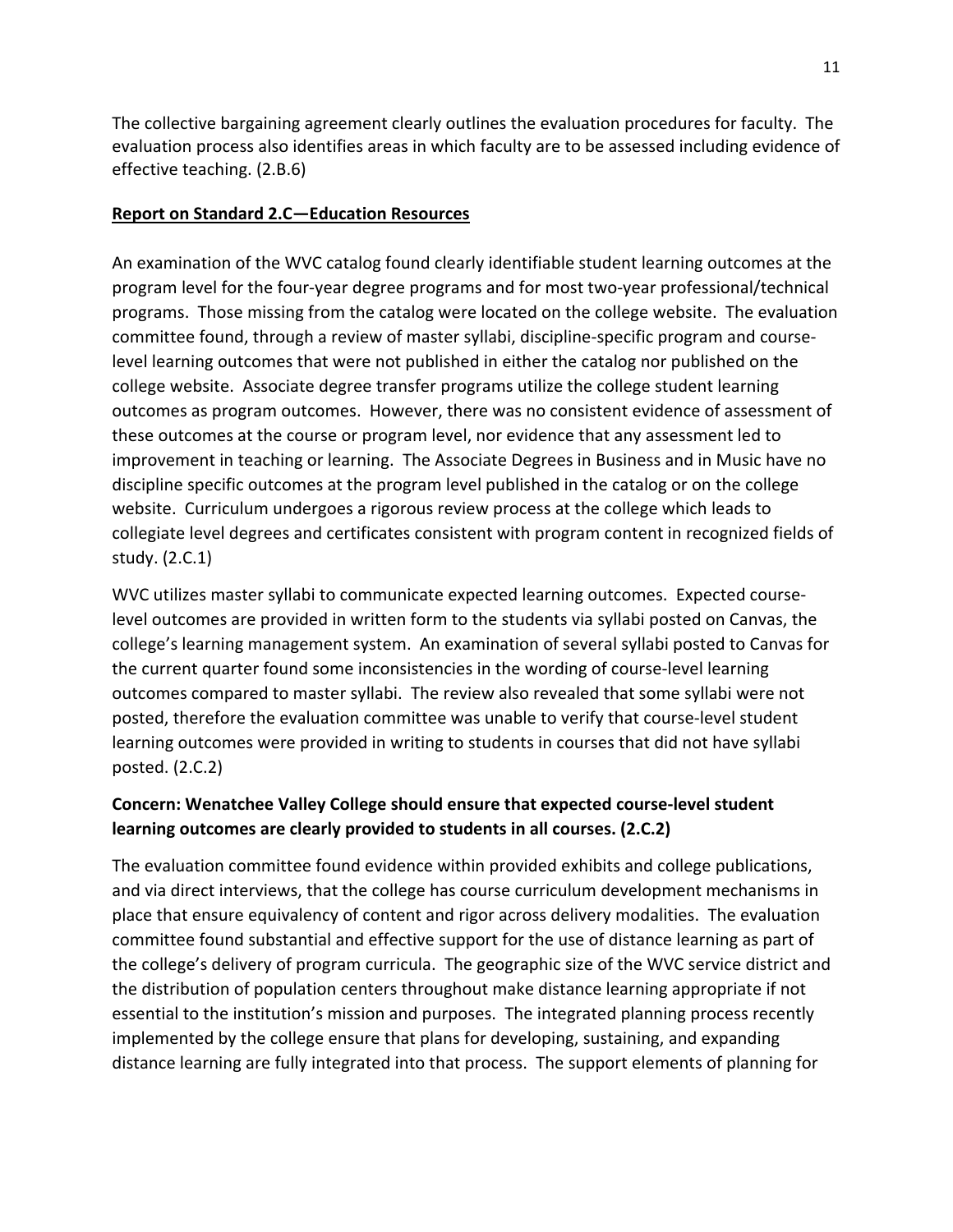distance learning are embodied in the technology plan, which incorporates planning results for the libraries, distance learning tutoring, and information technology.

Distance learning courses are evaluated in the same manner as other courses designed for traditional face‐to‐face delivery and are subjected to the same processes for improvement. Faculty have the same roles and responsibilities in the design of distance learning offerings as for face‐to‐face offerings, with support and additional training in the specialized aspects of distance learning pedagogy provided by distance learning support staff. Comparability of academic rigor between distance learning offerings and more traditionally delivered offerings is monitored and defended by faculty, who view all program and course offerings as equivalent in potential value to students.

Distance learning support staff provide the same pedagogical training and support to all faculty, full-time and adjunct, who are assigned responsibility for delivering distance learning offerings. There still exist some differences in the capacity and efficacy of distance learning technology among the academic sites across the college district, as older technologies reach their capability and scalability limits in the face of increasing demand from students and staff in Omak and other outlying areas.

The college has a multi-year technology plan that includes goals to enhance the robustness and scalability of technical infrastructure to provide the same level of technology support to faculty, students, and academic support services across the district. The college assures the integrity of its distance learning offerings through effective procedures to ensure the student who registers for a distance learning course is the same student who participates in, completes, and receives credit for that course. Ongoing efforts are devoted to maintaining this integrity in the face of evolving challenges to online security. Two‐factor authentication is an example of technology being evaluated for implementation. (2.C.3)

Degree programs at Wenatchee Valley College show appropriate breadth, depth and sequencing of courses and synthesis of learning. Professional/technical courses are closely aligned to business and industry needs. The new Bachelor of Science in Nursing is an example of industry driving a critical need for a higher education degree program. Furthermore, graduation requirements are outlined in the catalog and on the WVC website. WVC follows a degree audit process prior to graduation. (2.C.4)

The evaluation committee found evidence within provided exhibits and college publications, and via direct interviews, that the college has a well-defined and structured process by which courses and programs are designed, approved, implemented and revised by the faculty. The Curriculum Committee coordinates a cyclical review process that drives triennial review and update of all courses and programs. Course and program management processes are embedded in the college's shared governance structure, with Curriculum Committee, Instruction Council, and Assessment Committee within the purview of the Educational Achievement Core Theme Council. Faculty have contractual responsibility to be active in the selection of new faculty, and in the pre‐ and post‐tenure progression recommendations for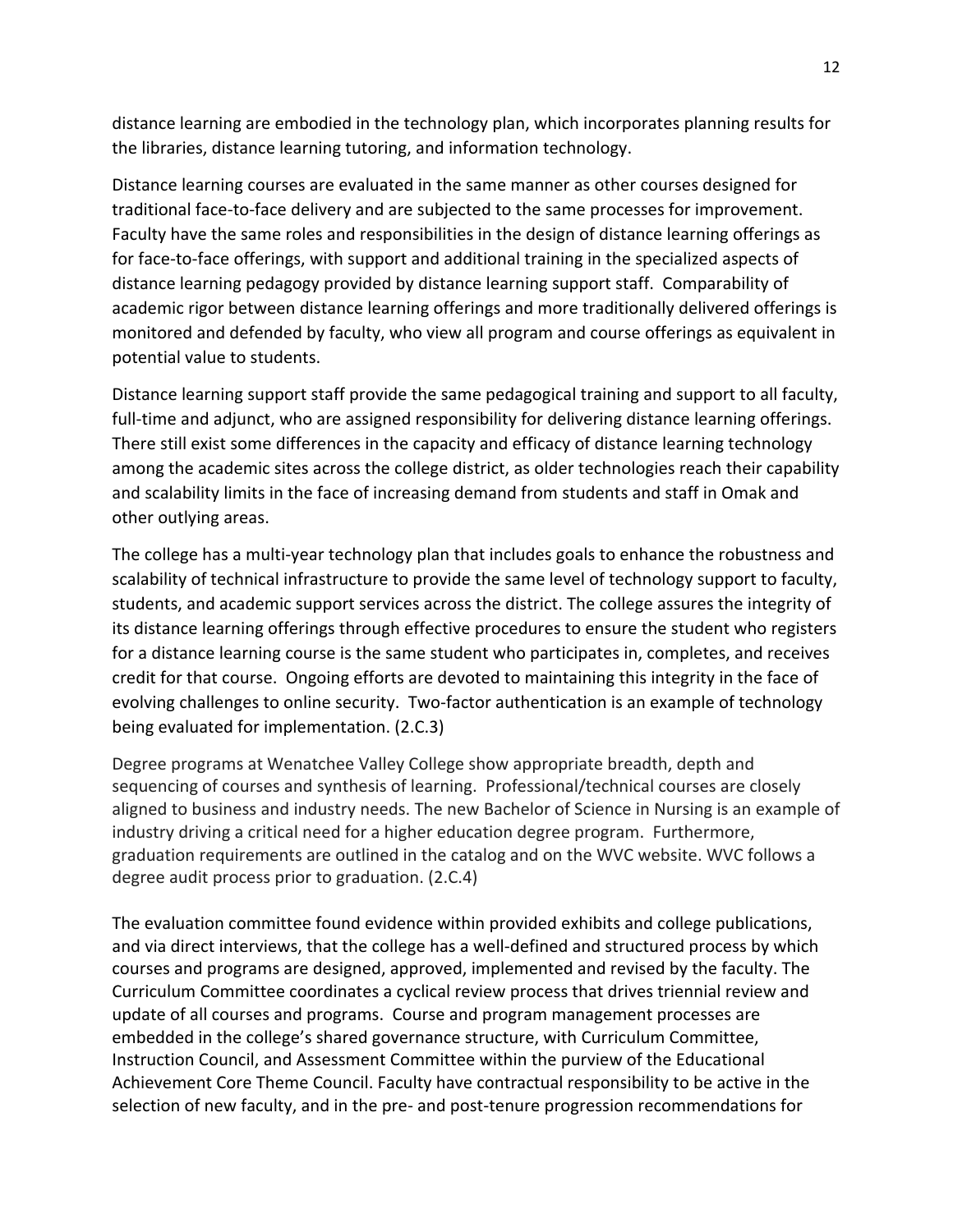those on the tenure track. Faculty with teaching responsibilities have been given the collective responsibility for fostering and assessing student achievement of clearly identified student learning outcomes. However, the evaluation committee found a lack of a consistent and widely held understanding of the relationships between the different levels (course, program, institution) of student learning outcomes among faculty. Moreover, outside of the professional/technical areas, the college does not have a consistent definition of what constitutes a program at WVC, making the establishment and assessment of program‐level student learning outcomes impossible in many areas. (2.C.5)

**Concern: Faculty with teaching responsibilities do not appear to have a widely shared concept of the nature of or relationships among the various levels of student learning outcomes. There is not a college‐wide definition of what constitutes a program for which to define program learning outcomes. Faculty with teaching responsibilities do not appear to take consistently collective responsibility for fostering and assessing student achievement of clearly identified learning outcomes. (2.C.5)**

The WVC faculty librarian provides information literacy instruction courses and all faculty have the option to schedule tours of the library and informational resources for their classes. Customized library orientation sessions can also be arranged for specific curricular topics. During the Fall 2018 quarter, 55 information literacy courses were taught on the Wenatchee campus and 7 information literacy courses were taught on the Omak campus. Students confirmed that many of their courses required the use of the library and its information resources, as well as having completed the faculty librarian's information literacy course. (2.C.6)

The college has established polices for accepting credit for prior experiential learning. The college's nontraditional education options provide multiple sources from which experiential credit can be obtained, with all being subject to faculty‐developed criteria for acceptance that ensure documented student achievement is equivalent to expected learning outcomes within regular curricular offerings. Policies place appropriate limits on the maximum experiential learning credit to be granted, how and when those credit may be transcripted, and the exclusion of those credits from the satisfaction of WVC residency requirements. (2.C.7)

The evaluation committee found evidence that the college has and follows a published guideline for accepting transfer credit that ensures the equivalency of transfer credit to WVC‐ earned credit. Student advising recognizes that transfer credit acceptance works in both directions and stresses to students intending to transfer to other institutions the importance of verifying degree requirements and credit transfer policies with the receiving institution. Articulation agreements in place include the Washington Statewide Direct Transfer Agreement (DTA) as well as a variety of program‐based articulations with numerous institutions within and outside of Washington. (2.C.8)

The college includes a general education component for each of its undergraduate programs that includes a recognizable core of humanities and fine arts, mathematics, natural sciences, and social sciences. The core areas are structured to facilitate transfer to baccalaureate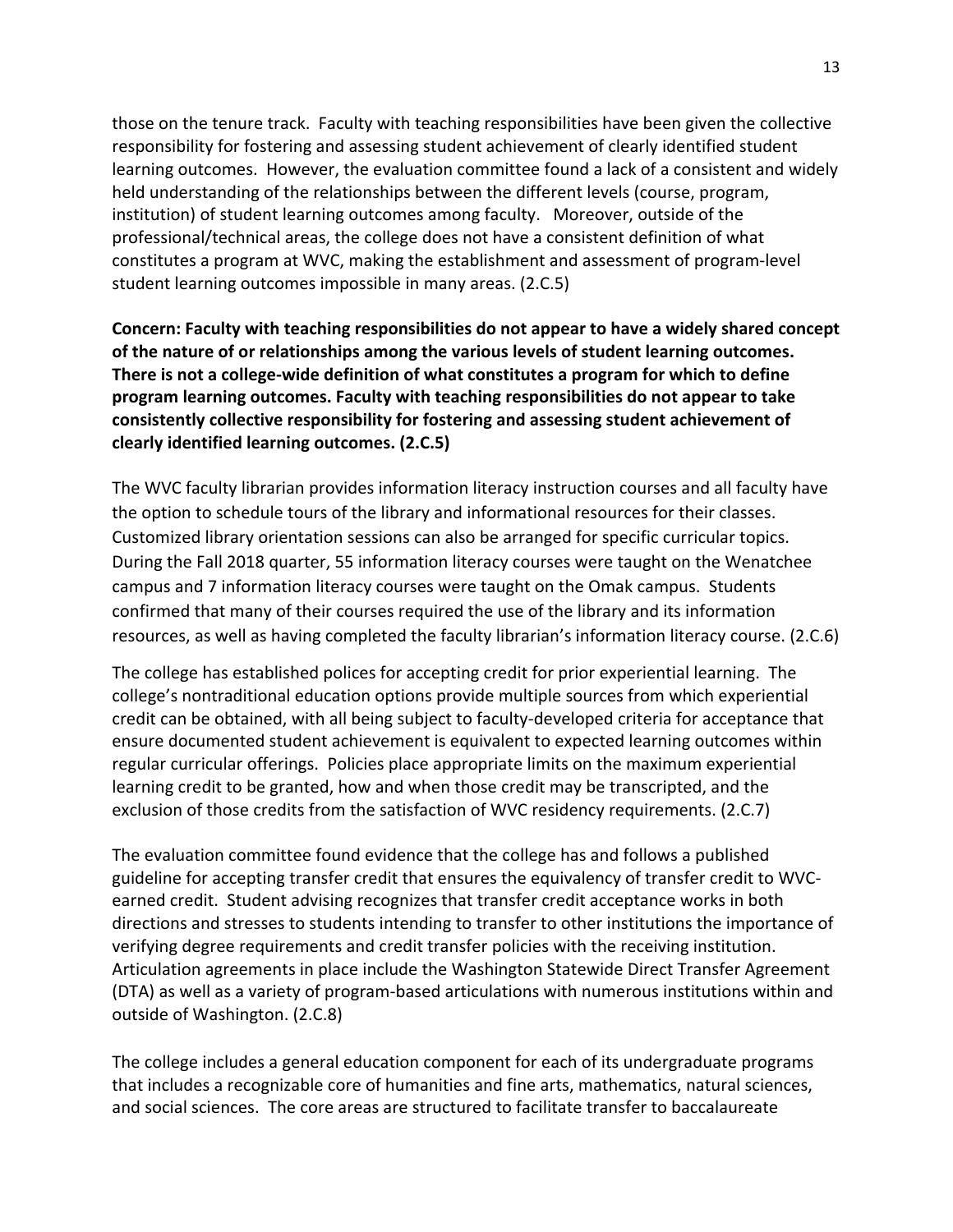colleges and universities within Washington. Professional/technical programs include general education components to improve skills in communication, computation, and human relations. (2.C.9)

College‐level student learning outcomes are assessed campus wide on a rotating basis. The evaluation committee reviewed the recent assessment of the college's critical thinking student learning outcome (SLO) (performed by faculty in the spring of 2017) and communication student learning outcome (performed by the faculty in the fall of 2017) via documentation provided to the evaluation committee prior to the visit. Faculty chose an assignment that mapped to an SLO, described the connection to planning, and assessed students on a scale of 1‐ 5 via an institutionally provided rubric or an instructor created rubric. While analysis and summary sections were provided on the template, in some cases these portions were not completed. Further, it was unclear how the results of these assessments were used to improve instruction.

A separate document, called a Faculty Change Survey, was also used to provide evidence of an accumulation of individual changes made by instructors as a result of SLO assessment. However, the connection between the changes reported by individual faculty and the SLO assessment information was unclear. Many reported faculty changes seemed to have no link to student learning outcomes assessment at all. In short, the evaluation committee could not find a direct connection between SLO assessment and changes made to instructional practices.

The college SLOs themselves are simply stated as topic areas: Problem solving; Communication; Social interaction; and Inquiry. The SLOs do not provide a standard or benchmark and appear to be only loosely connected to assessable learning outcomes. There is no standardization across courses regarding what is assessed or how it is assessed. Indeed, faculty can choose what aspect of an SLO to assess and how to assess them in a manner that makes a single standard across the institution difficult to evaluate in a way that demonstrates the use of data for systemic institutional improvement. (2.C.10)

Related instruction components are identified in program learning outcomes, where available, and are taught through appropriate departments to ensure the use of qualified instructors. Assessment of related instruction in professional/technical programs is completed through program‐level student learning outcomes and course‐level learning outcomes. Evidence of SLO assessment was reviewed. (2.C.11)

WVC does not offer graduate programs. (2.C.12; 2.C.13; 2.C.14; 2.C.15)

Both credit and non‐credit continuing education programs and other special programs are aligned with the college's mission and goals. Continuing Education has a variety of topics taught by qualified individuals. Adult Basic Education (ABE) focuses on opportunities and skills in reading, writing, and mathematics. (2.C.16)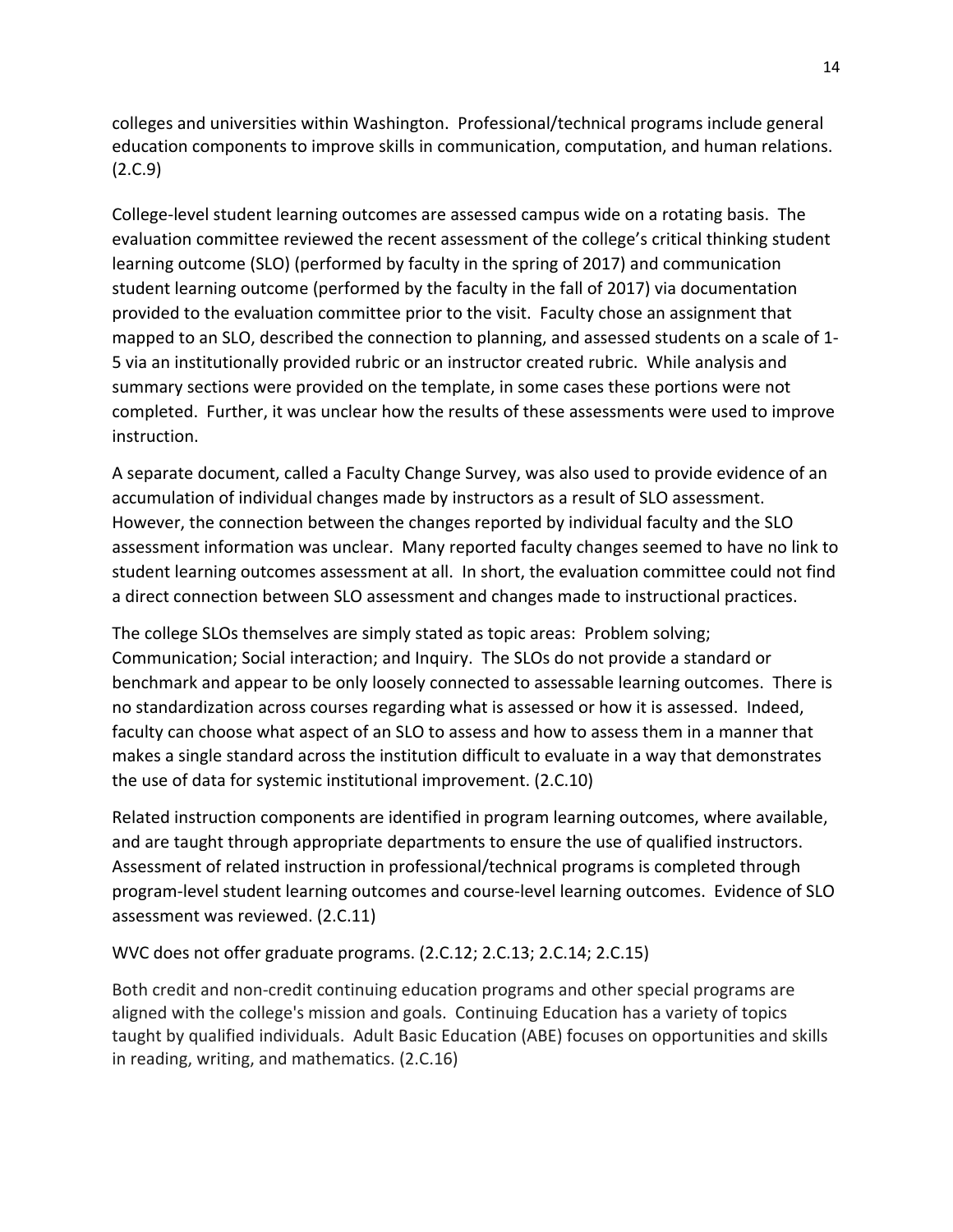The institution maintains direct responsibility for academic quality for all aspects of continuing education and special learning programs and courses. Courses are taught by qualified adjunct faculty and oversight for some classes is handled by the Curriculum Committee. (2.C.17)

Credit and continuing education courses align with the college's mission and Responsiveness to Local Needs and Educational Achievement core themes. CEU's are offered in conjunction with professional organizations or agencies granting CEUs. WVC is encouraged to review CEU course offerings to ensure that they have clearly identified student learning outcomes. (2.C.18)

The institution maintains records related to the courses and the nature of the learning provided. Registration is seamless and user friendly. Registration records are stored using the same system as credit bearing courses. (2.C.19)

### **Report on Standard 2.D—Student Support Resources**

Wenatchee Valley College creates an effective learning environment with appropriate programs and services to support student learning needs. Student support services are housed throughout the Student Services and Instructional Divisions. These services include admissions, financial aid, registration, advising, athletics, campus life, counseling, disability services, diversity, equity and inclusion, a library, tutoring, writing center, and student residence. Services are available at the Wenatchee and Omak campuses.

WVC is a Hispanic Serving Institution. As such, the college has hired several bilingual staff, translated select online admission information into Spanish, and conducts bilingual programming. In an effort to identify and eliminate barriers within WVC that hinder the enrollment and success of undocumented students, a DREAMer task force was formed. The task force provided training on awareness of and sensitivity to issues facing this student population. This training was provided to interested faculty and staff who were willing to have their offices identified as safe spaces for DACA students.

With more than fifty percent of the student population comprised of non-white students, WVC recently hired its first Director of Diversity, Equity, and Inclusion (DEI) in order to create, expand, and promote opportunities for students. The position was recently modified to an associate dean level that now oversees international programs, residence life, the Diversity Center, campus life, Student Government, and Accessibility Services. While the span of responsibilities has increased significantly for this position, it allows the associate dean to embed DEI work into a variety of programs and services. Additionally, it is now required that all students take one five‐credit diversity course before graduating. These course offerings have been reviewed by the associate dean and by the former Diversity Advocacy Council, which is now a Core Theme Council connected to the Diversity and Cultural Enrichment Core Theme. The college is making a genuine effort to create a diverse, welcoming, and inclusive environment for students of all backgrounds and should be commended for this.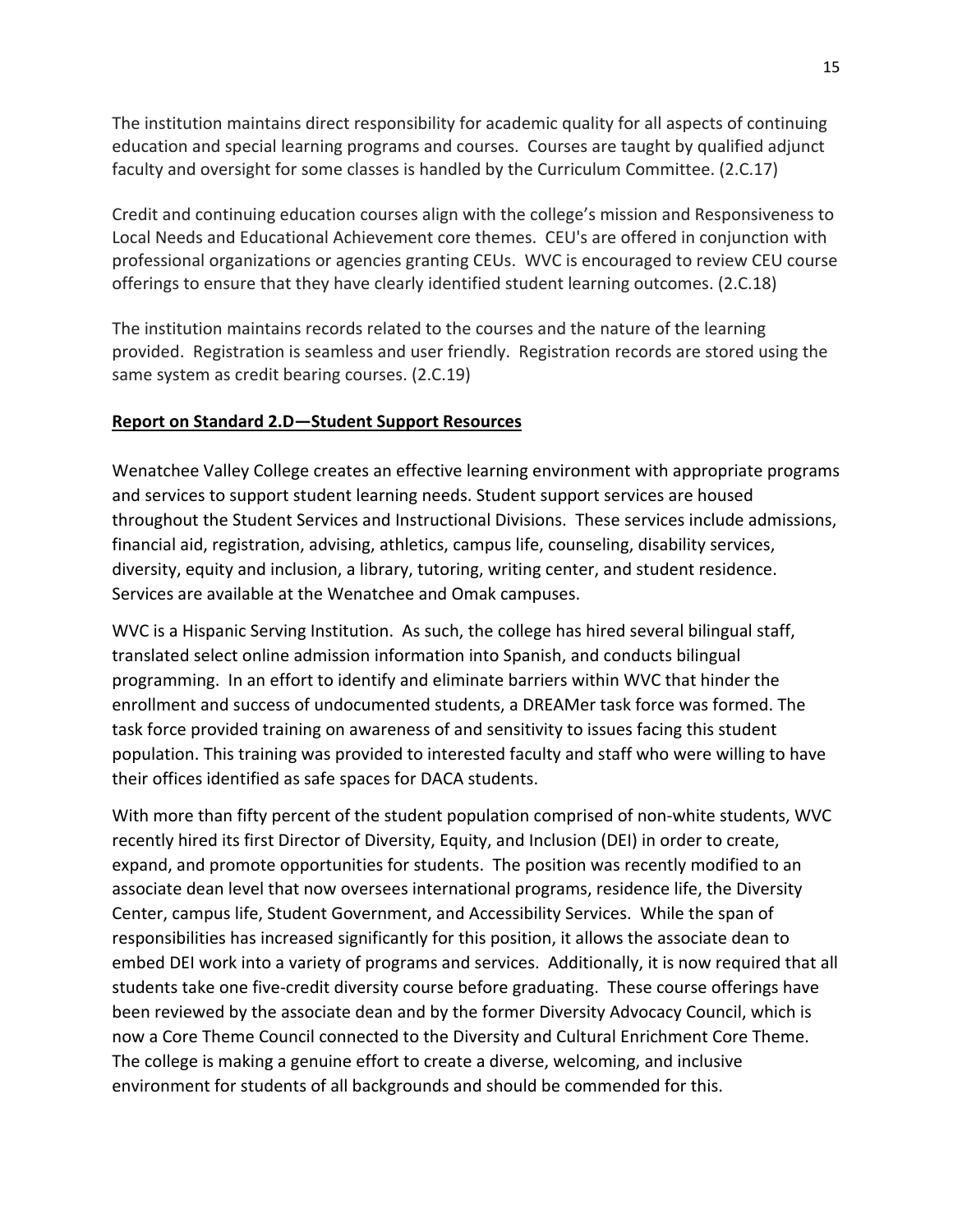Additionally, in conjunction with Washington State Policy 118 requiring accessible services, Access 360 was implemented with the goal of providing accessible technology to students with disabilities and providing training resources to support their learning needs. (2.D.1)

The college's commitment to providing a safe environment at all of its locations is evidence by hiring a full‐time Safety, Security and Emergency Manager, in addition to installing better lighting and security cameras. Policies and procedures related to safety and security are available in the WVC catalog, student handbook and on the web.

The college provides 24‐hour campus security at the Wenatchee Campus through a contracted service. Procedures for reporting incidents and/or seeking help are available and easy to understand in multiple locations. The college has an opt‐in mass notification system and works closely with local law enforcement, medical, fire, and other emergency agencies to ensure the safety of students and staff.

Despite this commitment, the evaluation committee is concerned with inadequate provisions for the safety and security of students at the Omak campus. Students and staff expressed concern with the open access to buildings, even those with limited staffing. Specifically, the Distance Learning Building is noted as being poorly lit, often having few students per classroom, and being staffed with a work-study student only when class is in session. It was also noted that, campus wide, weekend classes are not supported by IT, facilities, or security staff.

As required by the Clery Act, crime statistics are available on the college website. WVC also has a Behavioral Intervention Team that meets to discuss students of concern. In the evaluation committee's conversation with students the evaluation committee learned that, outside of athletes, the general student population had little knowledge of Title IX, where to lodge a complaint, or where to get support if they experienced a gender‐based incident. The evaluation committee did not find evidence of a campus climate survey, which is a requirement for Title IX and VAWA. The college is currently addressing these issues by increasing awareness and training for students, faculty, and staff to ensure compliance obligations are being met. (2.D.2)

Wenatchee Valley College recruits and admits students with the potential to benefit from its educational offerings. The Outreach and Recruitment Coordinator regularly visits high schools and participates in college fairs. Additionally, the college hosts on‐campus events such as bilingual financial aid workshops. All incoming students must complete a new student advising session, which is a two-hour session providing foundational information about being a student at WVC and assisting students with course selection in their first term. New student orientations are also held for GED students. Orientation, coaching, and advising services are readily available and tracked for students in grant‐funded programs such as TRiO, MESA, and CAMP during their first year and beyond. However, the general student forum revealed that accessing advising services was more difficult for students who are not enrolled in one of the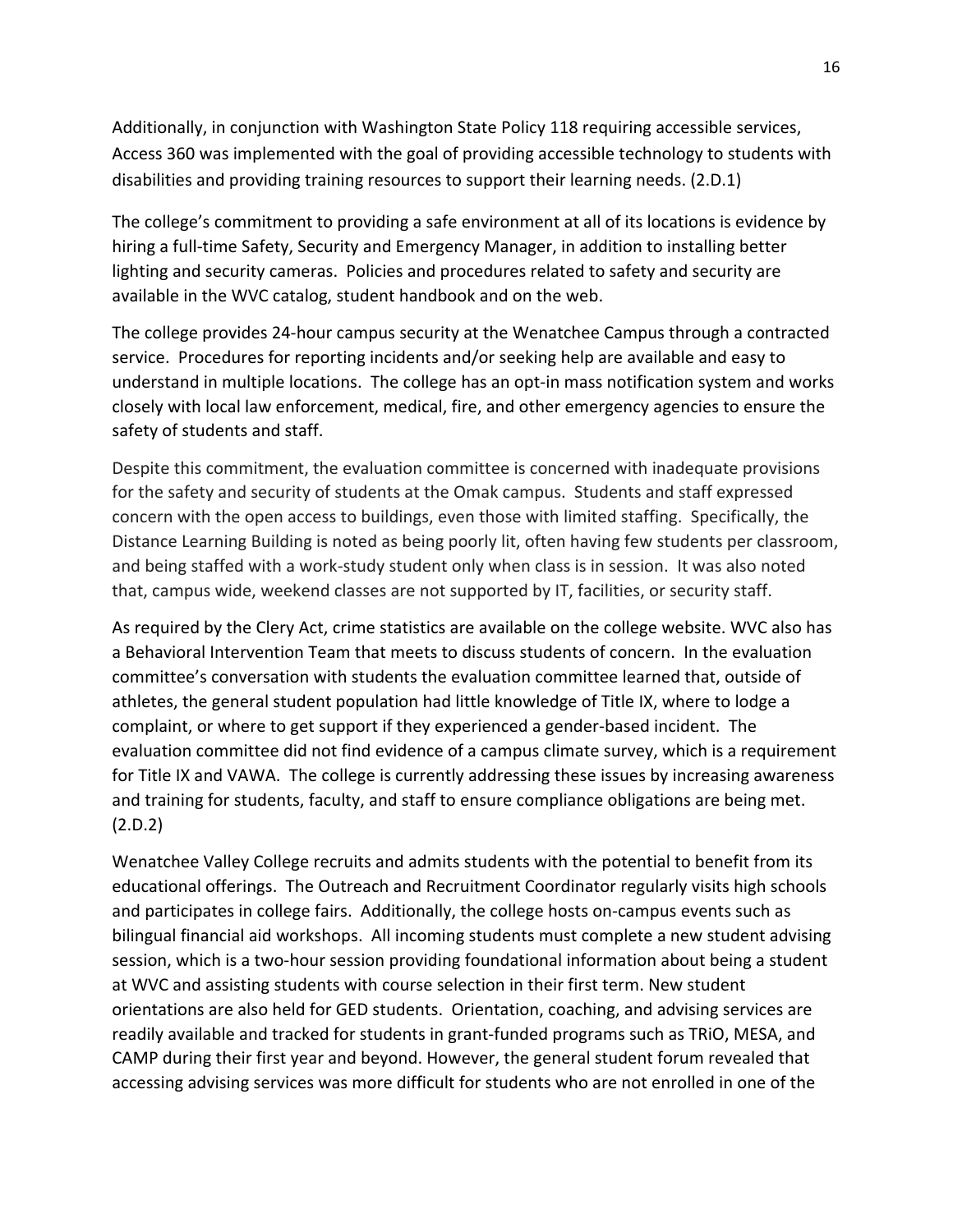grant programs. Some reported feeling that they had been received little advising or were misadvised regarding which courses to take. (2.D.3)

There is a process for program discontinuation that begins with the department where the program is housed and moves up through Curriculum Committee and Instruction Council. The last several programs discontinued did not have any enrolled students, so none were negatively impacted. (2.D.4)

The college website, catalog, and student handbook are the primary sources used to provide information to students and other constituents. Information in these documents is in alignment with the NWCCU standards. The catalog is published online annually. Printed copies are available upon request from the Public Information Office which also manages the college website and social media presence. (2.D.5)

Information on national and/or state legal requirements for licensure and entry into occupational or professional programs is documented in the college catalog. However, gainful employment data was not found. (2.D.6)

The retention of student records is guided by the Washington State Board for Community and Technical Colleges. Established policy for confidentiality and release of student records can be found on the college website. The college registrar is the records retention officer and maintains records according to State of Washington requirements. All new WVC employees receive FERPA training upon hiring. The Executive Director of Human Resources tracks all required training for employees. (2.D.7)

In the 2016‐17 school year, WVC awarded \$14,811,838 in financial aid to 2380 students. Information regarding the different types of financial assistance available to students is available by visiting the college website or catalog which explains grants, loans, scholarship, and work‐study opportunities. Printed materials are also available in Spanish for prospective students. (2.D.8)

Students receiving financial assistance are informed of repayment obligations on multiple occasions. The information is provided to students via the WVC financial aid web page, through entrance counseling, and in the award letter. Students who are awarded financial aid receive a Conditions of Financial Aid letter with their financial aid award letter, which also explains their obligation to become familiar with financial aid policies including satisfactory academic progress. In addition to awarding aid, the financial aid office would like to increase financial literacy among the student population. The financial aid office monitors its student loan program and the loan cohort default rate through an outside agency, Student Connections, which sends weekly reports of students who have fallen behind in their payments. (2.D.9)

The mission statement for advising at WVC outlines a teaching and learning process dedicated to student success. Academic advising engages students in developing a plan to realize their educational, career, and life goals.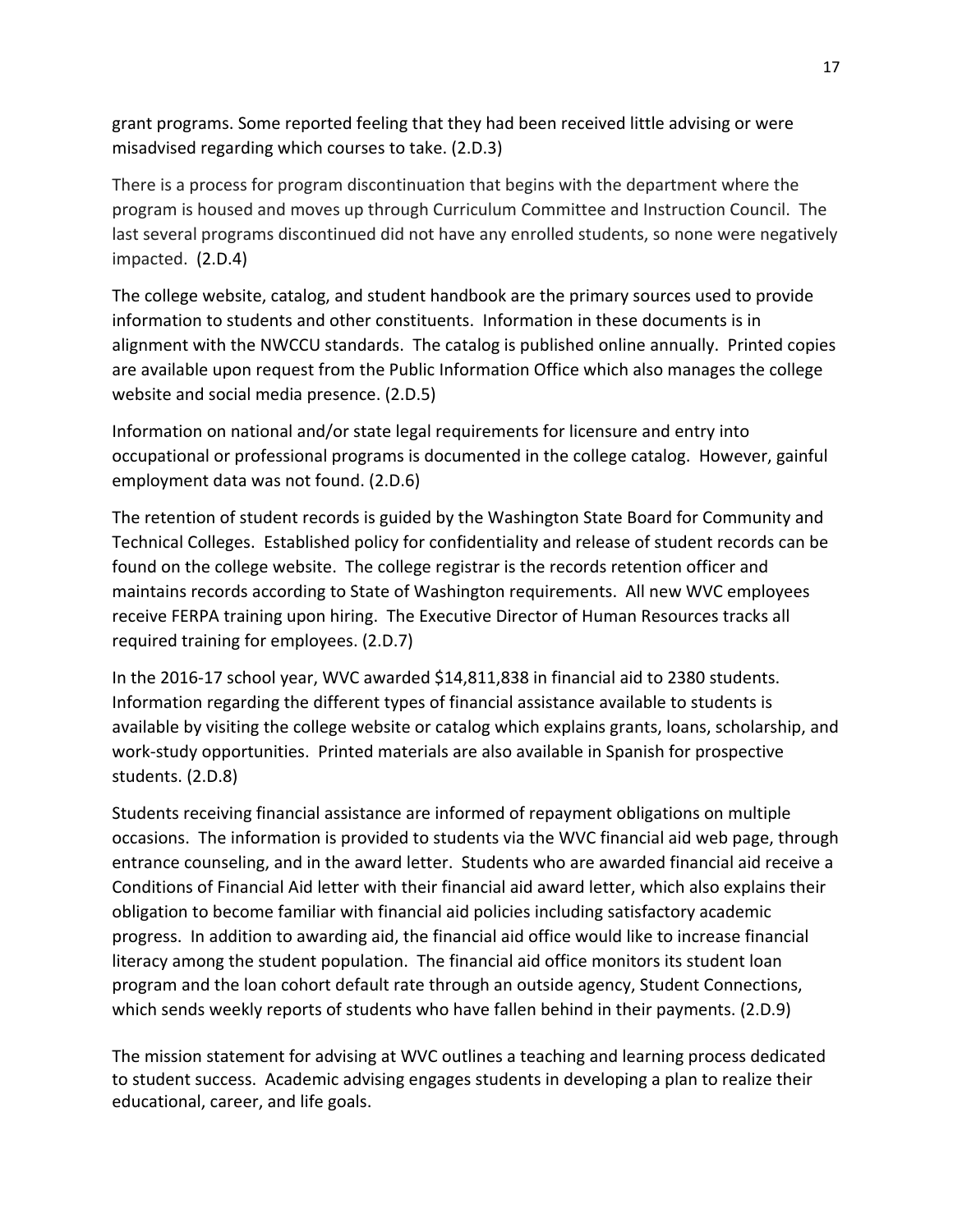WVC academic advising has two phases including Educational Planners who assist students who are new to Wenatchee, and Faculty Advisers who work with returning students. Educational Planners assist students with interpreting test scores, using the WVC portal, selecting first quarter classes, and developing an educational plan. Based on their choice of program, students are then assigned a full-time faculty adviser. According to their contract, full-time, tenured faculty, in addition to their teaching load, are responsible for:

- Assisting students in planning their educational programs and being available on‐ campus on advising days to meet with students;
- Keeping abreast of transfer requirements at the state's four-year public colleges and universities, and;
- Participating in advising training and workshops. (2.D.10)

Approximately twenty‐one clubs are available to students enrolled at Wenatchee Valley College. Many student clubs and sponsored organizations arise from a curricular focus. Examples include the Criminal Justice Club, Radiologic Technology Club, and Student Nurses. Other organizations reflect cultural or personal identities of students including, M.E.C.h.A. Most co-curricular activities are governed through the Wenatchee and Omak student senates. Procedures for chartering a club are in the Student Handbook. (2.D.11)

The college provides support services that enhance and support the teaching-learning process. These services include a residence hall for 75 students, food service, bookstore (contracted through Barnes and Noble), health clinic, recreation center, and copy and printing services. The college has appropriate policies to guide its auxiliary services including policies for commercial activities, food service, and print management. Students at the Omak Campus expressed concern about accessing textbooks. They noted that it is typically a four to a five‐day process for books to arrive from the Wenatchee Campus. (2.D.12)

The philosophy of the athletic program included in the Athlete Handbook reads, "The Wenatchee Valley College athletic program is an integral part of the college's comprehensive educational plan." WVC is a member of the Northwest Athletic Conference (NWAC) and is guided by its rules and regulations for eligibility and expectations. The college has seven men and women's athletic teams and employs an Athletic Director who oversees the programs and reports to the Vice President of Student Services. In addition to federal financial aid, student‐ athletes may be eligible for athletic scholarships and student work‐study employment. The responsibility for awarding athletic financial assistance rests with the head coach of each sport. To receive athletic aid and remain eligible for it, the student‐athlete must be registered as a full-time student (12 credit hours) and meet the academic standards as set by Wenatchee Valley College. The maximum amount that can be awarded shall not be more than the maximum allowed by the NWAC. The athletic budget is funded through student fees and fundraising events. Congratulations are in order for the women's basketball team who won the 2019 NWAC championship. (2.D.13)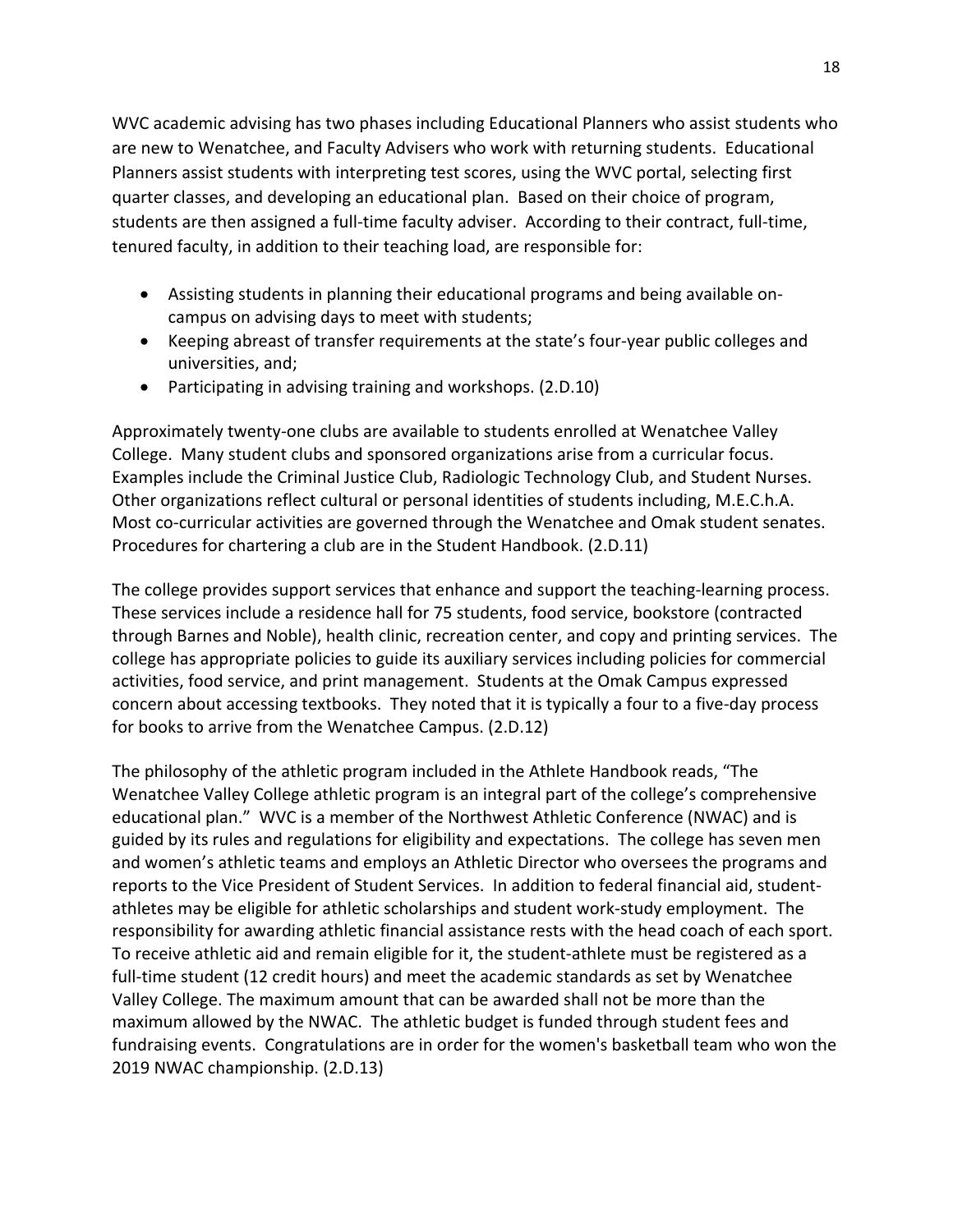The college uses Respondus, a licensed test proctoring software that requires students to show identification and their environment when taking a remote test. The college uses Zoom as one of its methods to verify the identity of students in distance education. Additional information about distance education can be found in this report in the section addressing standard 2.C.3. (2.D.14)

## **Report on Standard 2.E—Library and Information Resources**

The WVC library holds and provides access to an appropriate level of information resources on both the Wenatchee and Omak campuses for associate degree programs, though funding had not been allocated for information resources for the new baccalaureate programs.

The WVC Library has one unified collection, circulating physical materials between the two campuses. Students, staff, and faculty from both campuses have 24/7 access to all available electronic resources via the library website (i.e. library catalog, academic databases, search tools, reference information, and subject‐specific resources). (2.E.1)

# **Concern: The evaluation committee is concerned that funding has not been allocated for information resources required for the support of new bachelor's degree programs. (2.E.1)**

Planning for library and information resources includes input from students, faculty, and staff. This data is gathered through informal drive‐by focus groups, library classroom assessment instruments, and reference interview surveys.

Input is also collected through the library advisory committee which meets once per quarter. The Dean of Libraries and Learning Technologies also accrues information by representing the library in deans' meetings, Instruction Council meetings, and in discussions with the distance learning and information technology groups. (2.E.2)

Bibliographic instruction and library orientation sessions for students can be arranged through faculty requests. Customized sessions are also available to small groups of students. Information regarding new products and tools is disseminated through department meetings, and Deans' Day programs. When possible, these opportunities are offered at both campuses and to adjunct faculty.

The Wenatchee campus library employs one reference librarian and three library technicians who provide coverage of the public services area of the library for the 60 plus hours per week that the library is available to patrons. The three technicians are also responsible for carrying out additional duties (technical, Interlibrary Loan, web page oversite, campus committees, etc.) The Omak campus library employs one librarian who is responsible for providing public services to patrons for the 56 hours per week the library is open. With her additional responsibilities (division chair, state‐wide committees, and information literacy classes), the library is sometimes left unattended or staffed by work‐study students. It was reported to the evaluators that the minimal staffing makes taking sick and vacation days difficult.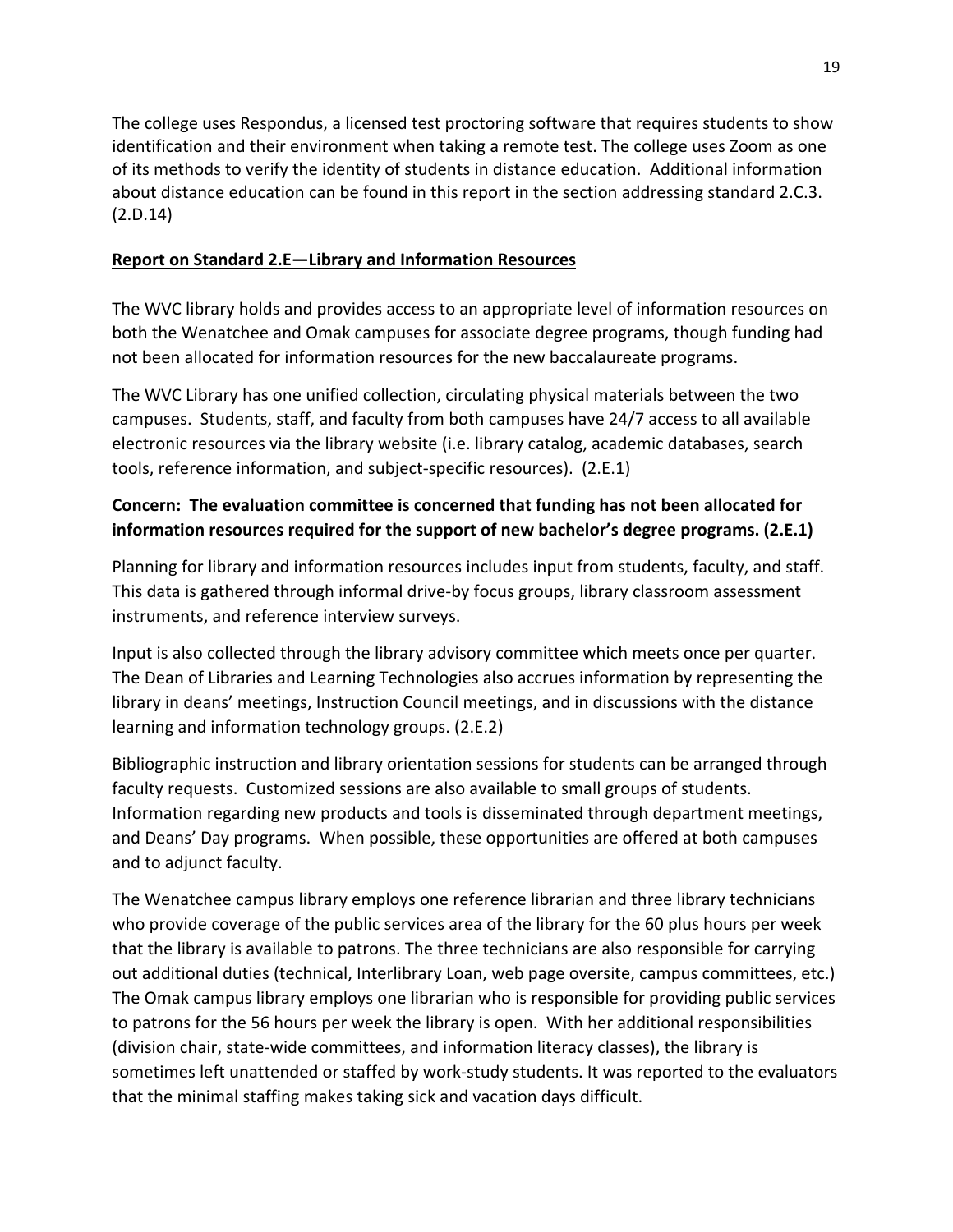The evaluators compliment the library staff for building positive relationships with students and creating a welcoming atmosphere for students to study, research, and access information resources. (2.E.3)

# **Concern: The shortage of library personnel currently available to properly provide for the informational needs of WVC students at both campuses is a concern to the evaluation committee. (2.E.3)**

Systematic evaluation of library and information resources is conducted through the assessment of information obtained from a dashboard of basic services usage, access to usage reports of database usage, reports from the library management system, and the college's research portal.

The security of library and information resources and services include the use of security strips with security gates to prevent the theft of physical materials at the Wenatchee campus. Physical items at the Omak campus are protected from theft through staff observation when staffing is available. Electronic resource access is controlled and restricted to authorized users through the use of WVC staff and student logins. (2.E.4)

# **Concern: The evaluation committee is concerned that information resources at the Omak campus are not secure when there is no staff present due to other obligations. (2.E.4)**

### **Report on Standard 2.F—Financial Resources**

WVC has demonstrated ongoing financial stability with sufficient cash flow and reserves to support its programs and services. Effective fiscal year 2018, the institution established a contingency fund as a part of the budgeting process. Funds remaining in this contingency fund at the end of the fiscal year are transferred to institutional reserves for future use. Financial planning reflects available funds, realistic development of financial resources, and appropriate risk management. WVC has a variety of institutional reserve accounts to allow for unbudgeted expenses, as well as a separate Board of Trustees reserve to be used at the Board's discretion. The institution's fiscal resources ensure short-term solvency and anticipate long-term obligations, including payment of future liabilities. Monthly cash flow projections and quarterly financial statements are presented to the Board and debt management oversight exists within the State Board of Community and Technical Colleges (SBCTC) system. (2.F.1)

Wenatchee Valley College receives annual funding from a variety of sources, including student tuition and fees, an allocation from the State of Washington based on FTE, contract payments from area K‐12 districts for Running Start students, state and federal grants, and the Wenatchee Valley Foundation. Funding levels for all sources other than tuition are known at the time the annual budget is finalized.

The establishment of a budget officer has been a critical tool in the fiscal management of the institution. The budget office provides information and training on budget process, timeline, and ongoing budget management tools. This office has also streamlined technology and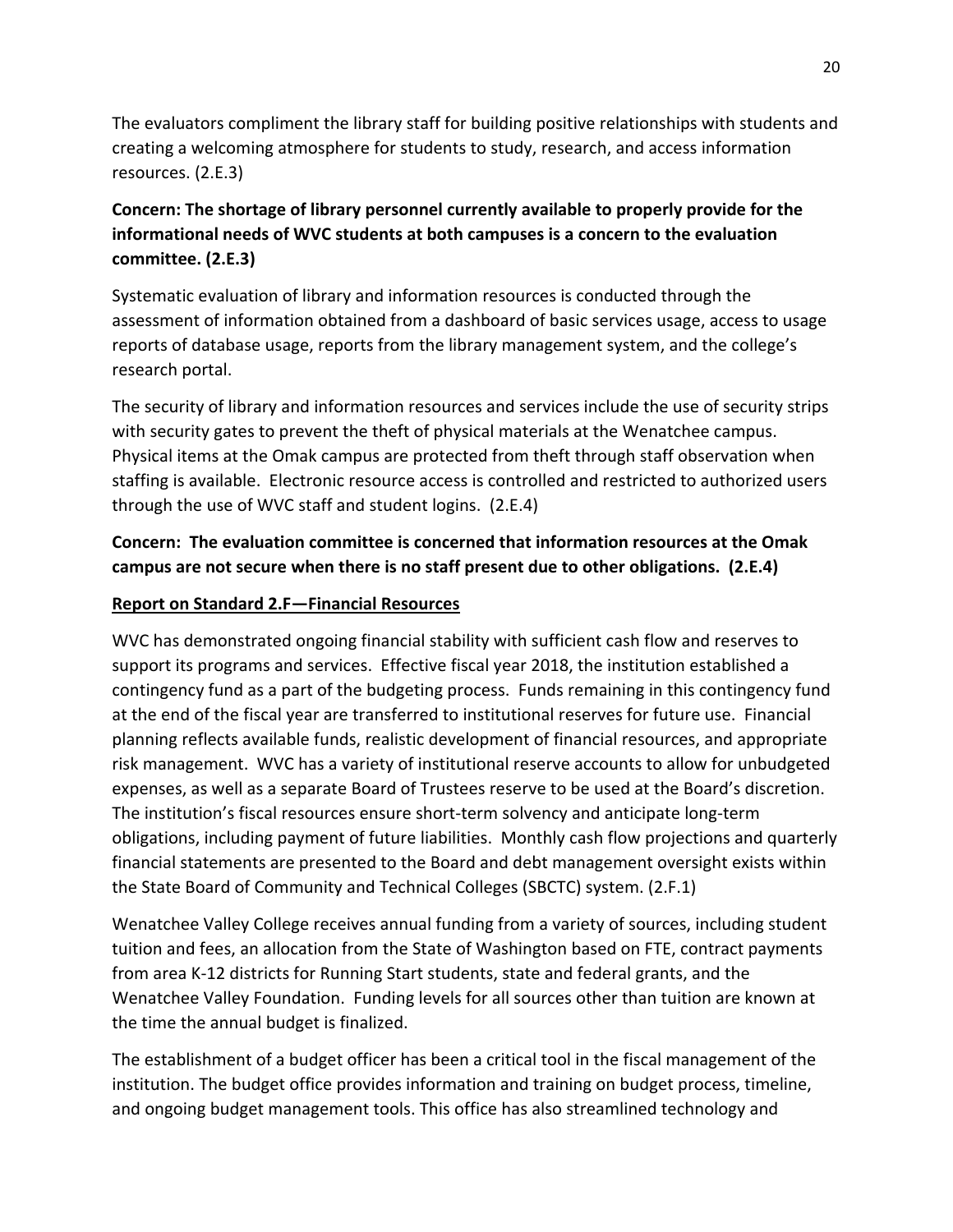contingency budgeting, removing them from individual budget areas and centralizing them, allowing the institution to be more strategic with spending. (2.F.2)

The evaluation committee could not find policies on financial planning and budget development. However, guidelines and processes outline participation by a variety of campus constituents. The institutional budget office provides both annual and ongoing training to budget managers and administrative staff. These guidelines link spending to mission fulfillment, establish budget responsibility of department managers, and stress the importance of matching spending to budgets. The budget office distributes planning calendars annually, with deadlines for managers, executive leadership, and the board of trustees.

Funding for Core Theme Councils is set aside specifically for spending needed in each theme area, and at the request of each council. In FY19, all requests for spending were fulfilled, but the institution anticipates this becoming a more competitive process moving forward. (2.F.3)

The institution has demonstrated the use of an appropriate accounting system that ensures timely and accurate financial information and compliance with generally accepted accounting principles through its reliance on an effective system of internal controls. The college has a thorough system of internal controls that is intended to both prevent unauthorized orders and purchases of goods and services as well as to prevent the potential for misappropriation of financial resources.

WVC has centralized accounting and purchasing functions for both campuses. The current financial management system (FMS) was developed for Washington community and technical colleges and is common across all State Board of Community and Technical College institutions. WVC utilizes FMS Query to build reports for directors and to provide a dashboard with on‐ demand financial information. The institution indicated there will be a transition to a new financial management system within the next 18 months. A project manager has been hired to assist in the seamless transition to the new system.

The newly created budget analyst position also oversees and evaluates internal controls. In addition, the budget analyst established Process Improvement Review and Counseling (PIRC) to look for efficiencies in operations. PIRC works with directors and employees within departments to gather ideas for improvement. The institution has found this to improve efficiency and overall job satisfaction. (2.F.4)

The institution mission and core theme objectives are reflected within the capital budgeting framework. Long-range capital plans support the institution's mission and goals and reflect projections of the total cost of ownership, equipment, furnishing, and operation of new or renovated facilities. Debt for capital outlay purposes is periodically reviewed, carefully controlled, and justified, so as not to create an unreasonable drain on resources available for educational purposes.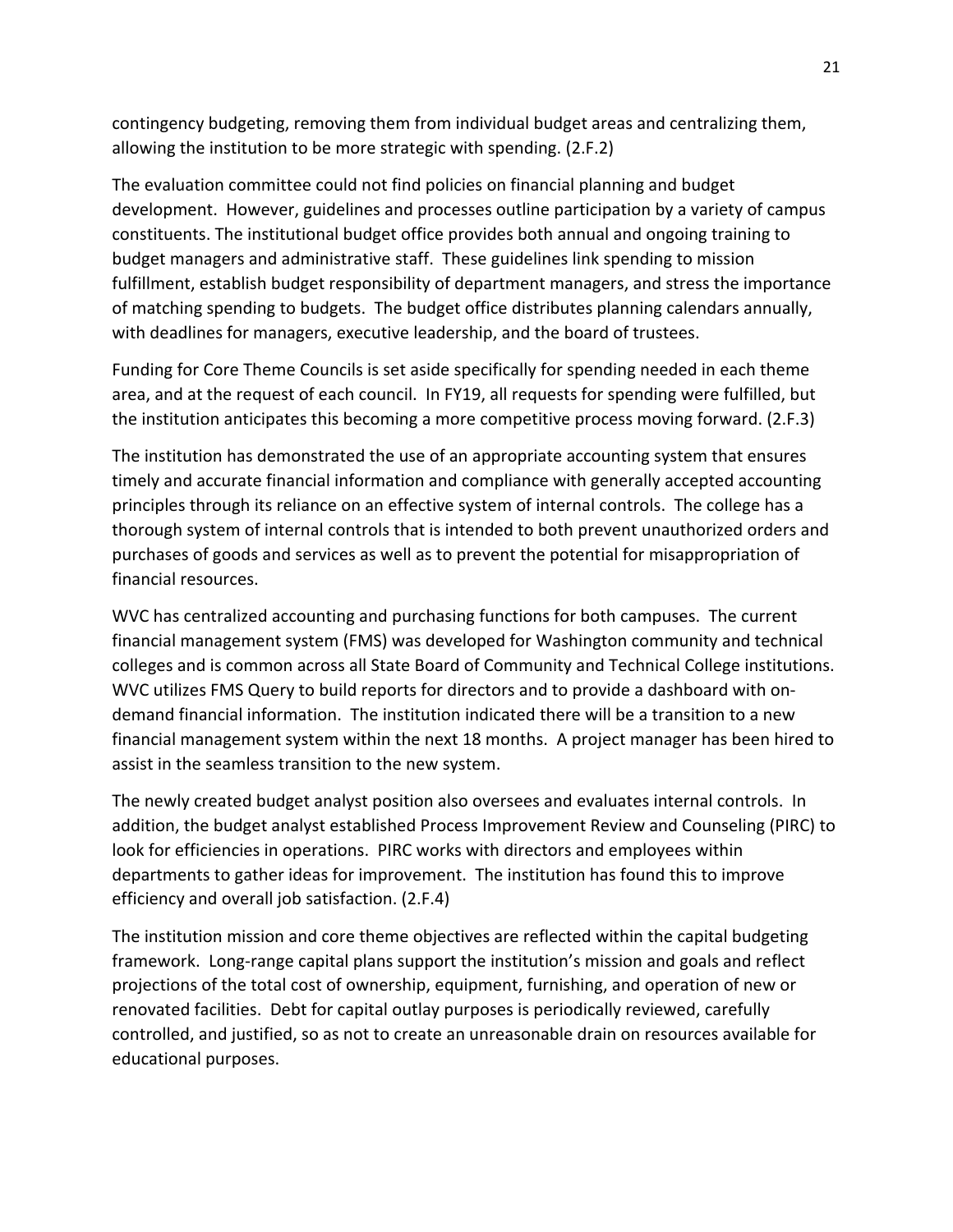Capital expenditures are managed at the system level by SBCTC. Deferred maintenance and new building proposals are submitted by the campus, then reviewed and ranked by SBCTC. Biennial capital improvement submissions are developed through a partnership of SBCTC staff and the Director of Facilities. New construction submissions are developed by a project committee composed primarily of the President's Cabinet, with assistance from professional consultants. The institution's current request is for a new Center for Technical Education & Innovation Center that would replace existing, aging professional/technical program space. The submitted proposal thoroughly projects total cost of ownership, equipment and operation of new space, and ties the request to the institution's mission and core themes. (2.F.5)

WVC defines the financial relationship between auxiliary services and general operations. Each enterprise has separate funds and permanent transfers between funds of over \$10,000 must have Board of Trustee approval. Temporary transfers to offset negative balances in operating funds can be approved by the President. The institution's bookstore is operated by a third party (Barnes and Noble) which provides a portion of annual revenues to the institution, as well as reimbursing personnel expenses for two WVC employees working in the bookstore. (2.F.6)

The institution prepares financial statements annually, which are audited by the Washington State Auditor's office. Results from the audit, including findings and management letter recommendations, are reviewed by the President and the Board of Trustees in a timely manner. WVC fully acknowledges historical issues with internal controls and the lack of timely audits and have made a focused effort to improve both. Additional staff in the business office, including an Assistant Director of Fiscal Services and Budget Analyst, are a result of this effort. Fiscal Year 2017 and 2018 produced clean audits due to newly established financial controls.

The evaluation committee would like to compliment the fiscal services office on their focused effort in recent years to improve internal controls and produce robust annual reports, which have resulted in clean financial audits. The office has worked to create efficiencies in processes that improve operations across campus and for WVC's students. (2.F.7)

WVC has a relationship with a fundraising organization, the Wenatchee Valley College Foundation. The WVC Foundation's major purpose is to raise funds to support the mission of WVC and a written MOU clearly outlines this relationship. Effective November of 2017, a separate Athletic Boosters fundraising organization merged with the WVC Foundation and both operation under a single Board of Directors. The Omak campus of Wenatchee Valley College has a separate North Campus Foundation that raises funds specifically for that campus. (2.F.8)

**Concern: The evaluation committee is concerned that the agreement between WVC and the North Campus Foundation has not been reviewed or updated since 2001. While the relationship may not have changed substantially, periodic contract review and update is considered best practice. (2.F.8)**

**Report on Standard 2.G—Physical and Technological Resources Instructional and Support Facilities**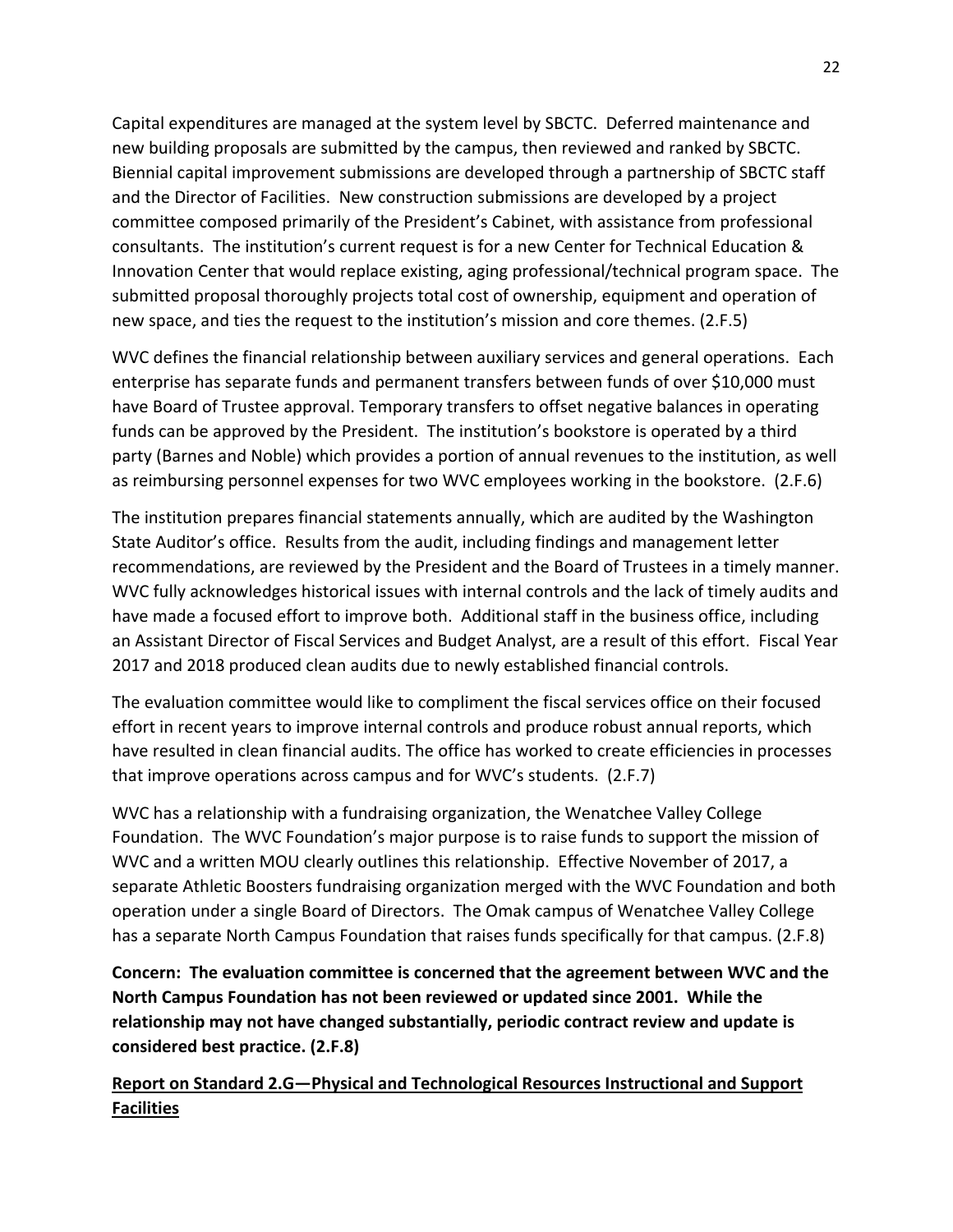On the Wenatchee campus, the institution has created and maintains physical facilities that are accessible, safe, secure, and sufficient in quantity and quality to ensure healthful learning and working environments that support the institution's mission, programs, and services.

WVC has a five-year plan for classroom projects that includes updating furniture, instructional technology, and addressing safety issues. Faculty and students are asked for feedback on needs and provided sample furniture to test. The plan relies heavily on Title III grant funding which may be insufficient to address the long list of proposed upgrades/updates. The Committee on Learning Environments is part of Core Theme Council structure that looks at classroom needs in the broader picture of core theme fulfillment. In the campus forum, Wenatchee students indicated they felt safe on campus, primarily due to the location of the campus and good lighting at night.

On the Omak campus, the majority of physical facilities are safe, secure and of sufficient quality to ensure healthful learning and working environments. However, the current state of the Heritage House is concerning to the evaluation committee. Open access and limited staff create a personal safety concern that was expressed by students in Omak and observed by the evaluation committee. In addition to student safety, lack of security in Heritage House leaves extensive technological infrastructure vulnerable to theft or vandalism.

# **Concern: The evaluation committee is concerned that the security and safety of Omak students, property, and resources is compromised due to the shortage of adequate staff to provide Omak Library, Facilities, Security and Information Technology services. (2.G.1)**

The institution has a comprehensive safety manual, recently reviewed in January of 2016. In addition, Washington Division of Occupational Safety & Health (DOSH) was invited to campus to conduct an on‐site safety assessment in May 2017. Both Wenatchee and Omak were commended for their written safety policies and obvious commitment to workplace safety. Numerous hazards were identified, primarily relating to unguarded machinery and other easily fixable safety issues. (2.G.1)

The institution has adopted, published, reviewed, and adheres to policies and procedures regarding the safe use, storage, and disposal of hazardous or toxic materials. The college has established procedures for the identification, procurement, use, handling, storage and disposal of hazardous materials. Policies delineate training responsibilities, safety precautions and emergency protocol. Material Safety Data Sheets (MSDS) are maintained and easily accessible in appropriate areas. (2.G.2)

The institution has developed, implemented, and continues to review and update a master plan for its physical development that is consistent with its mission, core themes, and long-range educational and financial plans. The current Facilities Master Plan mirrors Institutional Core Themes in its goals and describes a comprehensive plan for growth and improvement of campus facilities.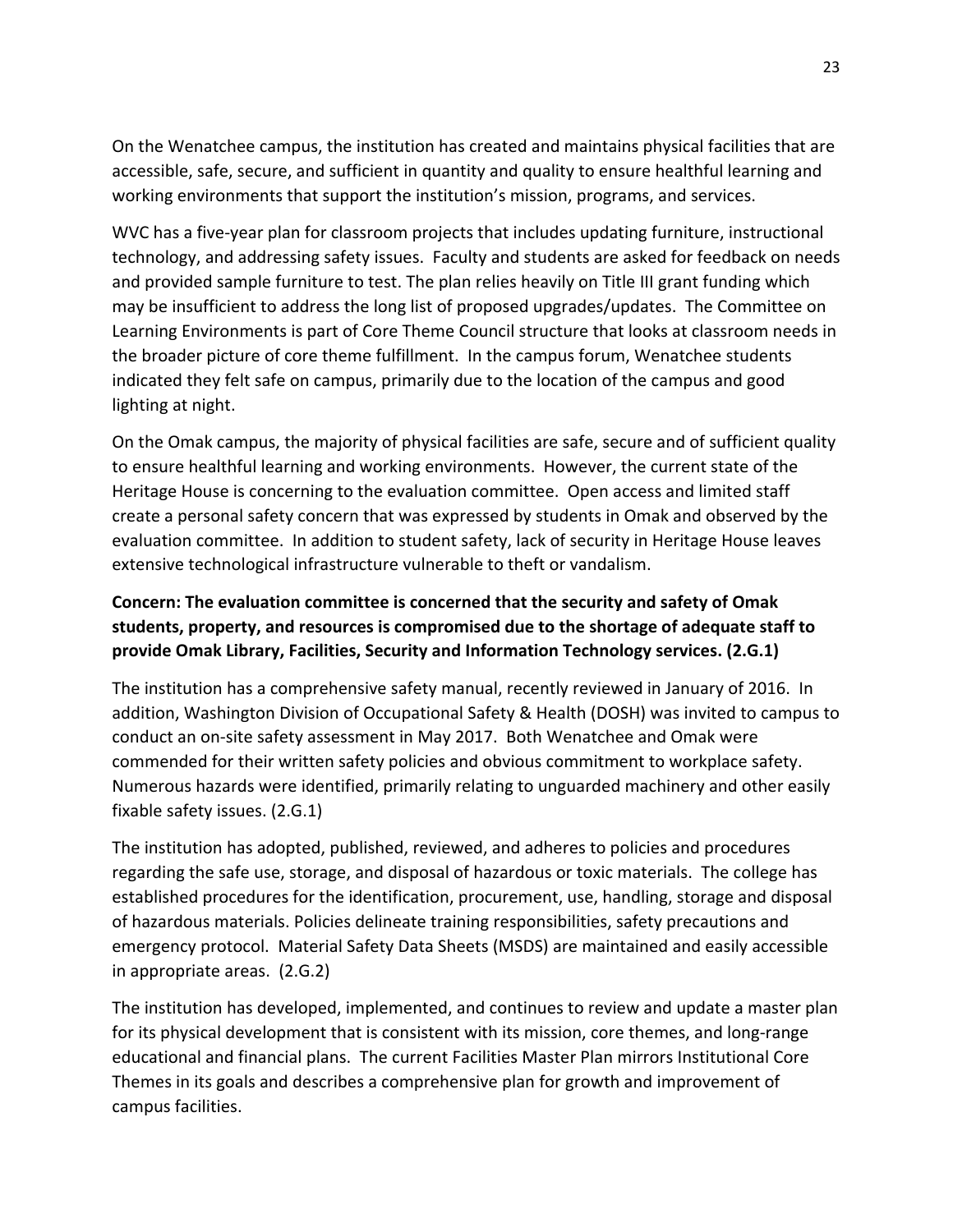The Facilities Master Plan embodies a philosophy that the learning environment exists not just in a building or classroom, but throughout the entire campus. The Master Plan establishes a rational and flexible development framework aligning curricular goals with physical planning. The Master Plan has established guidelines that align the college's educational and institutional needs with fundamental goals relating to the environment, community, and campus culture. (2.G.3)

The institution has sufficient equipment in quantity and quality to support institutional functions and fulfillment of the institution's mission. A variety of processes for managing equipment needs are utilized across the institution depending on the equipment needed. The primary mechanisms for purchasing equipment are state Perkins Grants funds and the Wenatchee Valley College Foundation. Conversations with faculty, staff, and students indicated sufficient equipment for current needs. (2.G.4)

The institution has appropriate and adequate technology systems and infrastructure to support its management and operational functions, academic programs, and support services, wherever offered and however delivered. Fiber optic data lines are available between Wenatchee and Omak campuses and are used in direct, point‐to‐point instruction and a 100k backup line between campuses can also be utilized if necessary. Aging technology infrastructure is replaced as needed and adequate funding has been provided by the institution for replacements. (2.G.5)

The institution has provided appropriate instruction and support for faculty, staff, students, and administrators in the effective use of technology and technology systems related to its programs, services, and institutional operations. The institution provides technology training based on requests from faculty, students, staff, or administration. Large scale training is provided when new services or technology are implemented. Both web-based services and inperson training are utilized on both the Wenatchee and Omak campuses. While a variety of instructional technology tools are used in classrooms across the two locations, step-by-step instruction sheets are available in every classroom to assist faculty in utilizing potentially unfamiliar equipment. (2.G.6)

Institutional policy states that the Information Technology department has full responsibility for hardware and software choices. However, this policy is vague, followed infrequently and hasn't been updated since 2001. The Information Technology department works with employees via committees on technology needs and planning undertaken to ensure proper adoption levels are achieved with new technology. While WVC has created a multi-year technology plan for improving the distribution, robustness, and scalability of IT infrastructure that enables distance learning, the pace of growth in demand and expectation for service places the plan implementation in a catch‐up race that affects student and staff perception of levels of support for distance learning. The Information Technology department indicated to the evaluation committee that they are frequently brought into the discussion of new technology and software too late to be of any real value. The end result is duplication of software services and rushed implementations. (2.G.7)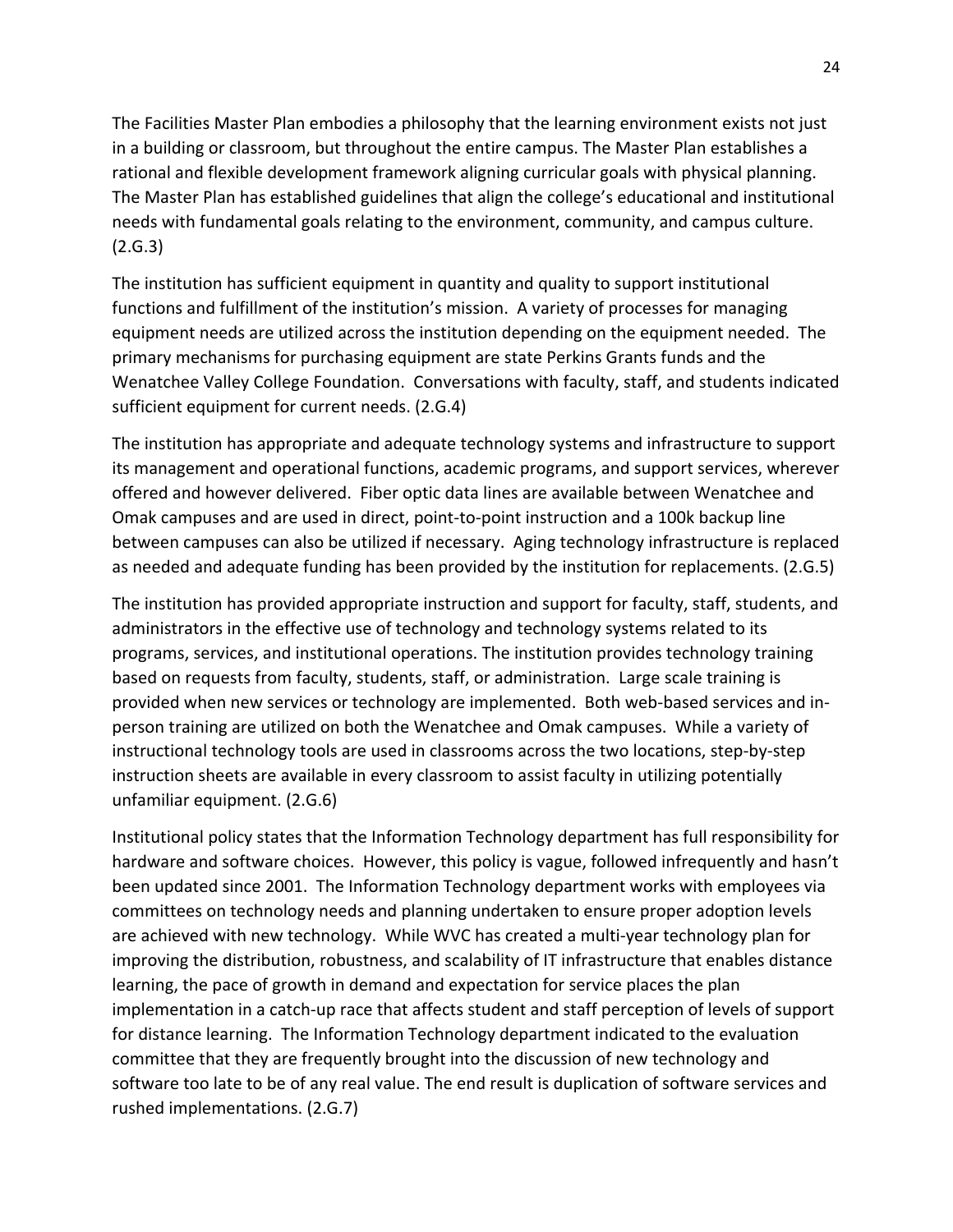**Concern: The evaluation committee is concerned with the lack of formal processes for the suggestion, review, and implementation of new software and technology. (2.G.7)**

**Concern: While WVC has created a multi‐year technology plan for improving the distribution, robustness and scalability of IT infrastructure that enables distance learning, the pace of growth in demand and expectation for service places the plan implementation in a catch‐up race that affects student and staff perception of levels of support for distance learning. (2.G.7; Distance Learning Policy)**

A combination of student fees and general fund dollars provide for the technology upgrade and replacement of three-to-five classrooms and/or labs per year. Additionally, a Technology Update Plan was established in 2017 to manage overall employee and student desktop hardware. The plan allows for appropriate updating of employee hardware, generally every three to four years for full time employees. Simultaneous changes in technology budgeting has created centralized funding of end user hardware across campus. (2.G.8)

#### **Section Three**

### **Report on Standard 3.A—Institutional Planning**

The evaluation committee found ample evidence that Wenatchee Valley College engages in various layers of planning intended to lead to mission fulfillment. In January 2018, WVC adopted a new strategic plan deigned to serve the college until 2023. This new plan replaces a strategic plan that was in place from January 2013 through December 2017. The new strategic plan consists of six broad goals that are purposefully aligned with the college's four core themes. The strategic plan serves as the focal point for the colleges annual planning cycle, which includes Annual Area Plans submitted by both instructional and non-instructional units. The college also engages in an annual budget planning process with input from budget managers from across the college. While the college has made significant strides recently to align mission, core themes, strategic planning, and resource allocation, the process is still in the formative stages. The evaluation committee encourages WVC to continue to develop a process that is widely and clearly documented. (3.A.1)

The creation of the current strategic plan was a year‐long campus wide effort that took place in 2017. The process included both internal and external scans and involved a wide range of administration, faculty, staff, students, and community members. Unlike the previous plan, the new plan provides structure and integration with the mission and core themes that was missing from the previous plan. The plan is also closely linked to a relatively new governance structure that includes a Core Theme Council for each of WVC's four core themes. (3.A.2)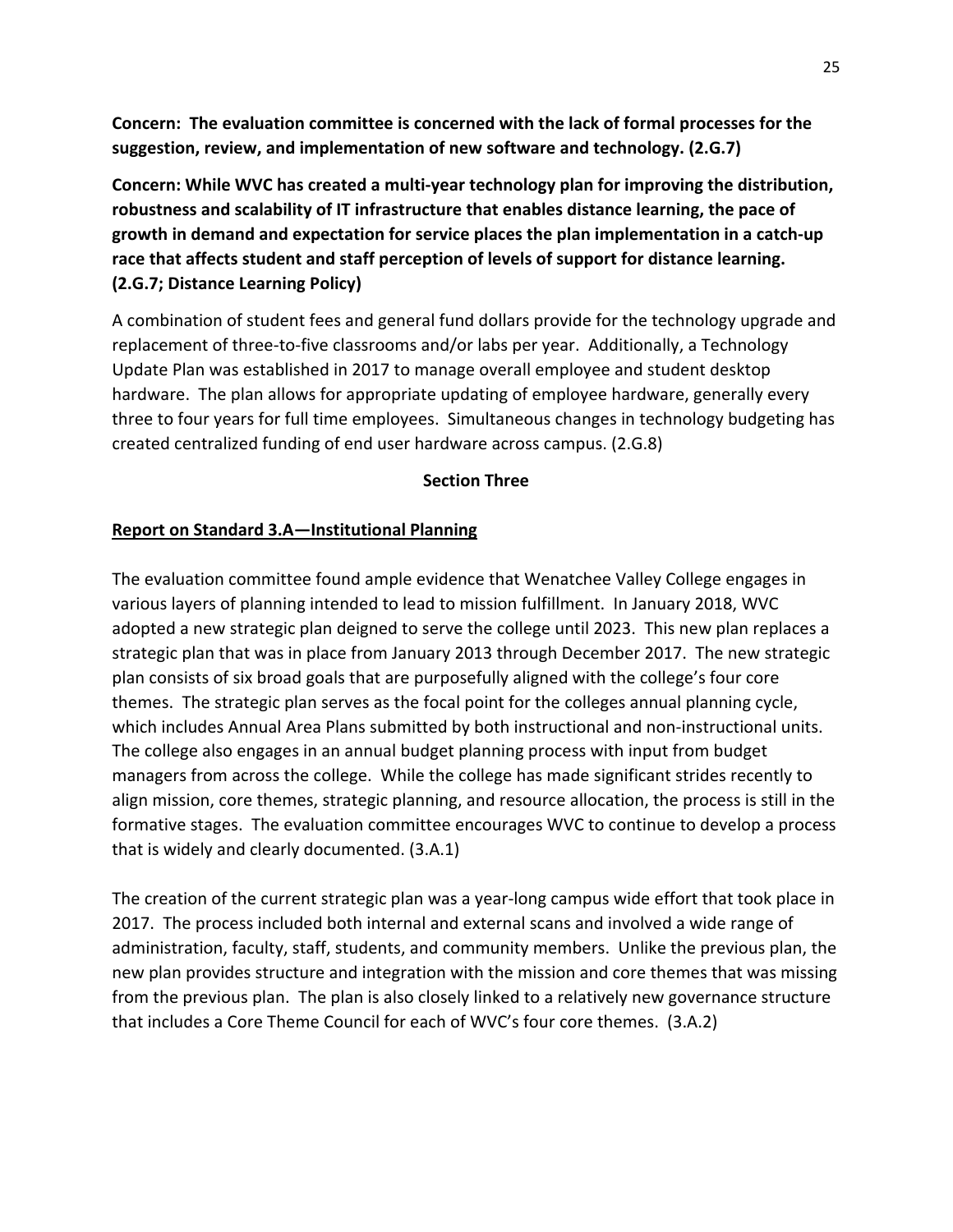The college's Mission Fulfillment and Core Theme Indicator Report demonstrates the collection and use of appropriately defined data and how those data are analyzed to evaluate mission fulfillment. (3.A.3)

Decisions about resource allocation and application of institutional capacity are intended to be guided by the institution's comprehensive planning process. When making resources requests, the various planning groups on campus are expected to justify and demonstrate alignment with the college's mission, core themes, or strategic plan. However, WVC notes that this direct link between the strategic plan, core themes, and resource allocation is new to the college and has just begun in earnest with the most recent evaluation cycle after the creation of the new strategic plan. WVC's Annual Plans, generated by both instructional and non‐instructional departments, are the tool by which resource allocation is intended to be tied to mission and core themes at the unit level. These requests are then designed to be advanced to supervisors and to the President's Cabinet for approval. Scattered evidence of this was found both in some Area Plans, but not in many others. Moreover, college budgeting documents show the beginnings of this process, though it is still in the beginning stages. (3.A.4)

# **Concern: The evaluation committee is concerned with the lack of documented connections between data and operational planning. While WVC notes that such a connection is an expectation of the comprehensive planning process, documentation does not suggest that the expectation is universally followed. (3.A.4)**

A review of emergency preparedness and the 2018‐2020 Multi‐Hazard Plan, along with interviews with the college Safety Committee, provides clear evidence that WVC has given significant attention to planning for emergencies. Members of the Safety Committee report ongoing discussions and trainings ranging from concerns in specific classrooms and labs to campus wide concerns such as active shooter training. Students, faculty, and staff generally report feeling safe on campus though a few concerns were expressed by Omak students that the Safety Committee noted for immediate follow‐up. While informal channels exist for students to bring concerns to the committee, no there is no formal student representation. (3.A.5)

#### **Section Four**

### **Report on Standard 3.B – Core Theme Planning**

Wenatchee Valley College has a common planning process for all four of its core themes. Therefore, core theme planning is addressed in this section of the report for all four core themes. Evaluation of the assessment and improvement standards are dealt with separately for each core theme further below.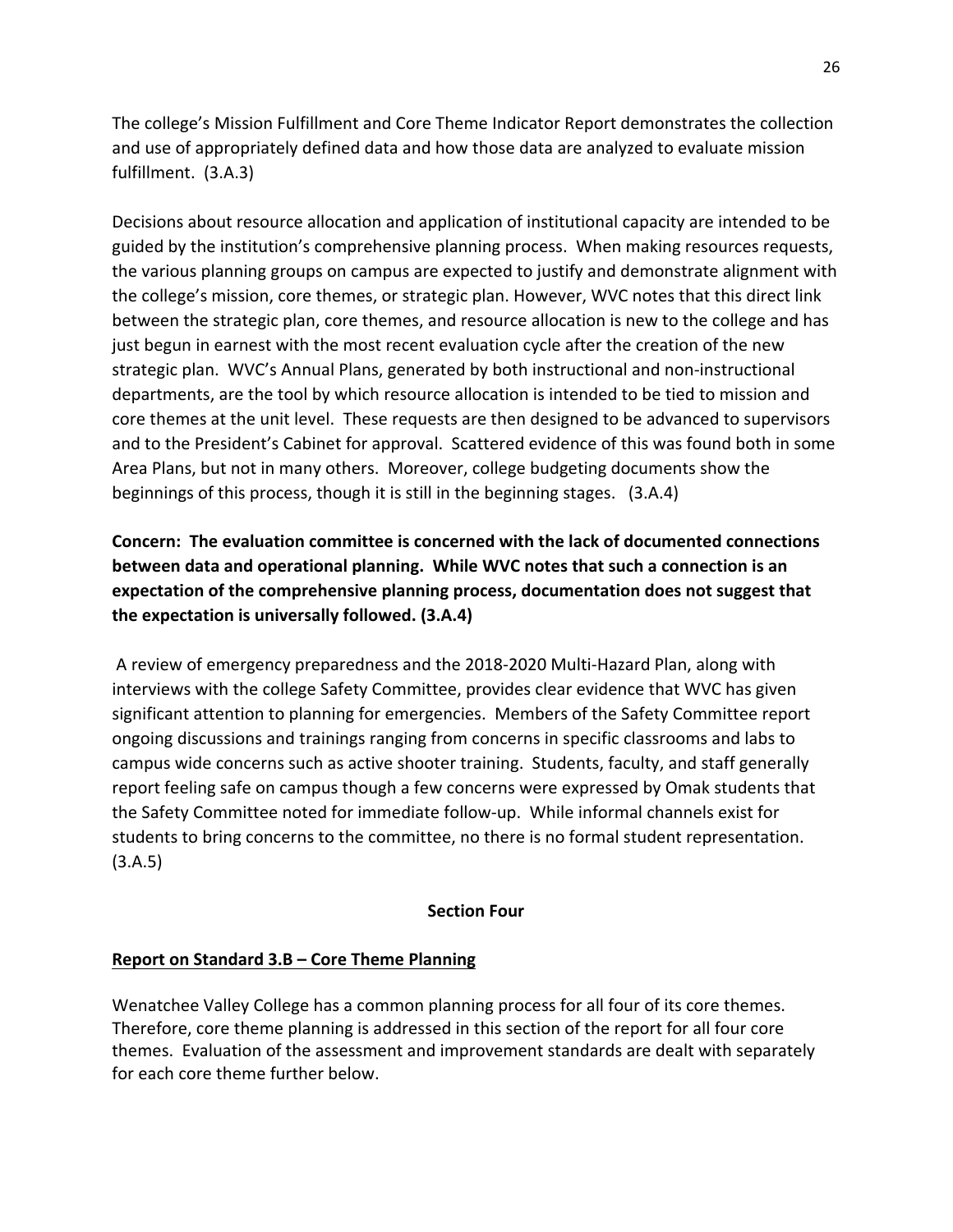Planning for each of the college's four core themes is aligned with the goals of the new strategic plan. Core Theme Councils (CTCs) have been assigned to each core theme and are charged with annual planning. This work is designed to be accomplished using Work Plans developed by the CTCs which are to be implemented in conjunction with President's Cabinet. While the college notes that the Work Plans are to be directly linked to the college's strategic plan, the 2018‐2019 plans provided to the evaluation committee only show a clear linkage to the strategic plan in one of the four work plans. While this is understandable given that the strategic plan has been in place for less than one year, the full implementation of the plan is still inconsistent. Moreover, as this use of work plans is only in its first cycle, there is no way for the evaluation committee to assess the effectiveness of this planning process from year‐to‐year, how results from past goals are used to inform future goals, nor how the planning process affects the strategic plan.

WVC developed the 2018-23 strategic plan in 2017 using information and goals from each of the CTCs. Each CTC was given the opportunity to do a Strengths‐Weaknesses‐Opportunities‐ Threats (SWOT) analysis to identify gaps and gains within the objectives of each core them. That information was sent to the Strategic Planning Committee for consideration. After the strategic plan was finalized, initiatives came back to the CTCs for implementation over the life of the strategic plan. An internal process was also implemented by the college to fund projects designated by the CTCs. (3.B.1; 3.B.2)

# **Compliment: The evaluation committee commends Wenatchee Valley College for its work surrounding the creation of the new strategic plan. These efforts were comprehensive, participatory, and focused on creating a plan closely aligned with the college's mission and core themes.**

### **(3.B.1)**

WVC has worked to make data more accessible to the campus community so that it is readily available to planners and decision makers. As is evidenced by the annual Mission Fulfillment and Core Theme Indicator Report, data is clearly used to evaluate accomplishment of core theme objectives. While the college has made significant progress in the past two years in getting data into the hands of the CTCs, how that data is used by the CTCs and by administration to plan for improvement in these areas is less clear. While the data is available, discussions with faculty and staff, along with a review of pertinent documents, does not indicate how consistently or thoroughly the data is used for planning. Core Theme Councils report that objectives established in annual Work Plans are more often set by the specific interests of those on the CTC rather than by evaluation of specific data. (3.B.3)

### **Report on Standard 4.A – Assessment and 4.B – Improvement**

### **Core Theme: Educational Achievement**

The Educational Achievement Core Theme uses five indicators of achievement to evaluate the accomplishment of its core theme objectives. Inside these five indicators are 17 independent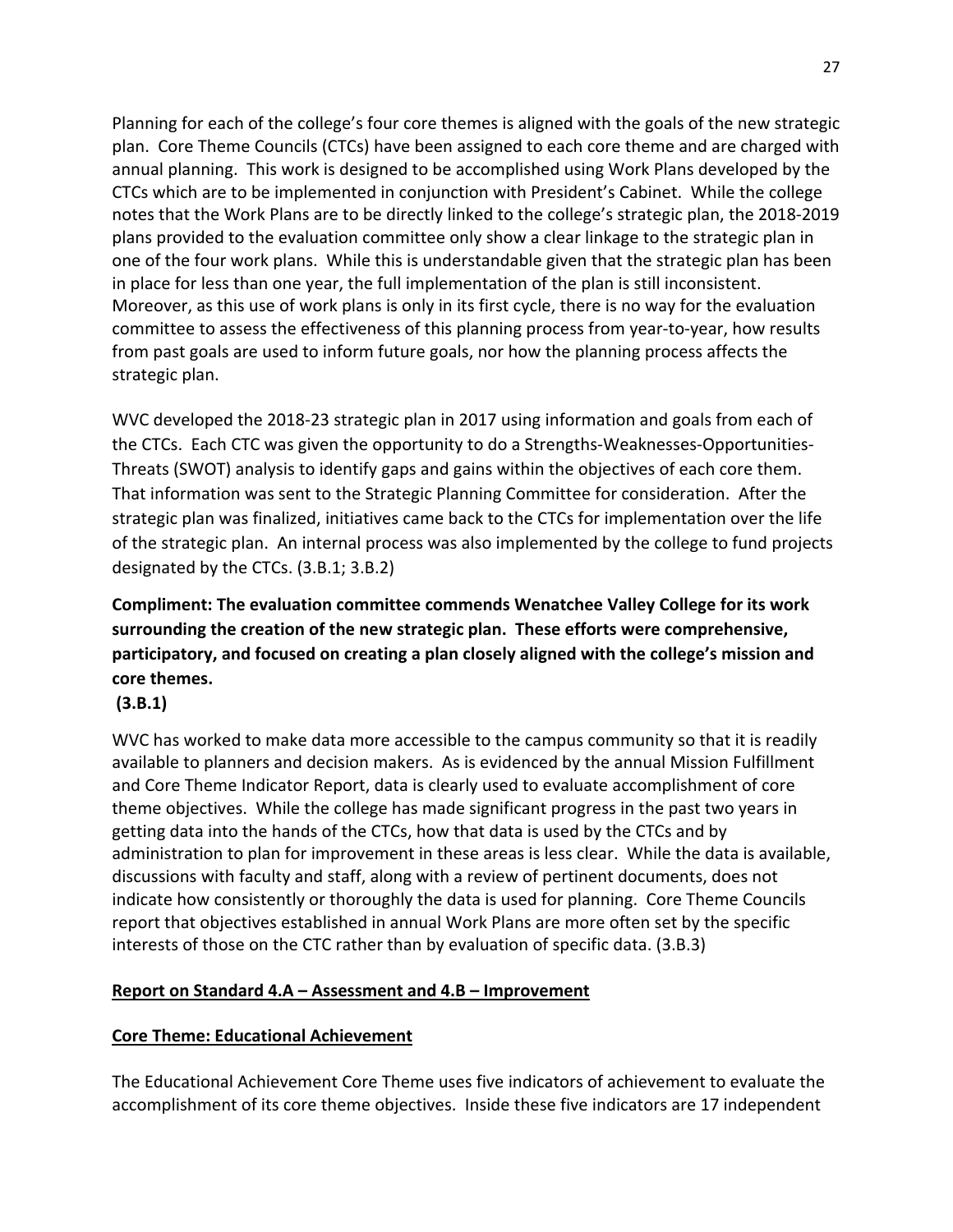measures. With a few exceptions, assessable and quantifiable indicators have been tracked for the past five years, and all seventeen have been tracked for the past two years. Each measure receives a score of two if the measure is met, a score of one if the measure is almost met, and a score of zero if the measure is not met or close to being met. With a maximum possible score of 34, the college has earned scores of 28, 30, 31, 34, and 34 respectively from 2013‐14 through 2017‐2018. While the college can take pride in meeting its goals so thoroughly and consistently, the high marks do call into the question the meaningfulness of the indicators. Faculty, staff, and administration, including members of the Educational Achievement Core Theme Council, had difficulty explaining where the targets for each of the indicators came from, how they were established, or how the results are used in a meaningful way. As noted above, WVC has worked in the past few years to increase the types and availability of data in the past few years, but how and where that data is used in not clearly systematic. (4.A.1)

This lack of meaningfulness inhibits the use of the data to systematically evaluate programs and services. Instructional units are expected to develop annual Area Plans outlining areas where programs or services have improved (gains), areas where improvement is needed (gaps), and areas of focus for the upcoming year (goals). As noted in WVC documentation, "The Area Plan is an annual self‐assessment that allows programs to reflect on program performance relative to the college mission and strategic plan." WVC is to be complimented for the recent changes in this system asking authors of these Area Plans to closely link their gains, gaps, and goals to the core Themes and encouraging the use of data to make informed decisions about each of these areas. However, a review of Area Plans for 2018‐2019 in the Educational Achievement area reveals an uneven implementation of these changes and a lack of consistent use of data aligned with the Educational Achievement key indicators and measures. (4.A.2)

#### **Compliment: WVC is to be complimented for the recent changes in this system asking authors of these Area Plans to closely link their gains, gaps, and goals to the Core Themes and encouraging the use of data to make informed decisions about each of these areas.**

WVC considers the Educational Achievement Core Theme to be the area where the assessment of student learning is housed, although the college recognizes that the assessment of student learning is not enumerated as a measurable indicator within the Educational Achievement Core Theme. Rather, the Assessment Committee, which is currently a subcommittee of the Educational Achievement Core Theme Council, is primarily responsible for the process of the evaluation of student learning at WVC.

Despite the existence of a document outlining a planning process, the full implementation of an effective, regular, and comprehensive system of the assessment of course, program, and institutional level student learning outcomes at WVC is missing. While course level student learning outcomes are established in a Mastery Syllabus for each WVC course, the assessment of student learning in relation to those outcomes is left to the individual faculty members in the classroom. While faculty are, in many cases, assessing student work at the course level and are reflecting about student learning, it is not being tracked in any comprehensive manner. When asked to explain how student learning is assessed at the course level faculty and members of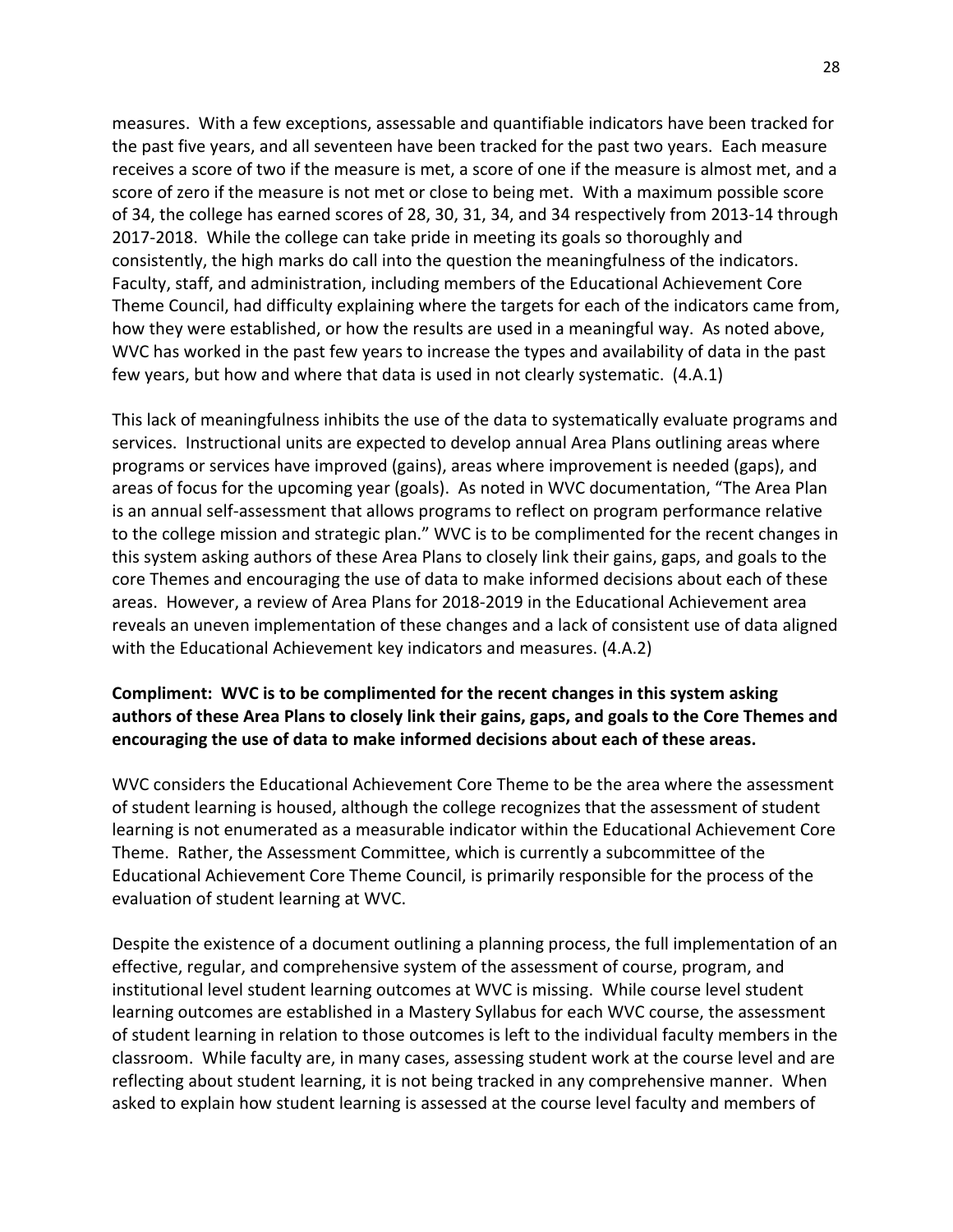the assessment committee both point to end‐of‐course grades as the system of assessment. While grades are certainly appropriate for the recognition of student achievement, it is not clear how an end‐of‐course grade is connected to achievement of specific learning outcomes at the course level.

Recently, the college has begun to engage in the collection of a Faculty Change Survey. In this survey, faculty are asked to reflect on their teaching by noting a recent change that they have made to their teaching in a course, how they knew that the change needed to be made, the impact of that change, and what the faculty member learned from implementing that change. WVC is to be complimented for 100% engagement from full-time faculty in this new process, and this amount of faculty involvement is encouraging. However, the Faculty Change Survey does not offer a clear link to the student learning outcomes enumerated for the course upon which the faulty member is reporting. Rather, a review of Faculty Change Surveys shows that faculty primarily reflected on a general observation that the faculty member had about their course and student work. The use of student assessment data was seldom noted in the Faculty Change Survey responses.

At the program level, WVC is just beginning to attempt to assess learning in a comprehensive manner. In some areas of the college, even a clear definition of a program remains elusive. Although some defined programs have established and published student learning outcomes at the program level, student achievement of those program learning outcomes is not yet assessed in an effective, regular, and comprehensive manner. Programs are expected to assess at least one program learning outcome (PLO) each year via use of Area Plans. These plans are then supposed to be submitted to the Instruction Council Teams site. Again, a review of documentation shows the beginning of a process, but work remains to be done.

At the institutional level WVC has established four institutional Student Learning Outcomes (Problem Solving, Communication, Social Interaction, and Inquiry) each of which has three to four more specific objectives. WVC courses are aligned with at least one of these objectives, with some courses identifying alignment with all fourteen. Faculty are free to assess student learning in their course against any institutional Student Learning Outcome linked to their particular course. While faculty are asked to use rubrics when assessing student competency in relation to these outcomes, the rubric that is used appears to be at the discretion of the faculty. Moreover, there does not appear to have been any institution wide effort to align the use of these rubrics across individual faculty in a coordinated manner.

In summary, while it is clear from interviews with faculty, the Assessment Committee, the Educational Achievement Core Theme Council, and with administration that WVC is working on a number of different fronts to tackle the assessment of student learning, there is not clear evidence of an effective, regular, or comprehensive system at the course, program, or institutional level. Rather, there are a number of loosely defined processes that have recently been developed and are in differing stages of implementation. The current state of the assessment of student learning is not well documented and is not well understood across the campus. (4.A.3)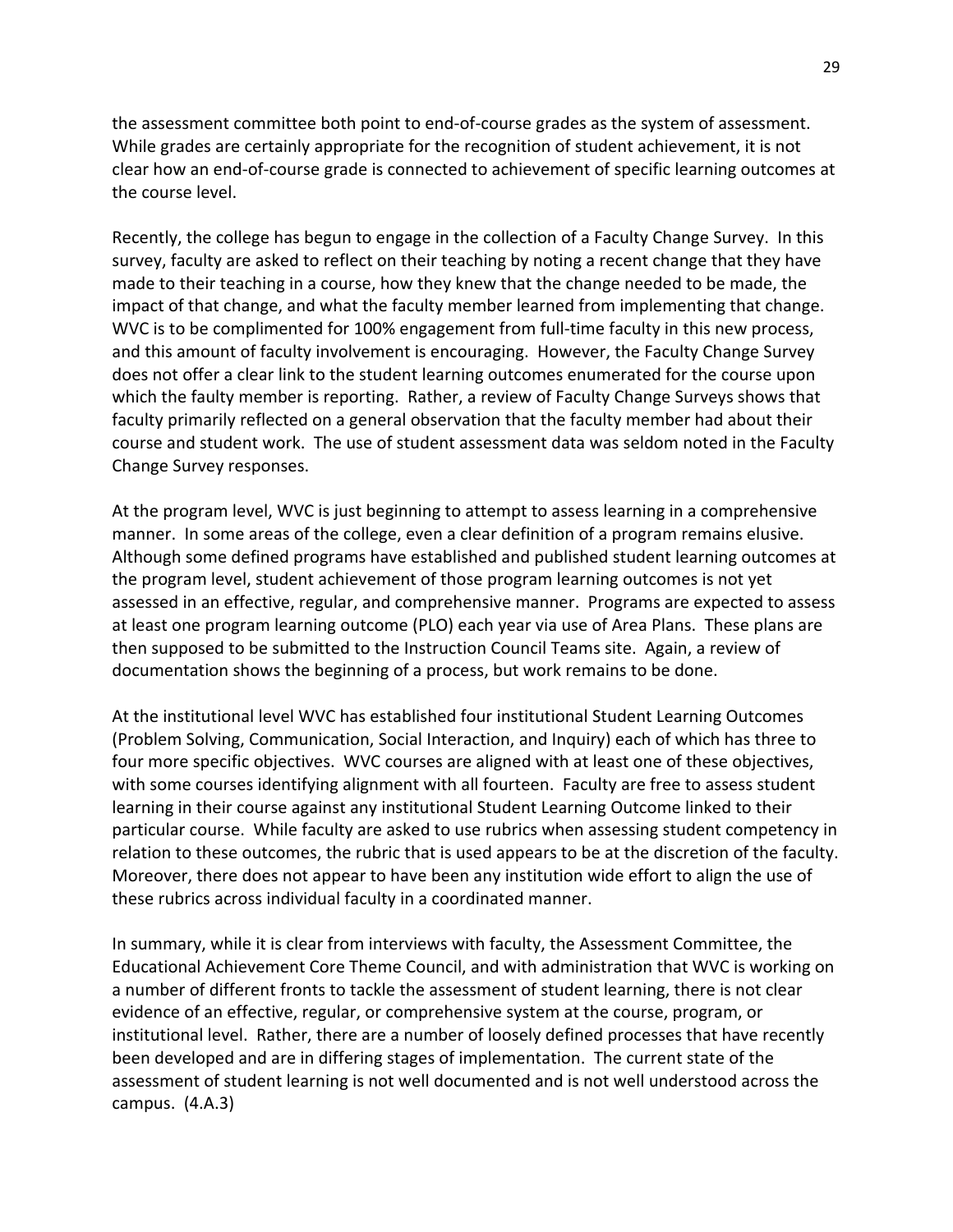**Concern: The evaluation committee recommends that Wenatchee Valley College document through an effective, regular and comprehensive system of assessment, that students achieve identified learning outcomes at the course, program, and institutional level. Faculty with teaching responsibilities are responsible for evaluating student achievement of clearly identified learning outcomes. (4.A.3)**

WVC relies on Annual Plans to assess the alignment, correlation, and integration of program and services, resources, capacity and practices, with the core themes. As noted previously, while the revised Annual Plan template requires that gap, gain, and goal assessment be aligned with the college's core themes, this is a fairly recent change. While the Annual Plan process shows promise in assessing areas and their resource requests against the core themes, its actual effectiveness cannot yet be assessed. While faculty, staff, and administration note the positive impact that these recent changes have had in aligning discussion of educational achievement with the Educational Achievement Core Theme, the inconsistency of the Area Plans and the lack of a roll‐up to an institutional level makes its true impact unclear. (4.A.4; 4.A.5)

Within the scope of the Educational Achievement Core Theme, WVC regularly reviews its assessment process. In 2014, the college purchased CampusLabs as a tool for collecting assessment data related to student learning. After piloting the use of CampusLabs with volunteer faculty and full implementation the following year, the use of CampusLabs was abandoned due to frustration from both faculty and administration. WVC has since changed its Educational Achievement assessment processes to be less dependent on technology and more user-friendly for faculty. The college also recognizes the need to reevaluate the targets for its Educational Achievement Core Theme measures in order to make the assessment process more understandable and meaningful. (4.A.6)

The Educational Achievement Core Theme is assessed through the use of the annual Mission Fulfillment and Core Theme Indicator report. These results are reviewed by the Cabinet and approved by the Board of Trustees yearly. After approval the scorecard is published and made available to appropriate constituencies. As noted above, most of the existing targets within the Educational Achievement Core Theme have been consistently met for a number of years. The lack of an understanding regarding how those targets were established and what they mean in the current system renders them less meaningful than may be desired. (4.B.1)

Although it is not enumerated as a core theme indicator in Educational Achievement, the Educational Achievement Core Theme Council, and the Assessment Committee housed under it, are responsible for the assessment of student learning. These groups take this responsibility seriously and have put a significant amount of work toward improving the assessment of student learning at WVC. However, WVC still suffer from an uneven understanding of the assessment of student learning at the course, program, and institutional level, as noted previously in the section. This lack of a comprehensive, well understood process makes using assessment results for the improvement of curriculum and instruction at these levels uneven in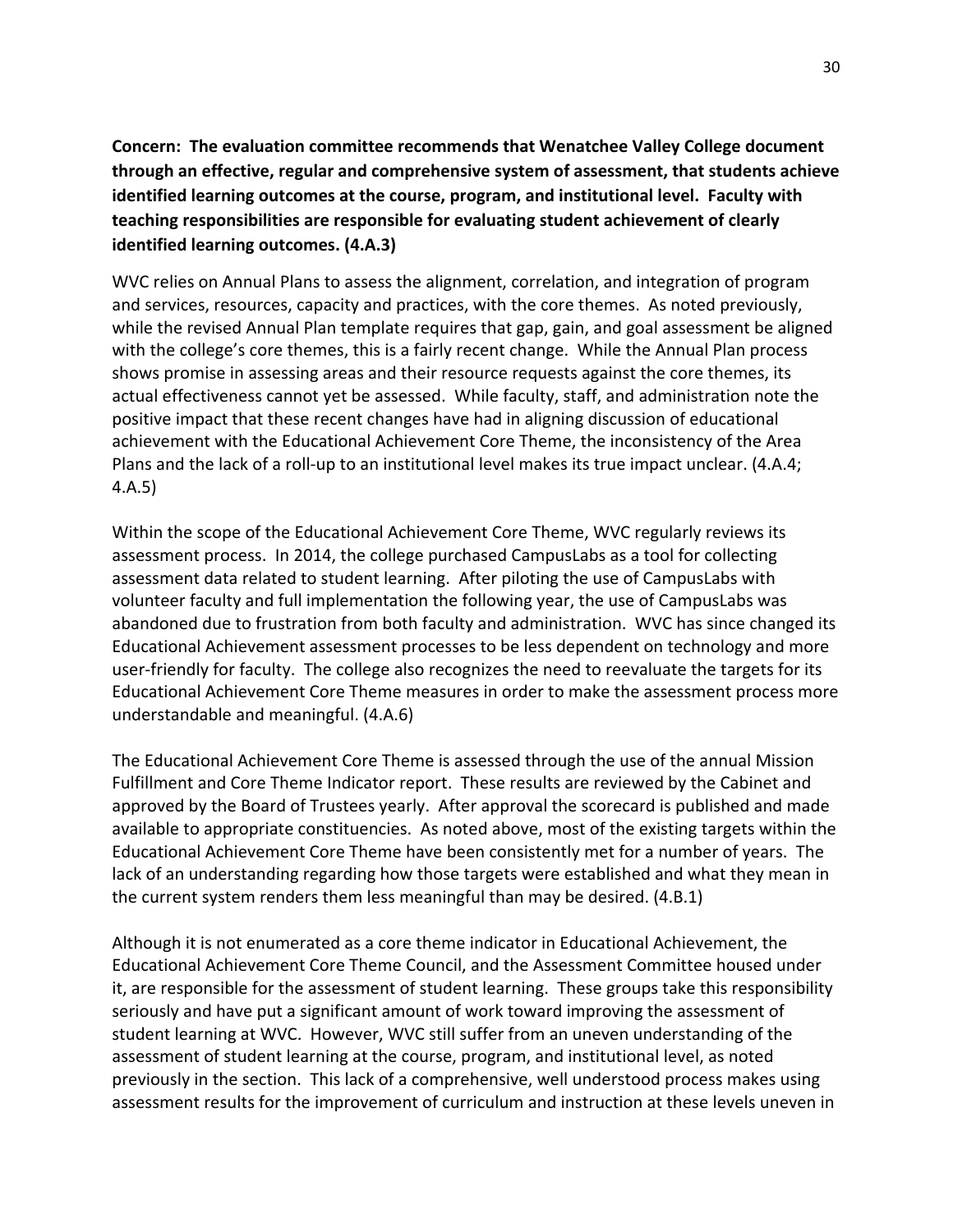most areas, and completely missing in others. While there are certainly targeted examples of success, the consistent, documented use of assessment results to improve student learning is still early in an early evolutionary process at WVC. (4.B.2)

**Concern: The evaluation committee recommends that the college uses the results of its assessment of student learning to inform academic and learning‐support planning and practices that lead to enhancement of student learning achievements. (4.B.2)**

## **Core Theme: Support for Learning**

The Support for Learning (S4L) core theme contributes to mission fulfillment by providing measures of effectiveness for support areas—areas that do not necessarily provide direct instruction but are critical to student learning. Examples include student development and support services, transaction services, library, and the creation of learning environments (infrastructure support such as facilities and technology).

There are four key indicators in the S4L core theme are student services support; student satisfaction with services; library support; and infrastructure support.

The first key indicator in the Support for Learning (S4L) core theme assesses the retention success of wrap around programs such as CAMP, TRiO, Opportunity Grant and Perkins. Data collection is ongoing, assessable, and meaningful for the approximately 6.7% of the student body involved in those programs. The remainder of the indicators are based on the student satisfaction survey, graduate satisfaction survey, and library services survey, which assess student perception of services.

The student satisfaction survey was given in 2013 and again in 2018. While systemic in the sense that all students had an opportunity to participate, the survey was not given regularly, nor were the results clearly used by the S4L‐CTC to plan services. Student perception, while important, may not be meaningful as a single indicator that core theme objectives are being met. In addition, disaggregated data is not available for the student satisfaction survey. Therefore, the S4L‐CTC did not have information to understand how particular areas within student support were perceived by students other than the term "student support."

Similarly, the graduate satisfaction survey and the library satisfaction survey are both student perceptions of services received while at the college. The college provided a copy of the graduate survey to the evaluation committee, but no data or analysis. Good information can certainly be gleaned from the results of these surveys. However, without additional data points, they may not provide actionable data for measuring the effectiveness of student support and for improvement.

The S4L‐CTC agrees that there is room for improvement in student support services, and they are eagerly embarking on that work. Yet it is unclear how the scorecard data used to assess the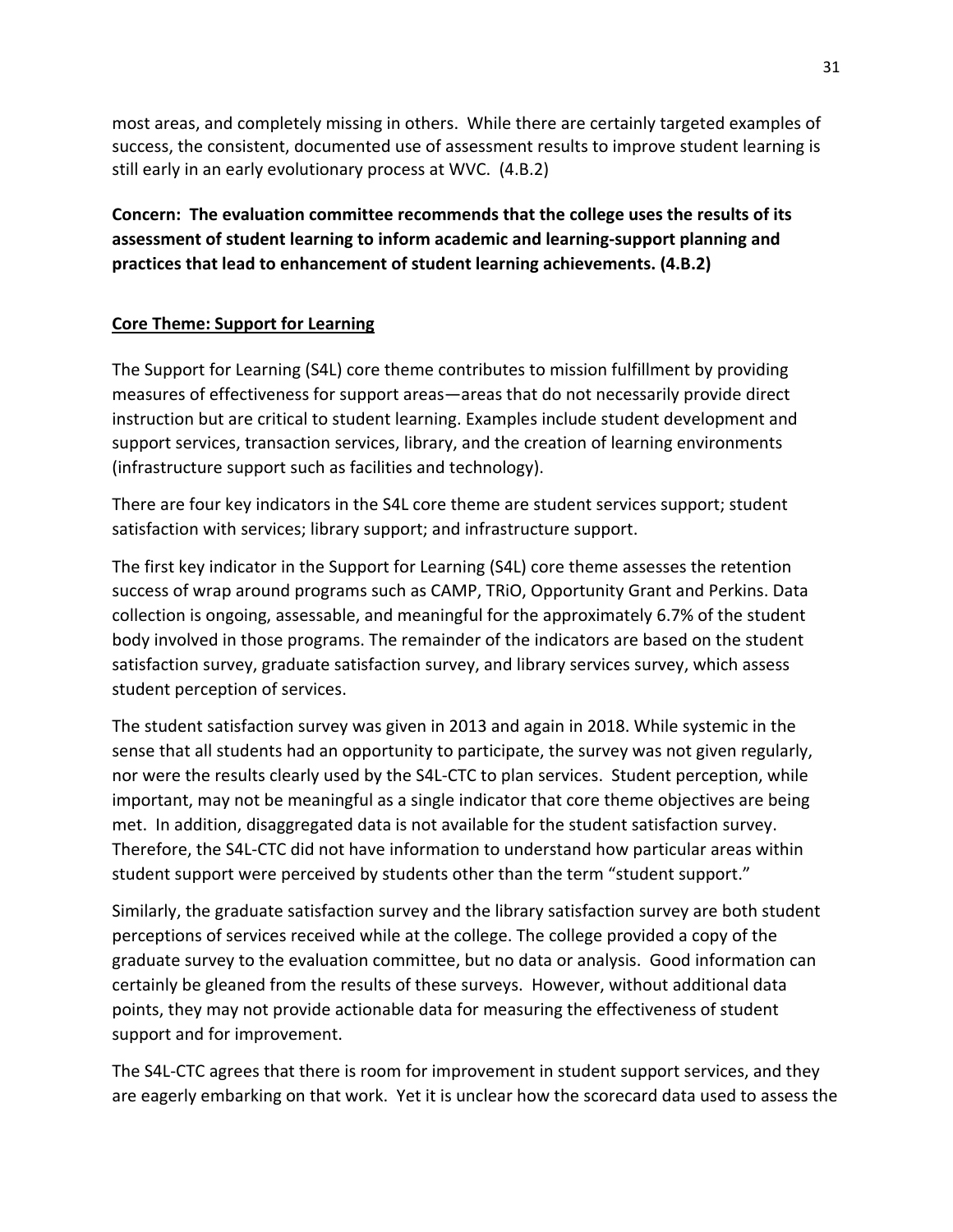need for said improvement is relevant. Because the college is earning a grade of A on all metrics, the scorecards seems to offer little direction for improvement. Therefore, the results from the indicators may not be yielding actionable results. (4.A.1)

**Compliment: The evaluation committee commends Wenatchee Valley College faculty, staff and administration for their accomplishments in making the holistic support of student success a central aspect of the college culture. The college recognizes the importance of supporting all students, including the unique needs of non‐traditional, first‐generation, and underrepresented students.**

**Concern: The student perception measures used to evaluate objectives in the S4L‐CTC, while assessable, are not sufficiently robust to meet a standard of meaningful. The results from measurements do not inform core theme planning (4.A.1).**

The institution evaluates programs and services through Area Plans. The core theme councils do not submit area plans as a council, but rather submit area plans through the departments with which the individual members are associated. (4.A.2)

The institution does have data to evaluate the Support for Learning Core Theme, but it does not always appear to be meaningful. Further, the S4L‐CTC does not use the data provided in core theme assessment to evaluate services. Rather, the emphasis has been on the development of the new strategic plan and beginning the work of that plan. Because of the incongruence between the data and the work, no evidence is available to evaluate the alignment, correlation, and integration of the services with respect to core them objectives. This is not to say that no alignment or integration is taking place. The S4L‐CTC is working across departments with both faculty and staff to provide support for students. However, the documentation of alignment is lacking and many of the key indicators and measures developed in Year One of the current cycle simply no longer match the work of the council or do not provide actionable results. (4.A.4)

The core theme cycle in the standards (planning‐assessment‐improvement) provides structure to evaluate the core theme program. However, the S4L‐CTC has not regularly evaluated the alignment, correlation, and integration of planning, resources, capacity, practices, and assessment within the core theme. (4.A.5)

The assessment processes for the S4L core them have not been reviewed for authentic assessment of achievements by the S4L‐CTC, nor for the ability to yield meaningful results that lead to improvement. The S4L‐CTC indicates that they "inherited" the key indicators and benchmarks when the CTC was created, and they have simply moved forward with planning for the future while keeping the spirit of the core theme intact. (4.A.6)

As discussed in 4.A.1 the results of S4L core theme assessments that use student satisfaction surveys lack the "meaningful" component, are not regularly assessed, and disaggregated results are not available to the support areas. The core theme assessments are also not used by the S4L‐CTC to inform planning, decision making, or allocation of resources. However, data from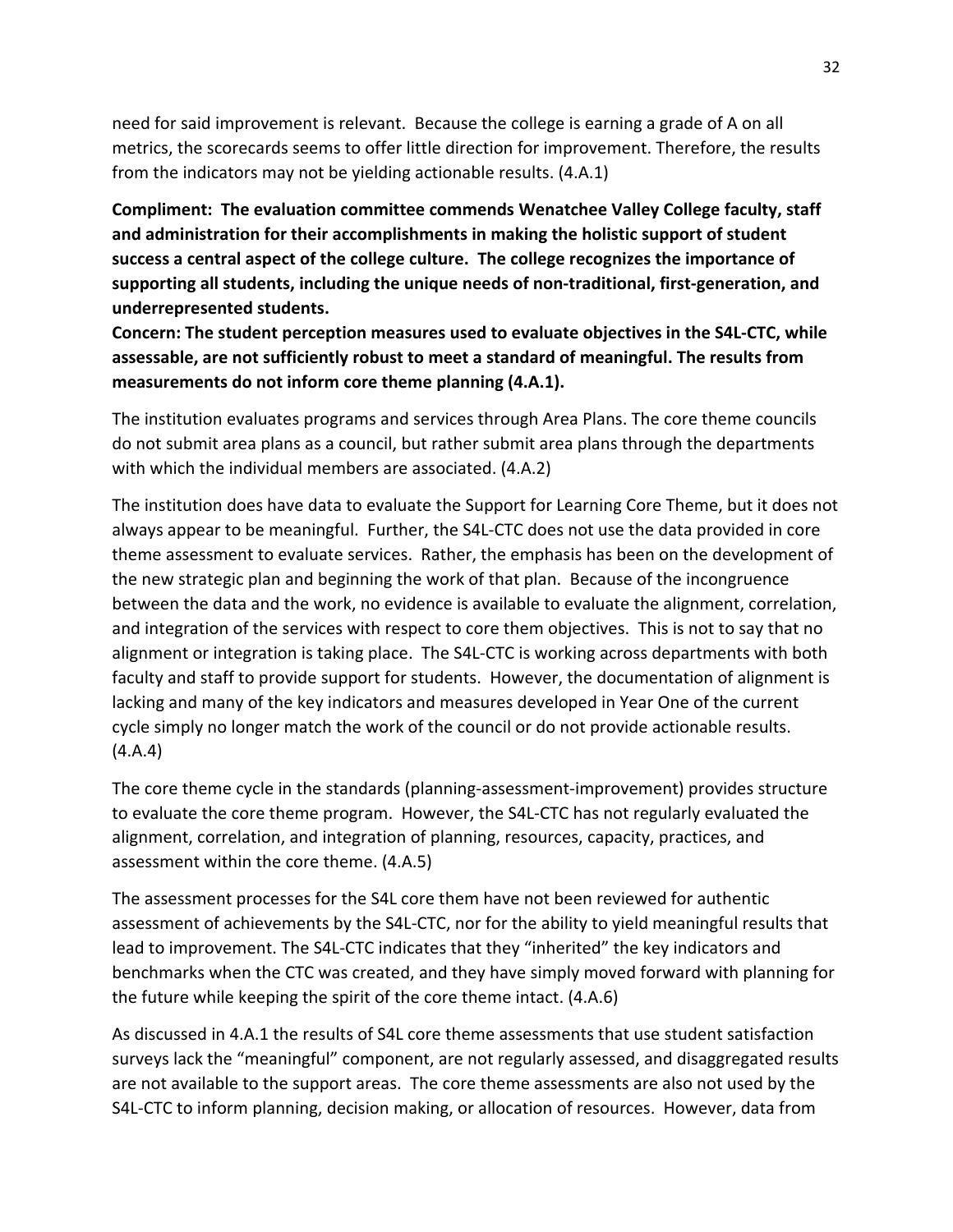key indicator number one is used to support the grants that these wrap around student support programs. (4.B.1)

#### **Core Theme: Responsiveness to Local Needs**

The seven measures of achievement for Core Theme Three, Responsiveness to Local Needs (R2LN), are distributed among three key indicators. Those indicators are resource allocation related to demand and participation; industry relations; and economic development. Five measures of achievement are linked to the first key indicator, while the second and third key indicators have one measure each. This small number of measures applied to the last two indicators limits analysis that the confirmatory triangulation of multiple measures could provide.

Members of the Responsiveness to Local Needs Core Theme Council (R2LN‐CTC) confirmed that all measures being currently used predate the current strategic plan and the establishment of the Core Theme Council structure of governance. One of the five measures for the first key indicator is not benchmarked and does not appear to contribute to the assessment of mission fulfillment attributable to this core theme. The sole measure of the second key indicator, which is identified as a key element of the core theme, is not benchmarked due to its volatility and does not appear to contribute to assessment of mission fulfillment. (4.A.1; 4.A.2)

**Concern: While WVC has established key indicators and measures of achievement for the Responsiveness to Local Needs core theme, the limited number of measures for two of the core theme's three key indicators and the lack of benchmarking for one of the sole measures make it unclear how meaningful the contribution of these indicators and measures can be to the evaluation of core theme accomplishment. (4.A.1; 4.A.2)**

The evaluation committee found evidence, within provided exhibits and college publications, and via direct interviews, to support that the college has designed and conducts its R2LN Core Theme assessment in a manner informed and guided by the criteria for core theme assessment in Standard 4.A. (4.A.4; 4.A.5; 4.A.6)

As previously addressed in the first two core themes, the college has noted the weaknesses of its current assessment metrics and recognizes the need to find a more reliable and meaningful indicators of success. The evaluation committee found evidence, within provided exhibits and college publications, and via direct interviews, to support that the college has designed and conducts its R2LN core theme improvement in a manner informed and guided by the criteria for core theme improvement in Standard 4.B. (4.B.1; 4.B.2)

**Compliment: The evaluation committee commends Wenatchee Valley College for its responsiveness across the spectrum of workforce, social, demographic, economic and environmental needs throughout the service region. These efforts have been creatively driven by college outreach to provide existing services in unconventional locations; by agile**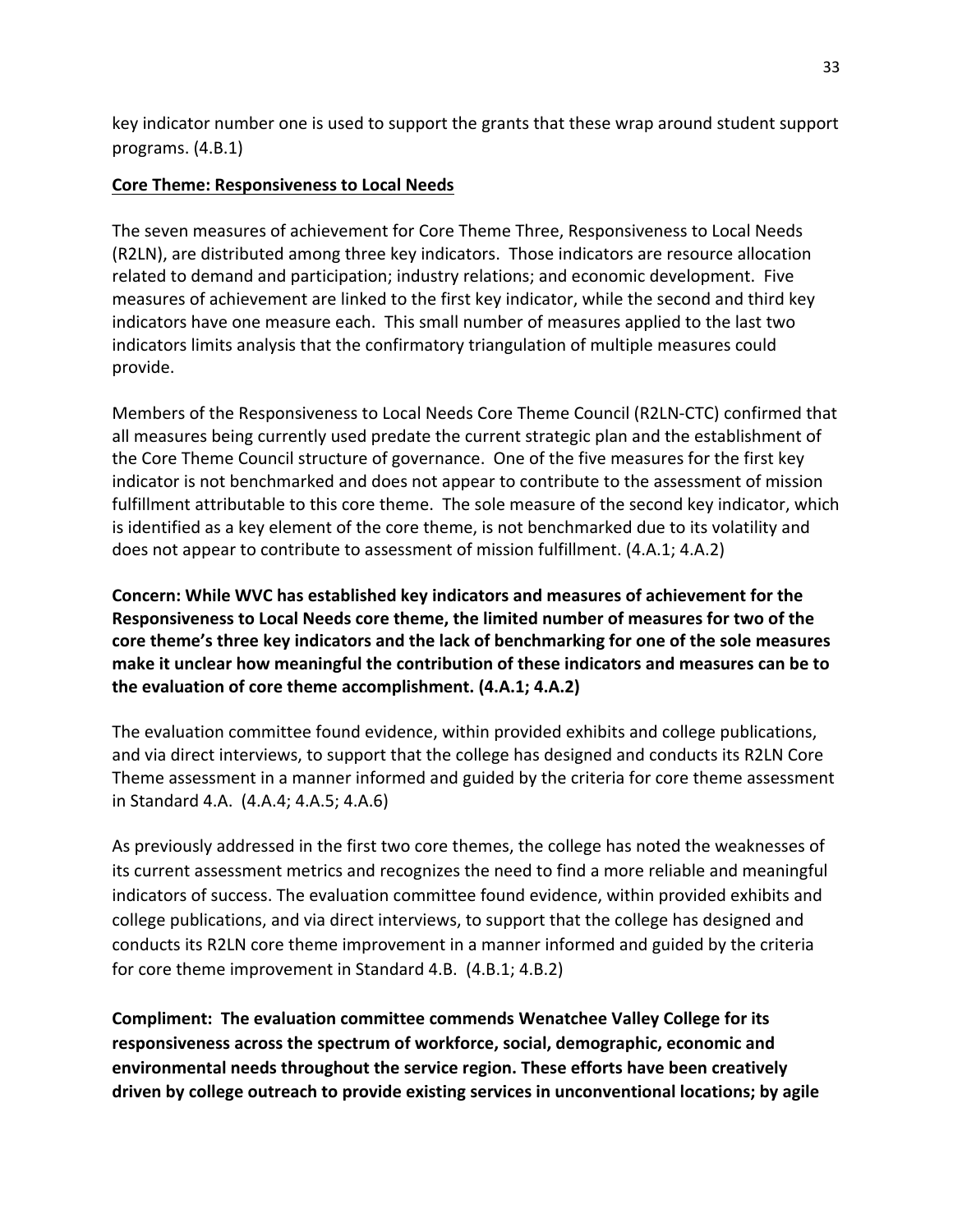**responsiveness to community requests; and by solution‐oriented responsiveness to external events.**

#### **Core Theme: Diversity and Cultural Enrichment**

Wenatchee Valley College has showcased a strong commitment to a culturally diverse learning environment and has collected and analyzed data around its core theme of Diversity & Cultural Enrichment (D&CE). (4.A.1)

The Core Theme Council for Diversity and Cultural Enrichment (D&CE‐CTC) has an effective system for evaluating its services. During the evaluation visit it became clear that the college may need to broaden its definition of diversity and potentially change some of the key indicators, measures and benchmarks in order to make them more effective and meaningful. (4.A.2)

Diversity issues at Wenatchee Valley College are a significant focus. There is a large Latino population in the WVC service area, but the college struggles to attract qualified faculty and staff that aligns with the student ethnic groups. Human Resources has taken an active approach by including language in job announcements designed to attract more people of color to work for the college.

Data metrics used to assess the D&CE core theme has been measured and decisions have been made based upon the information collected. (4.A.4)

The D&CE‐CTC has used both the 2013‐17 and 2018‐23 Strategic Plan to plan and identify objectives to support diversity. Through the use of the strategic plan process the D&CE‐CTC requested and was granted \$20,000 to fund additional efforts to support diversity. A diversity requirement has also been launched that requires associate degree students to take five credits of coursework in courses emphasizing diversity. Courses and brochures have been developed in both English and Spanish to move the college toward a more holistic teaching and recruitment approach. (4.A.5)

The D&CE‐CTC has reviewed its assessment to make decisions that lead to improvements. The council is encouraged to continue to engage in this analysis on a regular basis in order to make decisions resulting in positive impacts that can be made in a timely manner. Discussions regarding diversity improvements have begun and plans are being made for the start of the next accreditation cycle. (4.A.6)

Over the past five years the benchmarks for the Diversity and Cultural Enrichment have fallen short. Grades of F, D-, D-, D+ and D+ were awarded over that timeframe. These scores have led to college wide training seeking to improve achievement around diversity and cultural awareness. Furthermore, the data has prompted the D&CE‐CTC to develop a college wide strategic diversity plan in the 2018‐19 academic year. The strategic planning process has led to additional funding to further help meet strategic objectives listed under the Diversity and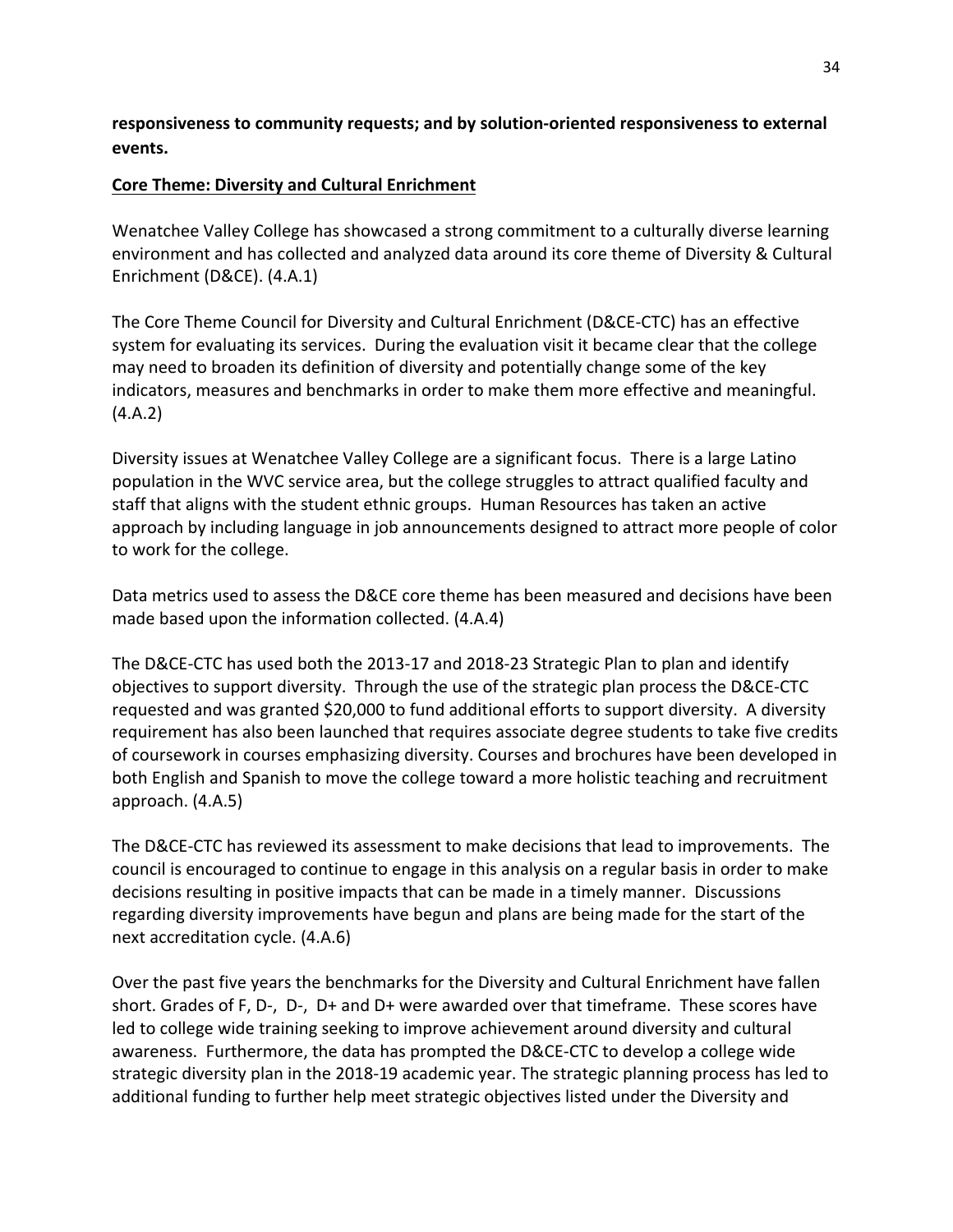Cultural Enrichment goal in the plan. Additional important activities to note include cultural inclusion activities across Wenatchee Valley College and diversity and cultural events for the larger Wenatchee Valley service area. The D&CE‐CTC have taken aggressive steps to foster a sense of enrichments and inclusion for all students. As with other core themes, the college should continue work to ensure that indicators are appropriate and meaningful, and can be used for improvement moving forward. (4.B.1; 4.B.2)

**Compliment: The evaluation committee commends Wenatchee Valley College for genuine efforts to create a diverse, welcoming and inclusive environment for students, faculty and staff of all backgrounds. These efforts are notable for the breadth and depth of the work and for the pride in success that is evident throughout the Wenatchee Valley College community.** 

**Concern: Moving forward, the college should align key indicators, measures, and benchmarks to ensure that results can be analyzed frequently and used to inform decision making. (4.B.2)**

#### **Section Five**

#### **Report on Standard 5.A—Mission Fulfillment**

Wenatchee Valley College engages in regular, systematic, participatory, self‐reflective, and evidenced based assessment of its accomplishments. The college has recently aligned its mission, core themes, objectives, and strategic planning process. The college has established the framework for a regular process of assessment that includes participation for across campus via its core theme councils. Accomplishments are measured based upon evidence that is gathered in relation to core themes and core theme indicators. (5.A.1)

Wenatchee Valley College has measured mission fulfillment based upon data collected through these processes and, based upon its published scorecard, has achieved mission fulfillment for each of the past several years. This achievement has been officially determined by the college's Board of Trustees in an open meeting and published appropriately. However, as noted throughout this report, the very high scores that the college achieves annually in most of its reporting areas raises concerns among the evaluation committee about the usefulness of those metrics. (5.A.2)

#### **Report on Standard 5.B—Adaptation and Sustainability**

Wenatchee Valley College clearly demonstrates a commitment to continuous evaluation of the adequacy of its resources, capacity, and effectiveness of operations. This is accomplished through a participatory, integrated evaluation of its cycle of planning, practices, resource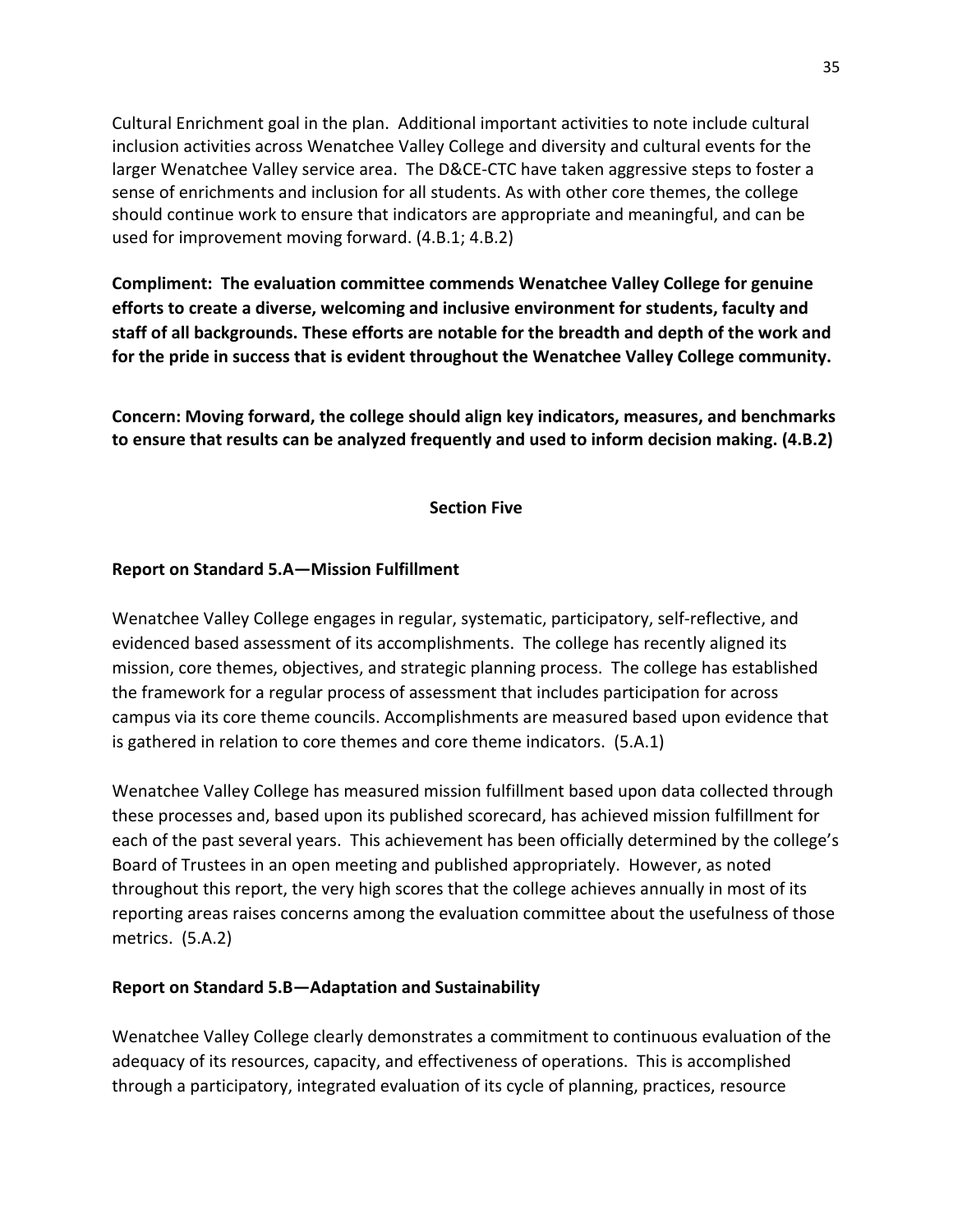allocation. Because this process is fairly new at WVC, the college is encouraged to continue to formalize and to clearly document processes, assessments, and the impacts of those assessments on mission fulfilment. (5.B.1)

Planning and assessment processes at the institutional level are well documented and reported to the broader community. The college is focused on evaluating the adequacy and meaningfulness of its assessment processes. This is clearly evidenced by the college's recent creation of a new strategic plan and its intention to reassess its indicators of achievement at the start of a new seven-year accreditation cycle. (5.B.2)

The institution regularly monitors its internal environment through the data collection processes described throughout this report. The college also monitors its external environment using environmental scans, professional/technical advisory committees, and informal feedback channels. The results of these data gathering processes are used to define the college's future direction and to revise and strengthen its planning and assessment processes moving forward. (5.B.3)